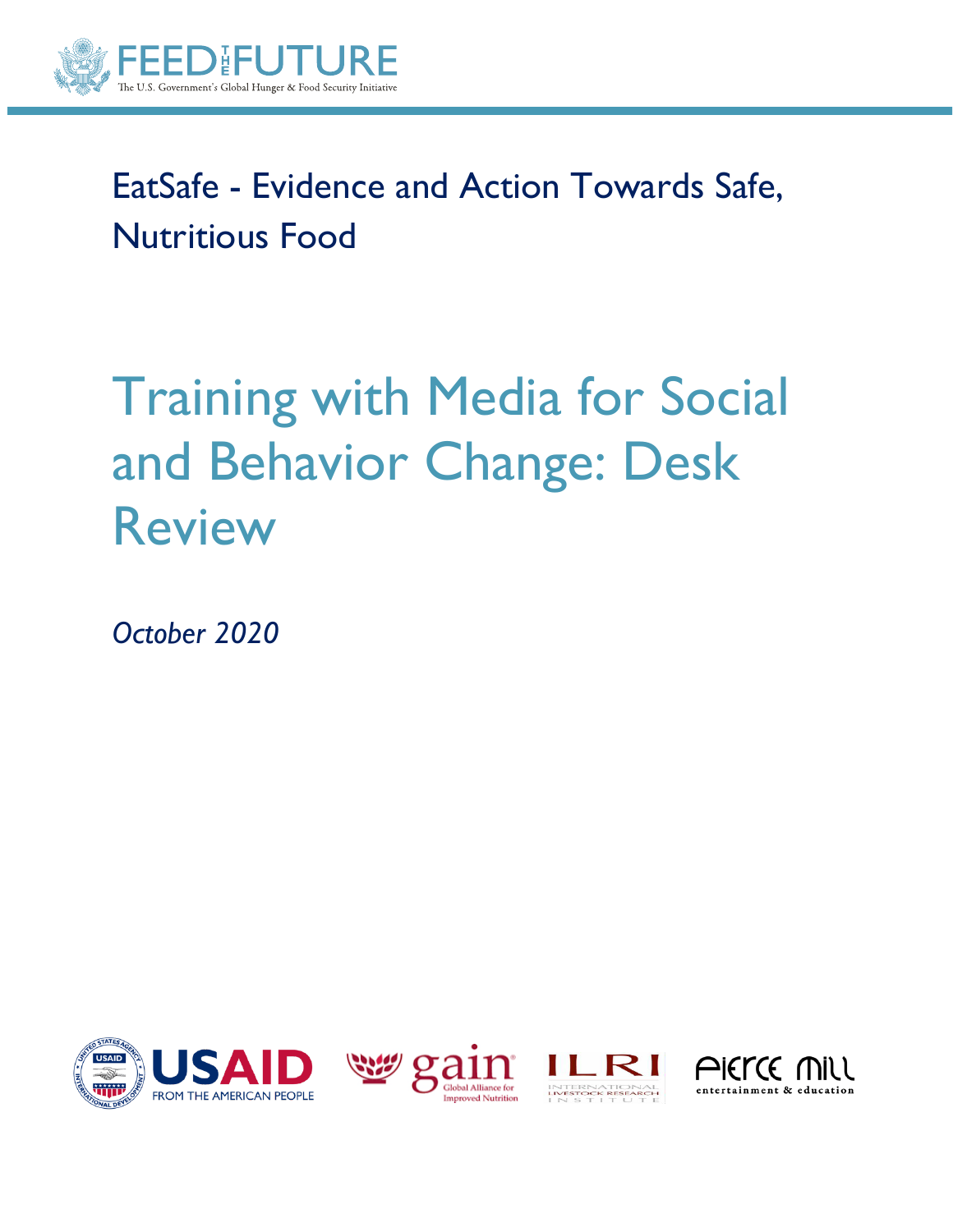*This EatSafe report presents evidence that will help engage and empower consumers and market actors to better obtain safe nutritious food. It will be used to design and test consumer-centered food safety interventions in informal markets through the EatSafe program.* 

**Recommended Citation:** Pierce Mill Entertainment & Education. 2020. Training with Media for Social and Behaviour Change: Desk Review. A USAID EatSafe Project Report.

**Acknowledgements:** This review was undertaken, and the report written, by Suruchi Sood, Rachael HaileSelasse and Maho Okumura, with useful feedback and edits provided by Eva Monterrosa, Walker Lambert, Karolina Jasinska de Benavides, and Nedra Klein Weinreich.

Agreement Number: 7200AA19CA00010/ Project Year 1 output Project Start Date and End Date: July 31, 2019 to July 30, 2024 USAID Technical Office: Bureau for Food Security (BFS)/Office of Market and Partnership Innovations (MPI) Agreement Officer Representative (AOR): Lourdes Martinez Romero

Submission Date: October 2020

#### **For additional information, please contact:**

Bonnie McClafferty, EatSafe Project Director Global Alliance for Improved Nutrition (GAIN) 1701 Rhode Island Ave NW Washington, D.C. 20026 Email: [bmcclafferty@gainhealth.org](mailto:bmcclafferty@gainhealth.org)

Caroline Smith DeWaal, EatSafe Deputy Director Global Alliance for Improved Nutrition (GAIN) 1701 Rhode Island Ave NW Washington, D.C. 20026 Email: [cdewaal@gainhealth.org](mailto:nsherif@gainhealth.org)

*This document is produced by Pierce Mill Entertainment & Education and made possible by the generous support of the American people through the support of the U.S. Agency for International Development (USAID). Its contents are the sole responsibility of Pierce Mill Entertainment & Education and do not necessarily reflect the views of USAID or the U.S. Government.*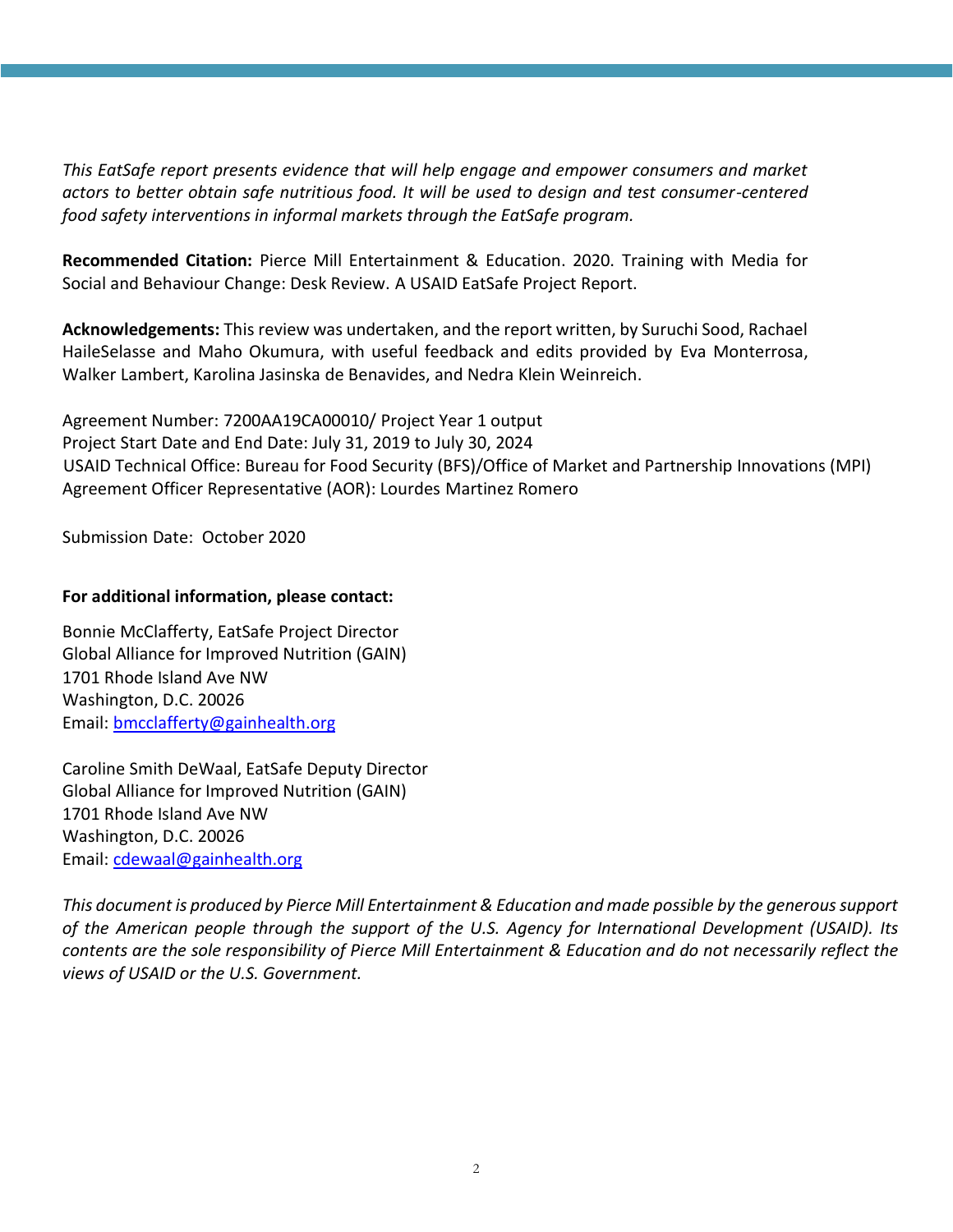## **TABLE OF CONTENTS**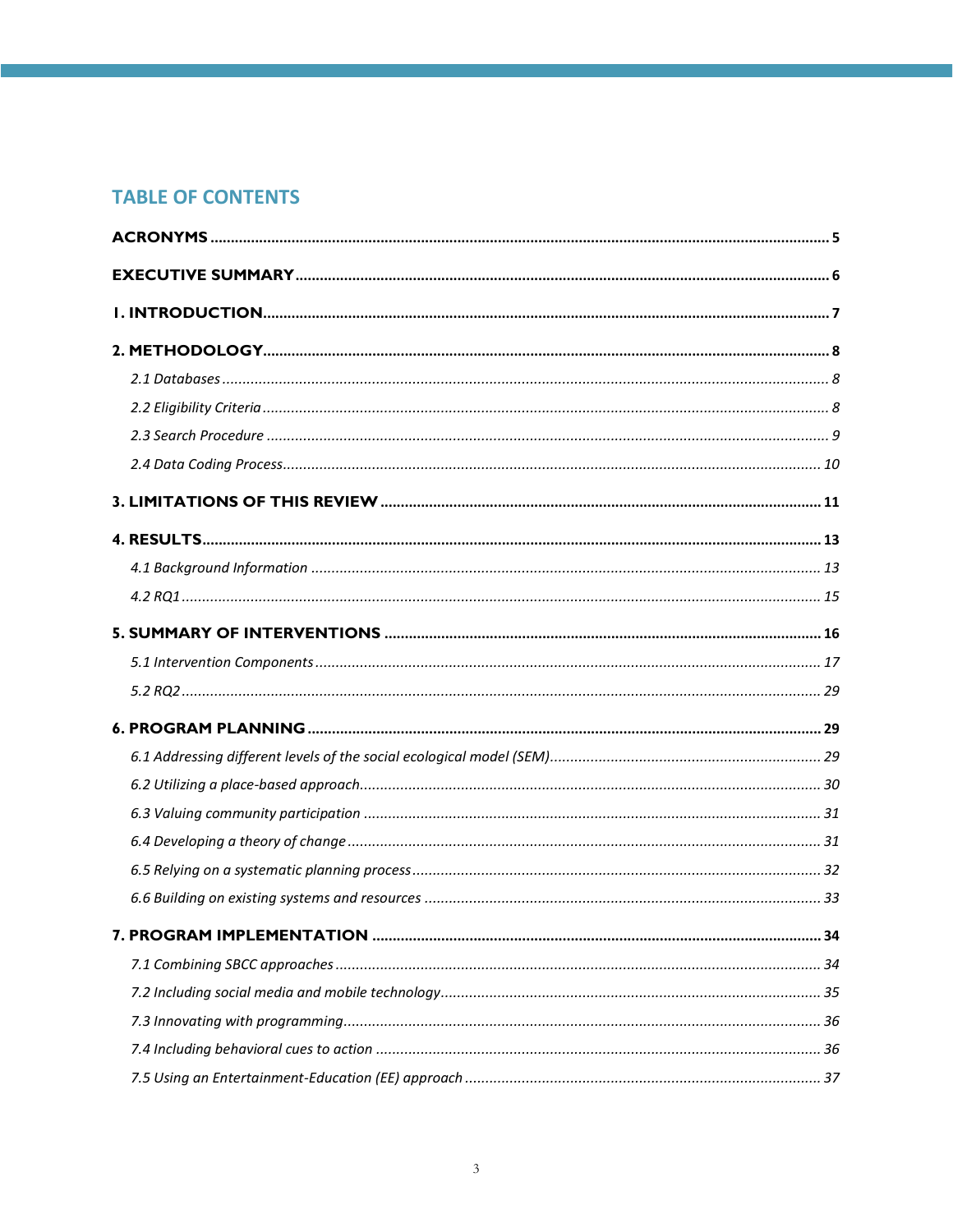## **List of Tables**

## **List of Figures**

<span id="page-3-0"></span>

| FIGURE 2. EXAMPLE OF THEORIES AND PROGRAM MODELS MENTIONED IN THE REVIEWED ARTICLES (INCLUDED NUMBER OF |  |
|---------------------------------------------------------------------------------------------------------|--|
|                                                                                                         |  |
|                                                                                                         |  |
|                                                                                                         |  |
|                                                                                                         |  |
|                                                                                                         |  |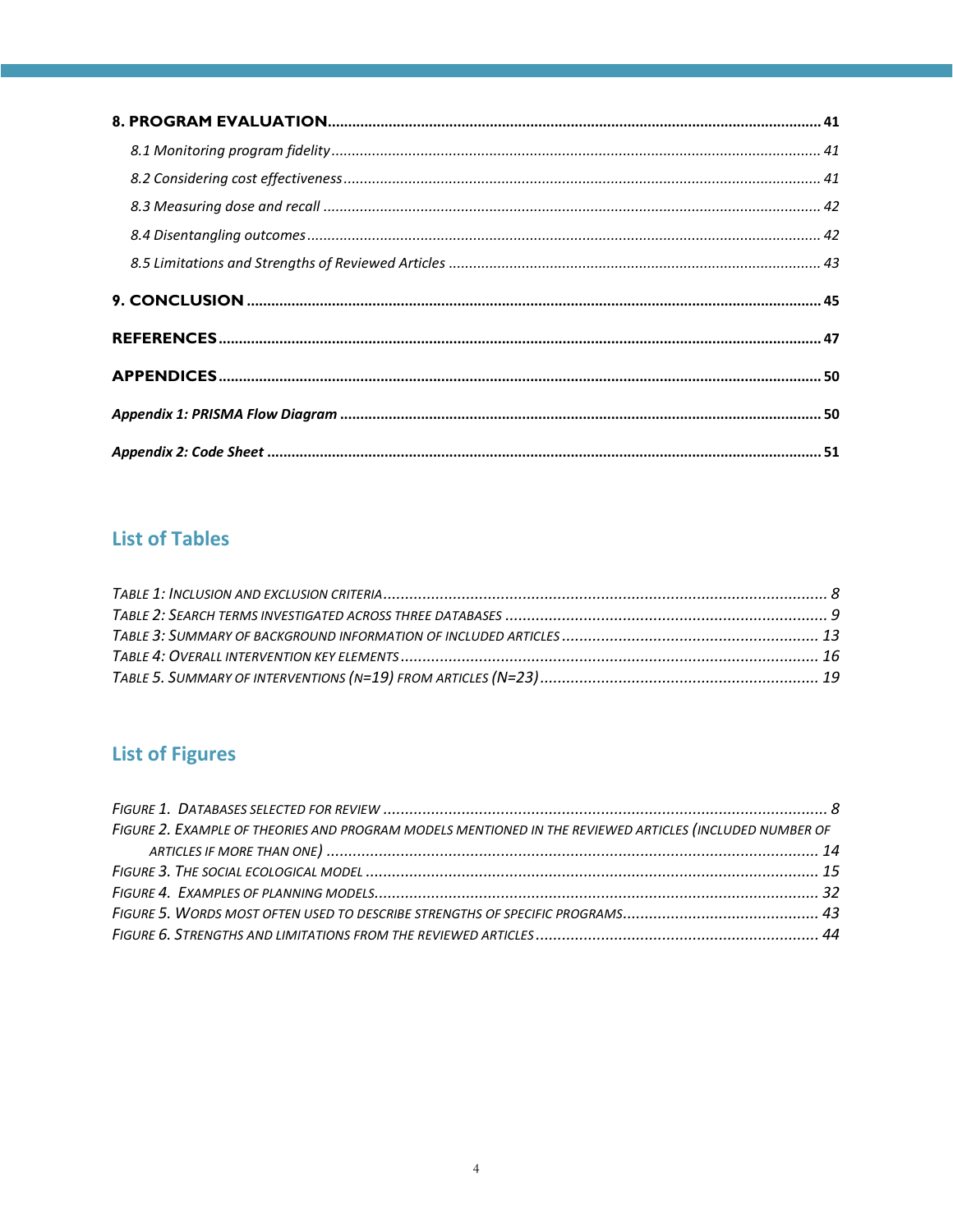## **ACRONYMS**

<span id="page-4-0"></span>

| A&T          | <b>Alive and Thrive</b>                       |
|--------------|-----------------------------------------------|
| <b>CBPR</b>  | <b>Community Based Participatory Research</b> |
| <b>FGD</b>   | <b>Focus Group Discussion</b>                 |
| <b>IEC</b>   | Information education and communication       |
| <b>ICT</b>   | <b>Information Communication Technology</b>   |
| IDI          | In-depth interviews                           |
| <b>IYCF</b>  | Infant and young child feeding                |
| KII          | Key informant interview                       |
| <b>LMIC</b>  | Low and middle-income countries               |
| <b>MIYCN</b> | Maternal, infant, young child nutrition       |
| PI           | <b>Principal Investigator</b>                 |
| <b>PM</b>    | Pierce Mill Entertainment & Education         |
| <b>PD</b>    | <b>Positive Deviance</b>                      |
| <b>PVM</b>   | Participatory visual methods                  |
| <b>RCT</b>   | Randomized controlled trial                   |
| <b>RQ</b>    | <b>Research Question</b>                      |
| <b>SBCC</b>  | Social and Behavior Change Communication      |
| <b>SCT</b>   | <b>Social Cognitive Theory</b>                |
| <b>SEM</b>   | <b>Social Ecological Model</b>                |
| <b>WASH</b>  | Water, Sanitation and Hygiene                 |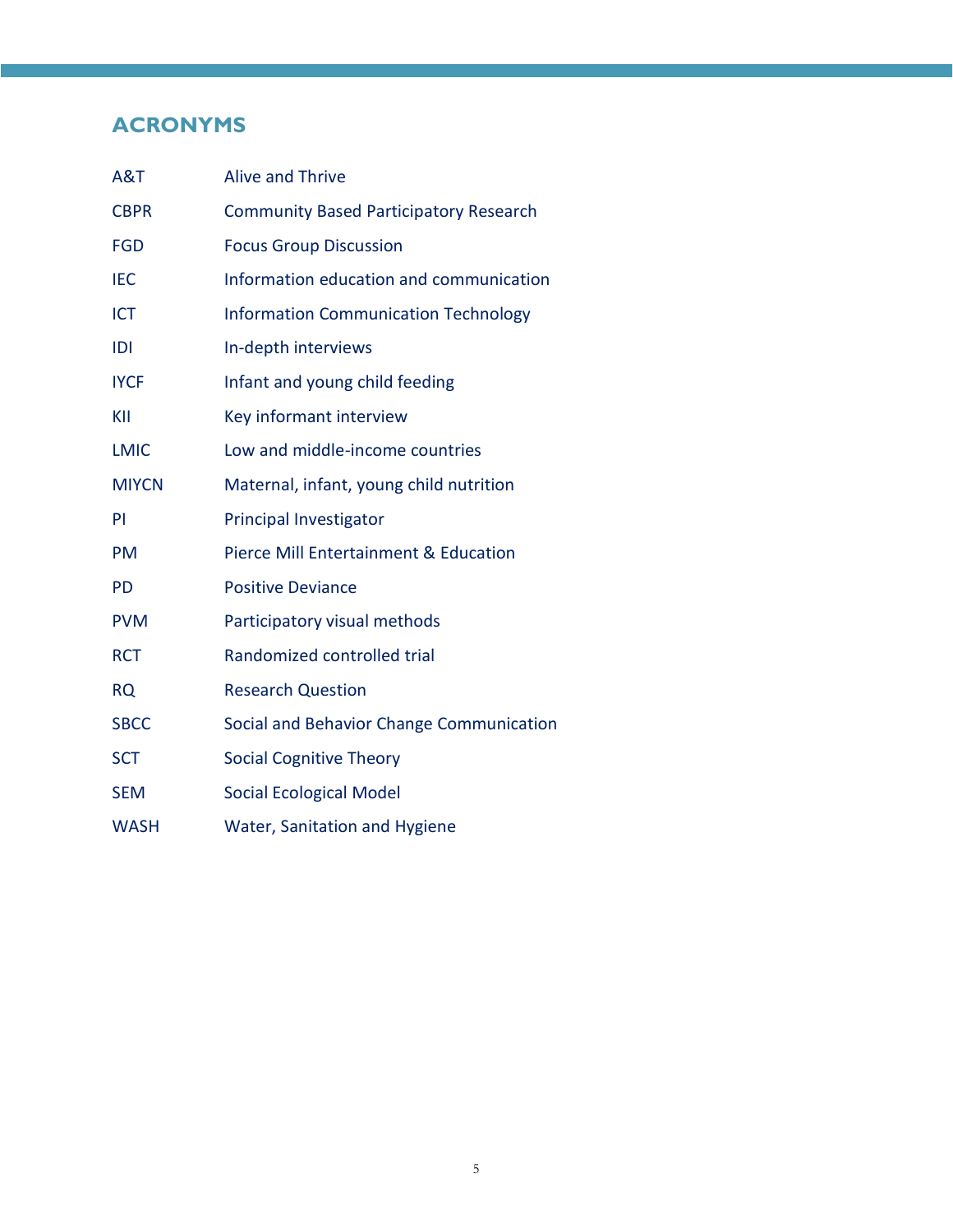## **EXECUTIVE SUMMARY**

To develop actionable steps towards interventions for food handlers, primarily in informal markets in low and middle income countries (LMICs), this desk review analyzes literature from the last decade (2010 – 2020) on training interventions that intentionally incorporated mediabased social and behavior change communications (SBCC) and how these can help inform the design and implementation of food vendor trainings on food safety. This desk review was undertaken both to describe how SBCC media have been applied to training, specifically involving lay people, community workers, leaders, and volunteers, and to provide recommendations for vendor food safety training that incorporates SBCC media. The results represent 19 unique interventions implemented in 12 countries by either training workers or community members on issues related to food safety; nutrition; and water, sanitation, and hygiene (WASH).

This review found many gaps in the literature, specifically in descriptions of training components and how SBCC was incorporated into the training. However, based on a qualitative thematic analysis, this review provides recommendations for planning, designing, delivering, and evaluating training programs that intentionally incorporate SBCC media. This includes, among others, applying community-based theory, using culturally sensitive planning, and documenting training and media components, all of which can be applied to EatSafe interventions targeting food vendors for improving food safety.

This review helps EatSafe identify good practices in designing education (or what is referred to here as training) interventions. Because education will likely be a key strategy in the EatSafe program, such as the training of food vendors in informal markets, or in consumer education, it is important to identify the way in which media has been used not only to deliver critical content (i.e., inform), but also to motivate and engage audiences (i.e. entertain).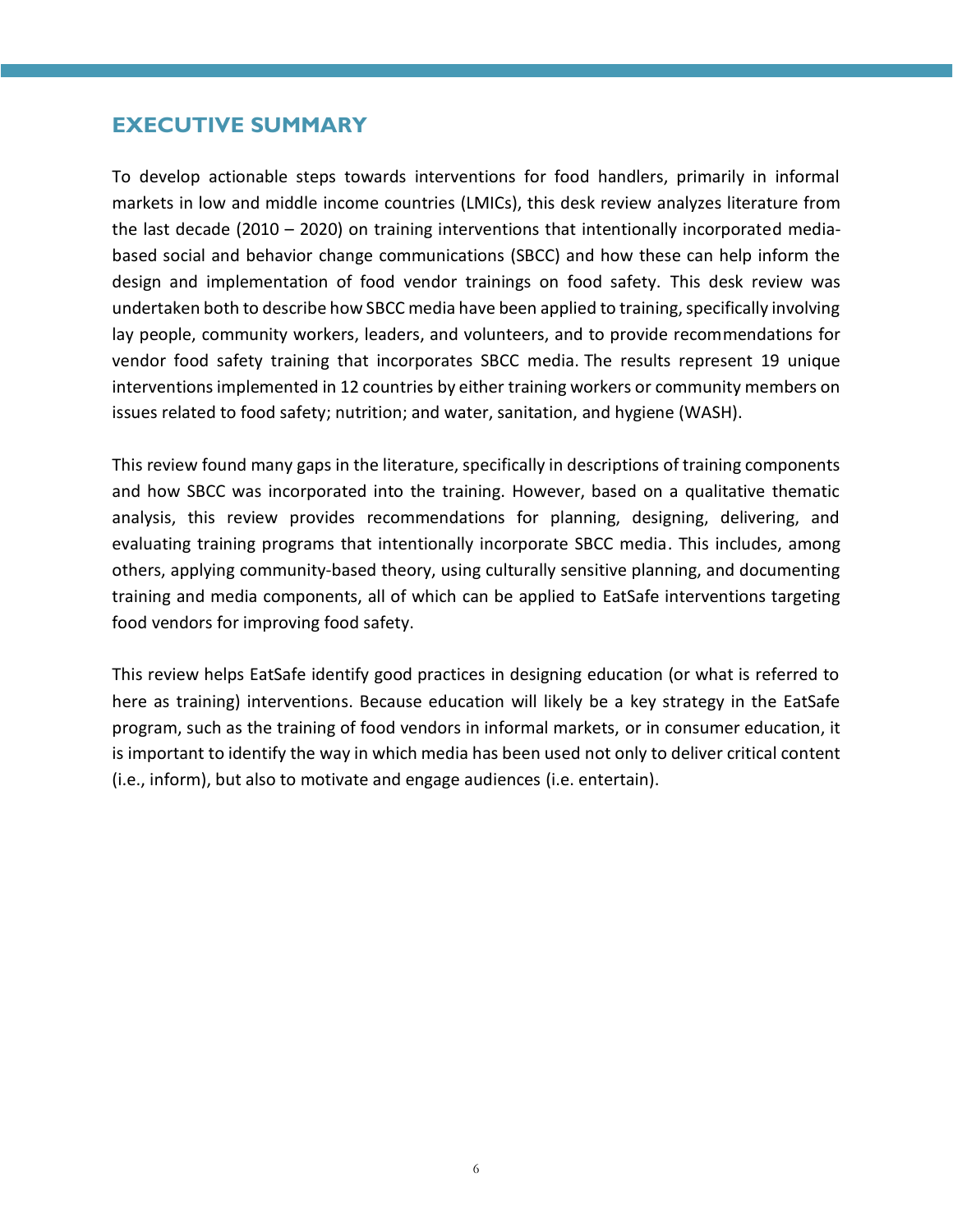## <span id="page-6-0"></span>**1. INTRODUCTION**

EatSafe is led by a consortium of three partners: Global Alliance for Improved Nutrition (GAIN), the International Livestock Research Institute (ILRI), and Pierce Mill Entertainment & Education (PM). PM is tasked with developing media-based interventions for informal market vendors in peri-urban areas. These media will be paired with or embedded into more formal training programs for market vendors. Understanding how social and behavior change communications  $(SBCC)^1$  media could be intentionally incorporated into vendor training is of particular interest for EatSafe, as the regulatory environment might not be sufficient by itself to encourage safe food handling practices.

For the purposes of this review, training interventions investigated in this review are broadly defined as planned efforts to improve the knowledge and skills of trainees, including community health workers, health workers, and caregivers of young children. As such, a *training intervention* may be delivered via an education strategy or a capacity building strategy in an SBCC program. We also define *intentionally incorporating SBCC media* as using media as part of the training with the aim of effecting behavior change in the trainees, in addition to improving their knowledge and skills.

To learn about and potentially inform its vendor training efforts, EatSafe commissioned this desk review covering literature published within the past 10 years to address the following research questions:

**1. How have training interventions on health and food safety, specifically those involving lay people or professionals, intentionally incorporated media based SBCC with a focus on low- and middle-income countries (LMICs)?**

**2. What recommendations from previous programs can be used to design and implement food safety training that intentionally incorporates SBCC media?**

<sup>&</sup>lt;sup>1</sup> There is no universally accepted definition of SBCC, which is also referred to as "Communication for Development (C4D)." However, there is general consensus that SBCC implies a systematic process using [communication](https://en.wikipedia.org/wiki/Communication) strategies to design, implement, and evaluate interventions that aim to positively shift individual and social behaviors. The term behavior change communication (BCC) added the social component (SBCC) in recent decades to recognize the need to intervene at different interactive levels of the social ecological model.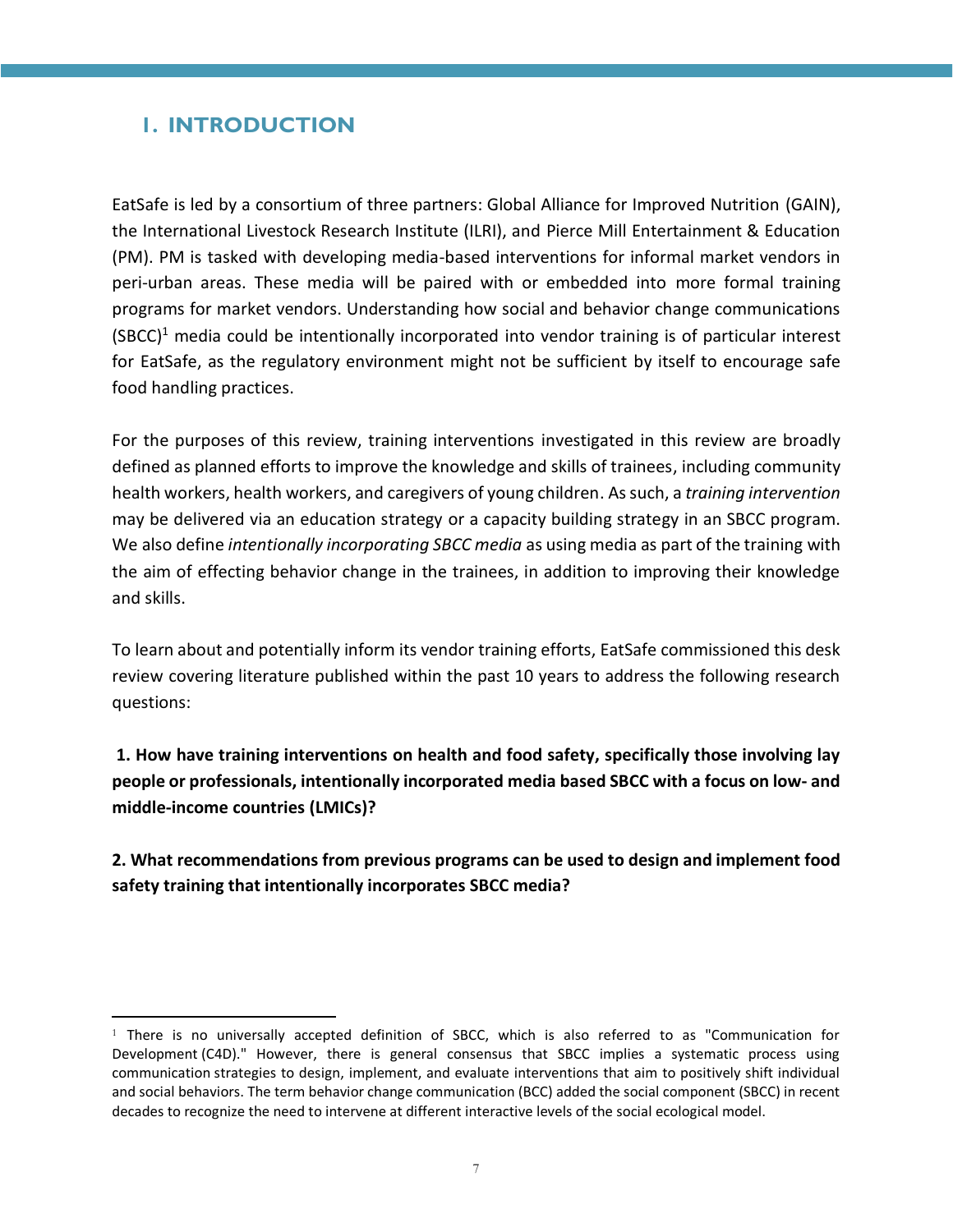## <span id="page-7-0"></span>**2. METHODOLOGY**

## <span id="page-7-1"></span>*2.1 Databases*

This review began with a systematic search for peer-reviewed and grey literature across three databases: PubMed, ProQuest One Academic, and Google Scholar (Figure 1). Together, these three databases allowed for a wide search of relevant literature across disciplines.

## PubMed

•A digital archive that houses biomedical and life science literature from the U.S. National Institutes of Health's National Library of Medicine.

#### ProQuest One Academic

•One of the largest scholarly databases covering topics in the area of social science, medicine, education, the humanities, and more.

#### Google Scholar

•A repository of peer-reviewed and grey literature that consolidates scholarship from various disciplines and regions.

#### **Figure 1: Databases selected for review**

## <span id="page-7-4"></span><span id="page-7-2"></span>*2.2 Eligibility Criteria*

Table 1 illustrates the inclusion and exclusion criteria that were used to select literature for this desk review.

#### **Table 1: Inclusion and exclusion criteria**

<span id="page-7-3"></span>

| <b>Inclusion Criteria</b>                                                          | <b>Exclusion Criteria</b>                                                                     |  |  |  |
|------------------------------------------------------------------------------------|-----------------------------------------------------------------------------------------------|--|--|--|
| Peer-reviewed or grey literature                                                   | Publications not evaluating training                                                          |  |  |  |
| Publications evaluating interventions that train<br>workers or educate communities | Publications which do not integrate a media based<br>SBCC strategy as part of training        |  |  |  |
| English language publications                                                      | conference<br>Editorials,<br>commentaries,<br>proceedings, doctoral theses, and book chapters |  |  |  |
| Published between 2010-2020                                                        | Non-English publications                                                                      |  |  |  |
|                                                                                    | Published prior to 2010                                                                       |  |  |  |
|                                                                                    | Experimental<br>comparing<br>curricular<br>studies<br>modalities                              |  |  |  |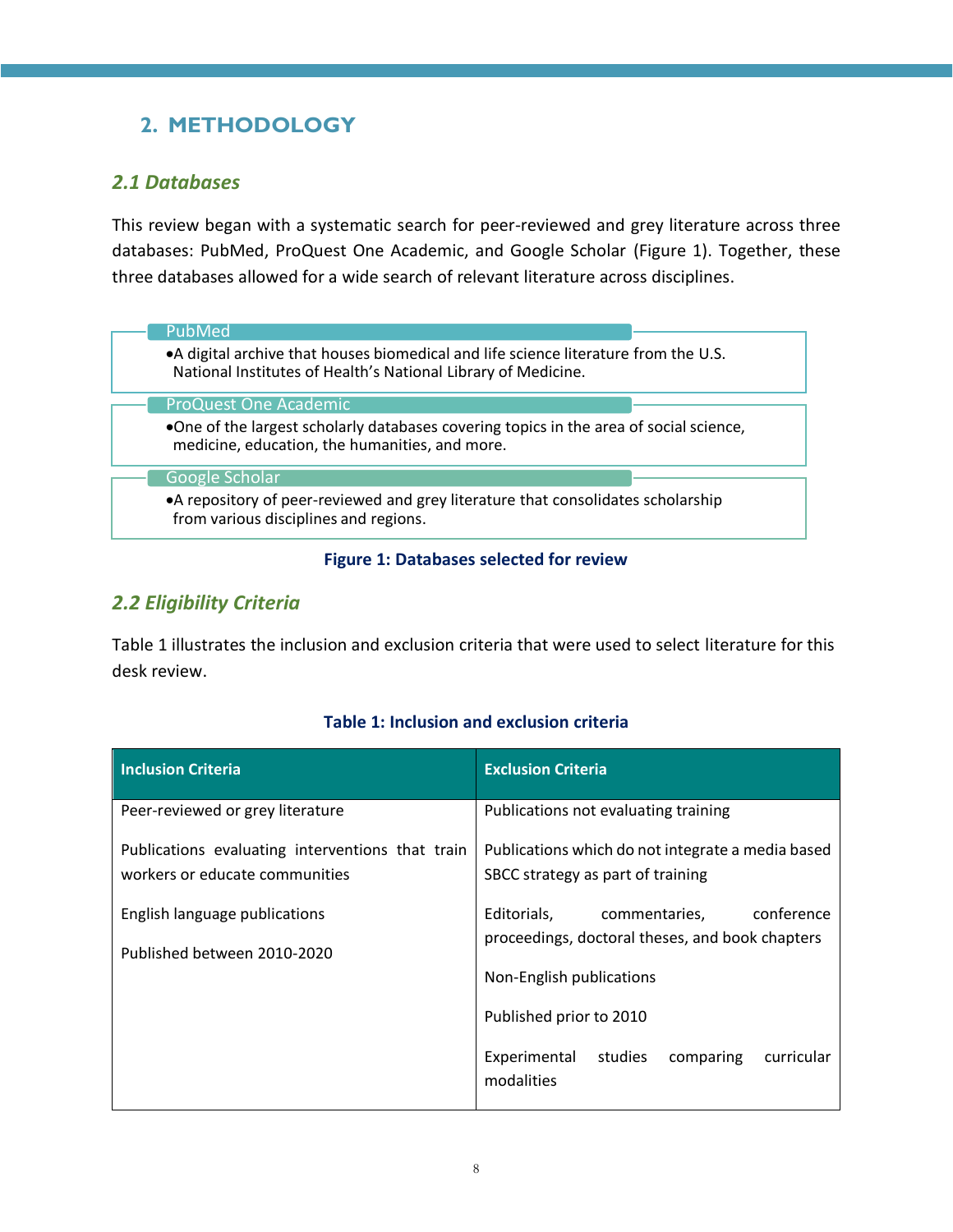Database searches focused on development issues including, or near in subject matter to, food safety such as health; nutrition; and water, sanitation, and hygiene (WASH).

## <span id="page-8-0"></span>*2.3 Search Procedure*

The search strategy identified four domains of key words (primary intervention, media based SBCC, population, and issues). A list of equivalent key word terms was then established to gather the widest range of potentially relevant literature. To ensure a systematic search process, the same combinations of searches were undertaken across each of the three databases. Each search employed a combination of one term from each domain until all combinations of terms were searched (Table 2).

<span id="page-8-1"></span>

| <b>Searches</b>               | <b>Primary</b>                       | Media-based Social and                                  | <b>Population</b>    | <b>Issues</b>                             |
|-------------------------------|--------------------------------------|---------------------------------------------------------|----------------------|-------------------------------------------|
| <b>Conducted</b>              | <b>Intervention</b>                  | <b>Behavior Change</b>                                  |                      |                                           |
| <b>First</b><br><b>Search</b> | Training<br><b>Capacity Building</b> | Video<br>Audio<br>Mass media                            |                      | <b>Nutrition</b><br>Health<br><b>WASH</b> |
|                               |                                      | Social media<br>Mobile media<br>Entertainment-education |                      | Food Safety                               |
| <b>Second</b>                 | Training                             | Video                                                   | Vendors              | <b>Nutrition</b>                          |
| <b>Search</b>                 | <b>Capacity Building</b>             | Audio                                                   | Lay People           |                                           |
|                               |                                      | Mass media                                              | Leaders              |                                           |
|                               |                                      | Social media                                            | Community            |                                           |
|                               |                                      | Mobile media                                            | <b>Workers</b>       |                                           |
|                               |                                      | Entertainment-education                                 |                      |                                           |
| <b>Third</b>                  | Training                             | Video                                                   | <b>Food handlers</b> |                                           |
| <b>Search</b>                 | <b>Capacity Building</b>             | Audio                                                   |                      |                                           |
|                               |                                      | Mass media                                              |                      |                                           |
|                               |                                      | Social media                                            |                      |                                           |
|                               |                                      | Mobile media                                            |                      |                                           |
|                               |                                      | Entertainment-education                                 |                      |                                           |

#### **Table 2: Search terms investigated across three databases**

Table 2 shows the search terms combined via "and" as a Boolean term deployed across three search sessions and within each of the three databases. The first search session used key terms in 48 combinations with "and" as a Boolean term in each of the 3 databases for a total of 144 searches (Table 2, first row), yet it yielded few relevant results. A second search session was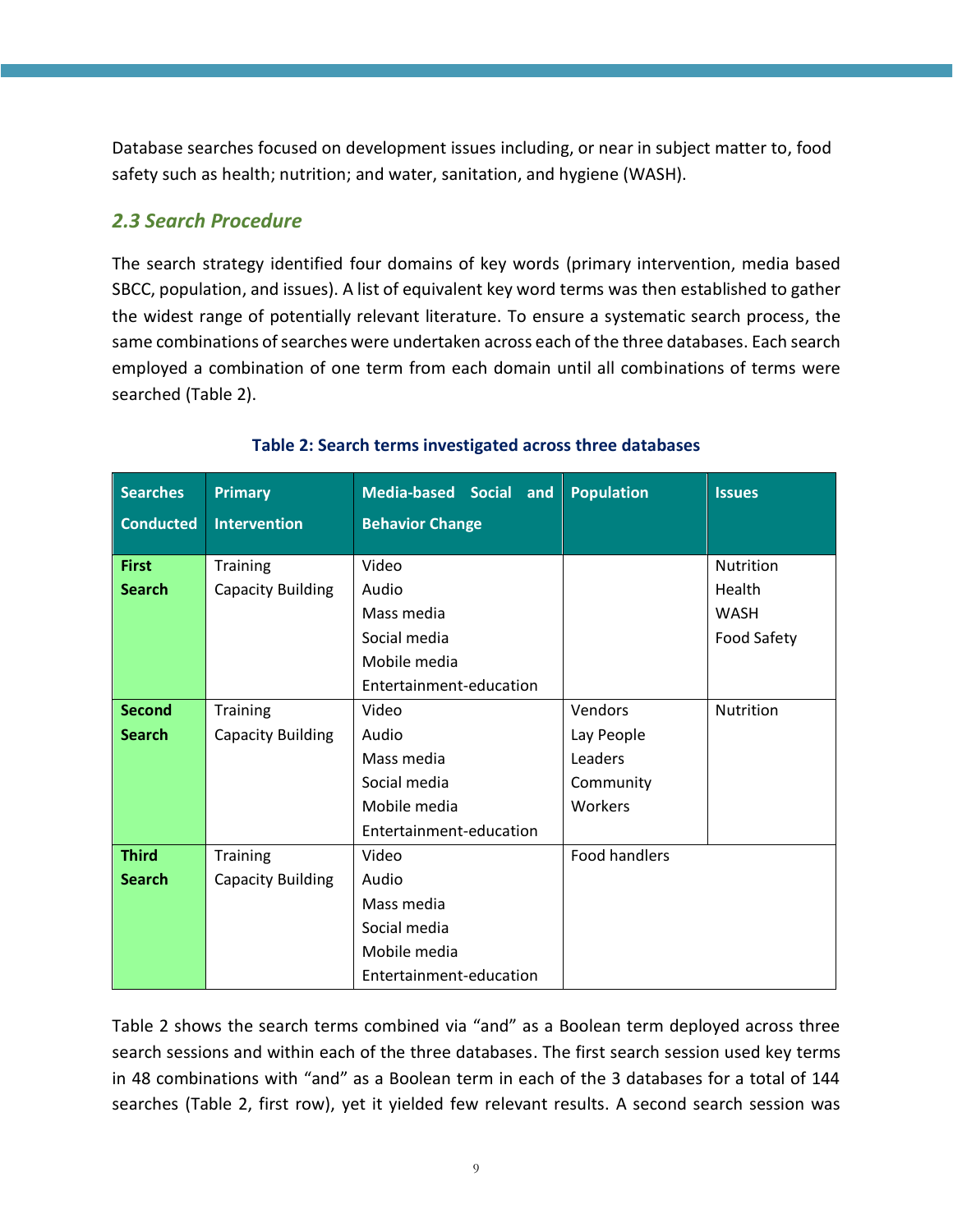devised to remedy low results by employing a new set of terms across the same domains and databases (Table 2, second row). Searches again included "and" as a Boolean search term and all possible combinations. This required 180 additional searches which yielded more results, but also revealed the term "food handlers" as showing up frequently in search title hits. Therefore, a third search session was conducted in the same manner using the Boolean search term "and" to 12 combinations of the terms from intervention and media domains and the term "food handlers" (Table 2, third row). This required an additional 36 database searches and provided satisfactory results for abstracts to review. During each search session, resulting article titles were reviewed until 10 consecutive titles were deemed irrelevant.

Using PRISMA guidelines (1), 2,794,189 articles were identified across the three databases. A review of titles yielded 5,419 potentially relevant articles, of which 5,058 articles were excluded (see Table 1 for exclusion criteria). Upon review of the abstracts, a total of 361 articles were retained. Of those, 334 articles were excluded due to irrelevance, such as the intervention lacking a media component or being unrelated to health and/or food safety. Discarded articles also may have had relevant content but did not adequately answer the research questions of this desk review.

A total of 27 articles were shortlisted for full-text review. After full-text review, four additional articles were excluded as they were literature reviews or meta analyses rather than studies including a single training intervention with an evaluation. In the end, 23 articles were kept for synthesis (see Appendix 1 for PRISMA diagram). Two reviewers (RH and MO) were responsible for all the searches. The Principal Investigator (PI) (SS) reviewed select articles that the primary reviewers submitted for reliability. Once the final selection was complete, the PI read each article to assess its suitability for inclusion.

## <span id="page-9-0"></span>*2.4 Data Coding Process*

Two coders (RH and MO) independently coded each article by using a standardized template developed by the research team and finalized in consultation with PM (Appendix 2). The coding template included criteria such as background information, theory or conceptual frameworks, elements of programming such as training and SBCC components, and evaluation methods and results. Strengths, limitations, and recommendations were also collected from the articles and entered into the coding sheet as text. The PI coded six of the 23 articles to compute inter-rater reliability. The threshold for substantial agreement is 84% according to Landis and Koch (2); a value of 0.61 - 0.80 can be considered as substantial agreement. Inter-rater reliability for both coders combined was 93%, indicating substantial agreement.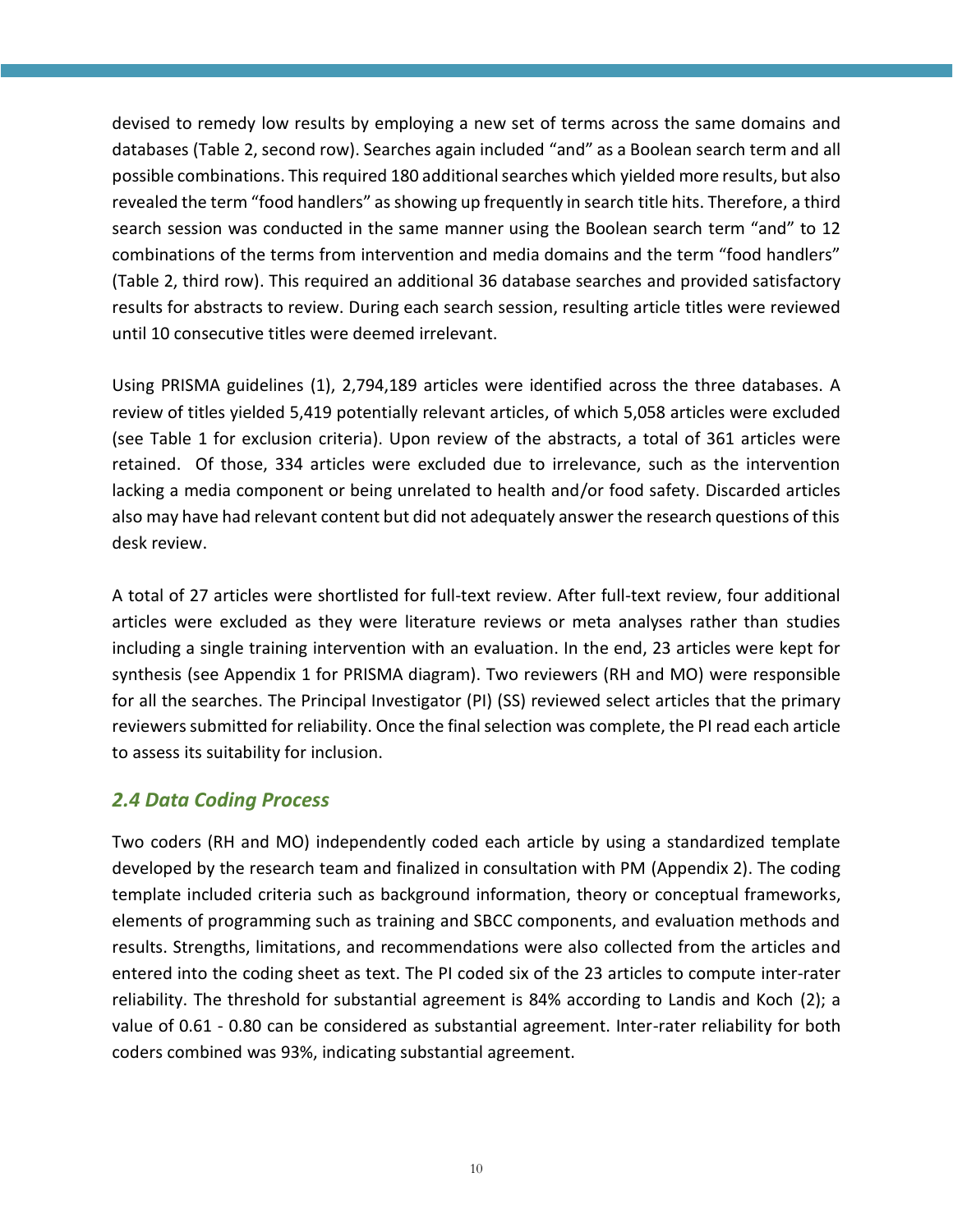## <span id="page-10-0"></span>**3. LIMITATIONS OF THIS REVIEW**

Because of the challenges inherent in finding studies on this narrow scope of interventions of a very specific type, it is important to clarify upfront some limitations of this review. Peer-reviewed, published evaluations do not generally detail their design and implementation strategies. This limited our ability to extract details on the training either as a stand-alone intervention or as part of a larger program. Moreover, the literature often pitted different communication approaches (e.g. interpersonal communication and counseling, community approaches, mass media and interactive communication technologies) as alternatives to one another. This might be due to the nature of rigorous academic research, which often is designed to evaluate alternatives through experimentation. Thus, we are not able to fully understand the effectiveness of combining different modalities. As a result, we only offer general recommendations on how SBCC media can be intentionally incorporated into training interventions.

Another key limitation is that the use of media as an intentional core or value-added SBCC component to trainings, specifically on food safety, is relatively new in global development. Though video and visual components are commonly evaluated educational tools, the process of strategic engagement by practitioners of intentionally incorporating SBCC media into training efforts is nascent. Therefore, this review is unable to provide specific examples of best practices based on replication of results from previous interventions.

The knowledge gap regarding the use of SBCC media as a part of training in development contexts is further complicated when it comes to food safety in LMICs. Behavior change interventions among informal market vendors and people who shop in informal markets, while being recognized as important, are understudied. There was no evidence in the literature of existing training interventions that intentionally incorporated SBCC media components addressing food safety in LMICs. This review is therefore unable to draw upon previous examples on addressing food safety specifically in this context, and thus highlights the need to build the evidence-base through EatSafe Program.

Another weakness in this review is methodological in nature and involves our inability to compare the articles quantitatively, for example, through a meta-analysis. Both the trainings and the subsequent implementation and evaluation of the programs were often too specific as to topic and context to yield useful and robust statistical information for designing future interventions.

The boundaries of what constitutes SBCC is a topic of debate among donors, researchers, and practitioners alike. Those who identify SBCC broadly as encompassing any intervention designed to promote social and behavior change might argue that "training" is one part of an overall multi-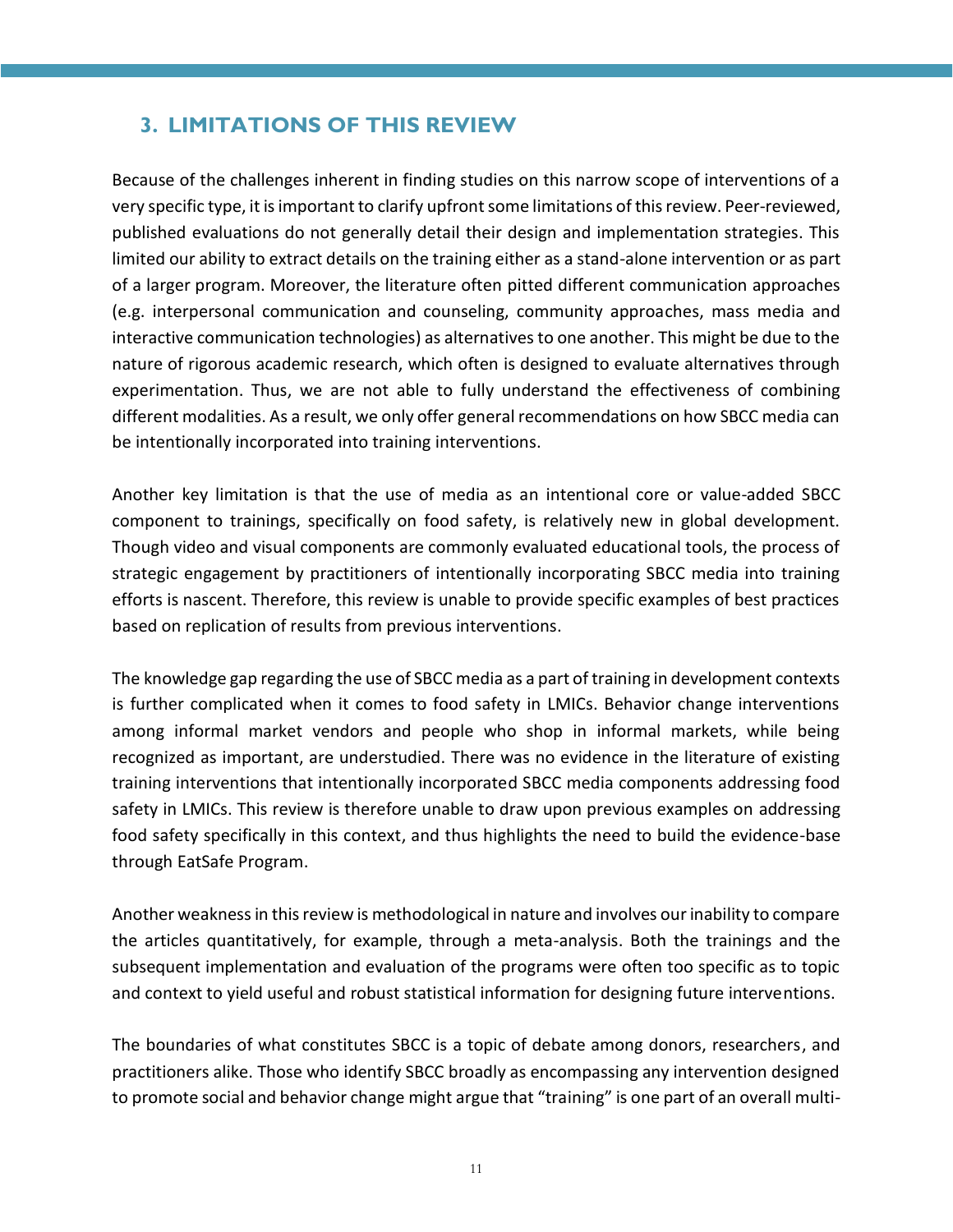pronged SBCC strategy. For example, service platforms in SBCC interventions include interpersonal communication and counseling training for health workers or local extensionworker training for agriculture related interventions. However, media platforms would include the use of traditional or new media channels. This terminological issue emerges as a limitation in this review because the articles, when discussing the training component of a larger intervention, do not focus on process, but rather report outcomes. And many of the training components include media training, making it difficult to examine "training" and "media" independently.

Finally, though not necessarily a limitation, a note about terminology is important to understanding how the results and recommendations in this review are framed. The terms "training program" and "training intervention" are used interchangeably throughout this report, as they are within the literature reviewed. Furthermore, articles described their interventions in a variety of ways and didn't always use the term "training." We broadly defined training as "planned efforts to improve the knowledge and skills of trainees"; we include training-only programs (i.e., the only component of the program is training), as well as others where training is part of a larger SBCC intervention.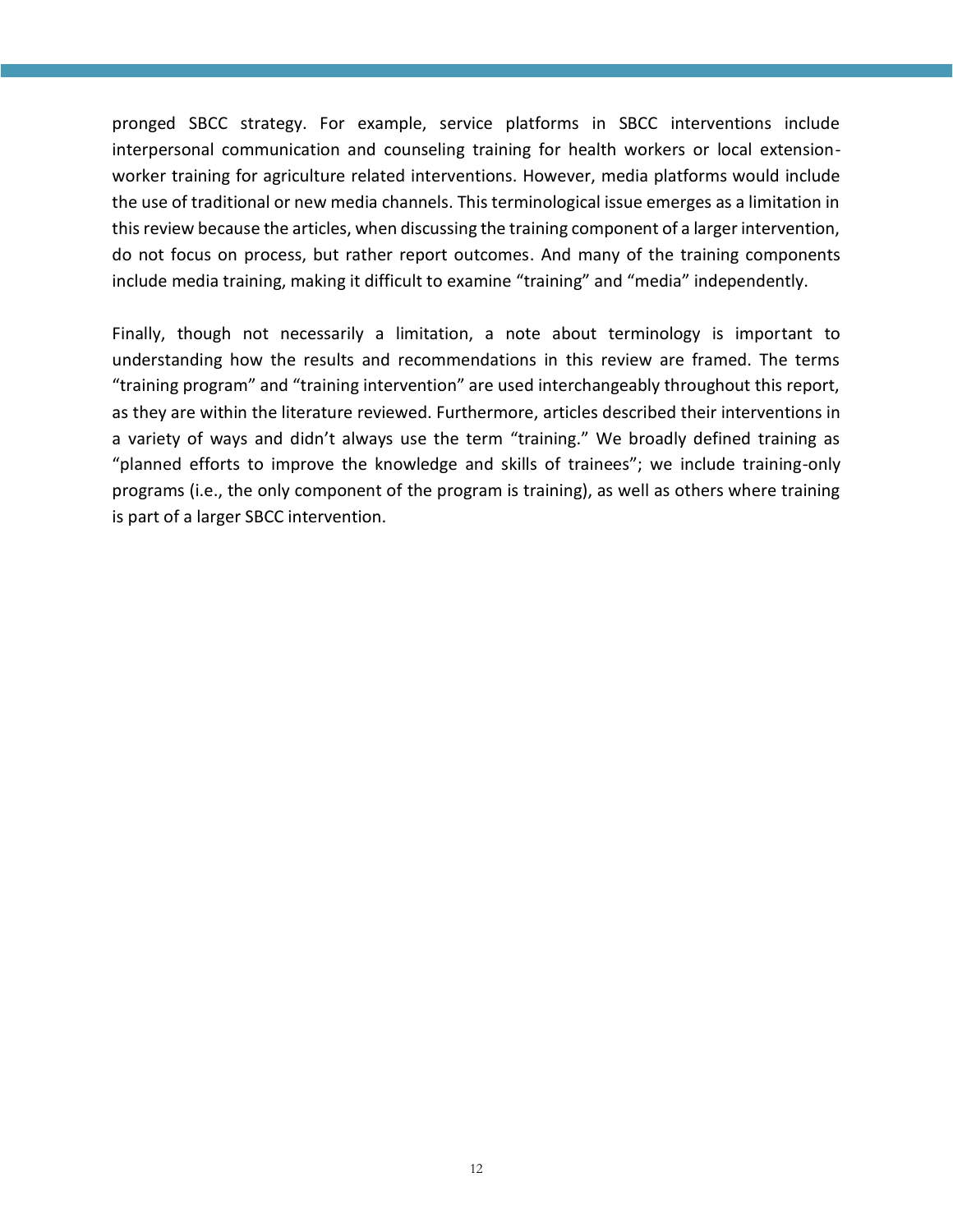## <span id="page-12-0"></span>**4. RESULTS**

The results from this review are categorized into four sections: Background Information, Results for RQ1, Recommendations for RQ2, and Limitations and Strengths of Reviewed Articles.

#### <span id="page-12-1"></span>*4.1 Background Information*

The 23 selected articles present a breadth of interventions targeting lay people and adult community members in LMICs, as well as in North America and Europe. Among the sample set of articles, South East Asia and North America (34.8% each) were the most commonly represented regions. All programs set in North America were implemented in the United States. Although the guiding research questions focus on programs in LMICs, over half (52.2%) of the US interventions were in rural communities, which were included in the synthesis due to their potential replicability in LMIC countries (Table 3).

<span id="page-12-2"></span>

| <b>Categories</b>                                                                     | <b>Number of studies (N=23)</b> | %     |  |  |  |  |
|---------------------------------------------------------------------------------------|---------------------------------|-------|--|--|--|--|
| Region (some articles had more than one)                                              |                                 |       |  |  |  |  |
| South East Asia                                                                       | 8                               | 34.8% |  |  |  |  |
| North America                                                                         | 8                               | 34.8% |  |  |  |  |
| <b>East Africa</b>                                                                    | $\overline{2}$                  | 8.7%  |  |  |  |  |
| <b>Middle East</b>                                                                    | $\mathbf{1}$                    | 4.3%  |  |  |  |  |
| <b>West Africa</b>                                                                    | $\mathbf{1}$                    | 4.3%  |  |  |  |  |
| Oceania                                                                               | $\mathbf{1}$                    | 4.3%  |  |  |  |  |
| <b>Central America</b>                                                                | $\mathbf{1}$                    | 4.3%  |  |  |  |  |
| Europe                                                                                | $\mathbf{1}$                    | 4.3%  |  |  |  |  |
| <b>Community Type (some articles had more than one)</b>                               |                                 |       |  |  |  |  |
| Rural                                                                                 | 12                              | 52.2% |  |  |  |  |
| Urban                                                                                 | 6                               | 26.1% |  |  |  |  |
| Peri-urban or Peri-rural                                                              | 5                               | 21.7% |  |  |  |  |
| <b>NA</b>                                                                             | $\overline{2}$                  | 8.7%  |  |  |  |  |
| Implementation Level by the social ecological model (some articles had more than one) |                                 |       |  |  |  |  |
| Community                                                                             | 9                               | 39.1% |  |  |  |  |
| Individuals                                                                           | 7                               | 30.4% |  |  |  |  |
| <b>NA</b>                                                                             | 4                               | 17.4% |  |  |  |  |
| Interpersonal                                                                         | 3                               | 13.0% |  |  |  |  |
| Policy                                                                                | $\mathbf{1}$                    | 4.3%  |  |  |  |  |
| Organizational                                                                        | $\mathbf{1}$                    | 4.3%  |  |  |  |  |
| Family                                                                                | 1                               | 4.3%  |  |  |  |  |

#### **Table 3: Summary of background information of included articles**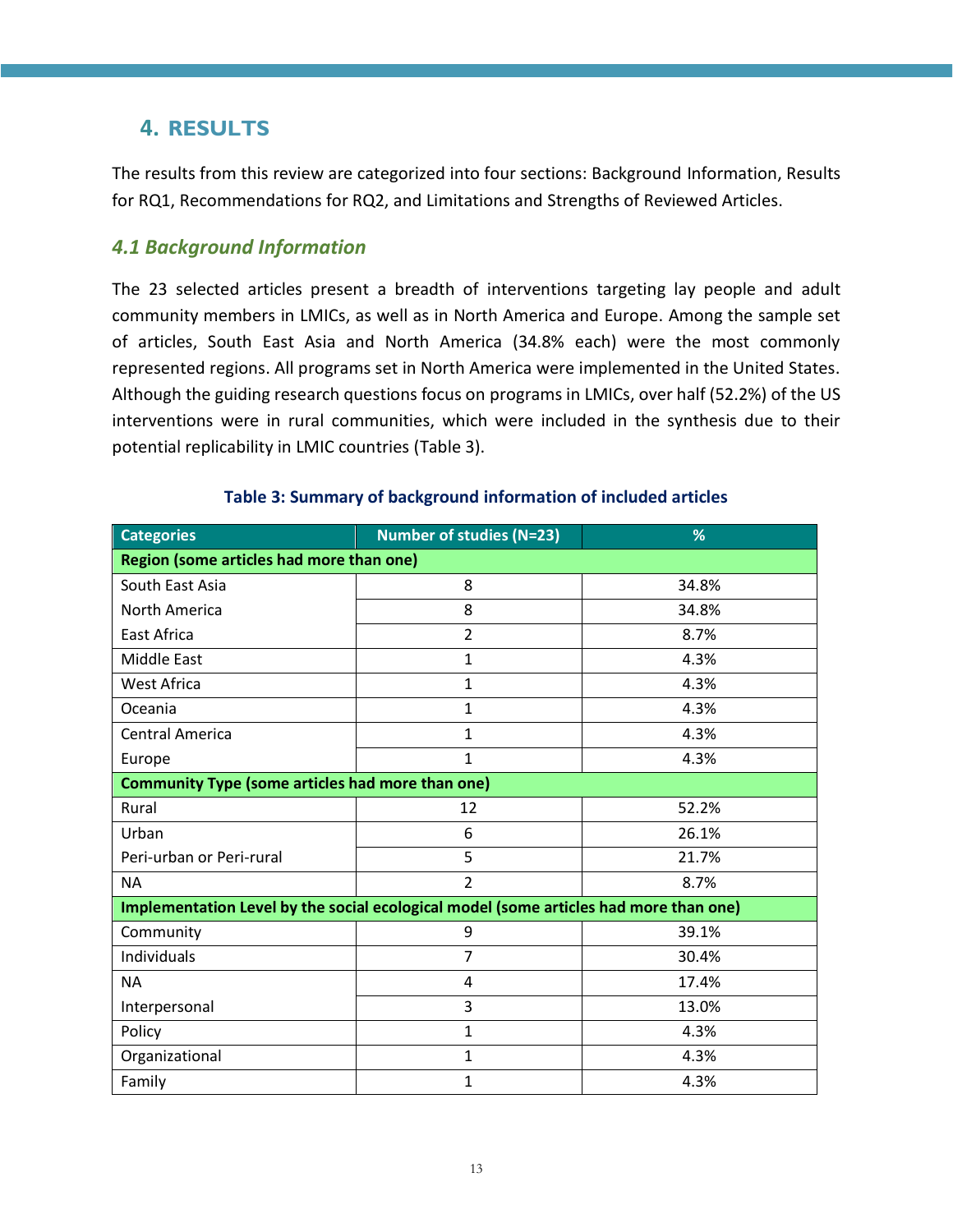Most of the articles mentioned a guiding theory used in the interventions, with only four articles (17.4%) not mentioning any specific theoretical orientation (conceptual model or theory of change). The most used theoretical frameworks (39.1%) functioned at a community level and slightly less than a third relied on individual change (30.4%). Out of specific frameworks that were used, the social cognitive theory was the most often cited (mentioned four times), and the social ecological model was mentioned twice (Figure 2). We briefly discuss these two theoretical frameworks below.



<span id="page-13-0"></span>**Figure 2. Example of theories and program models mentioned in the reviewed articles (included number of articles if more than one)**

Albert Bandura's social cognitive theory (SCT) is derived from his work on social learning in the 1960s. SCT posits that learning occurs in a social context with a dynamic and reciprocal interaction of the person, environment, and behavior. The theory focuses on observational learning and describes how individuals watch behaviors being done by others. Then, they weigh the pros and cons of doing the same behavior in the context of their own environment. To successfully perform a behavior, a person must know what to do and how to do it. Efficacy gained through "modeling" of behaviors allows for successful replication and modification (3). SBCC interventions, especially those using narratives (storytelling) have relied heavily on SCT and its core constructs of vicarious learning and role modeling to illustrate the process of change (4).

The social ecological model (SEM) divides society into levels of influence and posits that an individual is embedded within a dynamic social system. These levels interact in such a way that an individual's behavior is shaped by what others do, by the social norms, and by whatever policies and systems are in place. At the same time, the actions of the individual can shape what occurs at other levels. Thus, for social or behavior change to occur and to be sustained, the intervention must address multiple levels (Figure 3). Previous research from globally successful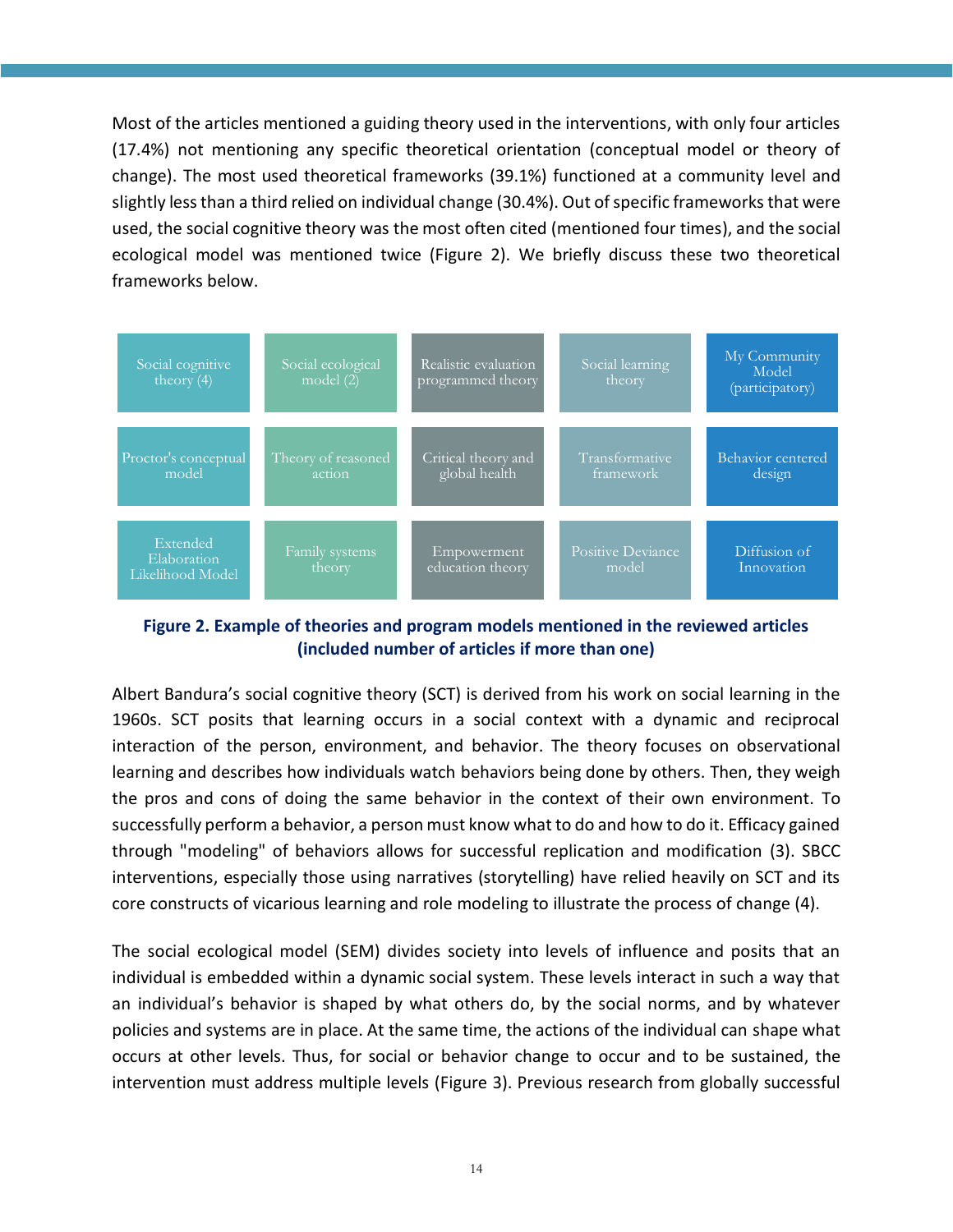communication efforts for polio eradication provides evidence for approaching fundamental development issues from multiple perspectives (5).



**Figure 3: The social ecological model**

## <span id="page-14-1"></span><span id="page-14-0"></span>*4.2 RQ1*

This section provides results to Research Question 1: How have training interventions, specifically those involving lay people, community workers, leaders and volunteers, intentionally incorporated media-based SBCC, with a focus on low and middle income countries (LMICs)?

As mentioned above, this review was limited by the information available in the articles. In many cases, the articles described evaluation of effectiveness and did not provide adequate information regarding the design, duration, location, and training participants. In addition, the reviewed interventions had different objectives, modalities, and content and were generally tailored for unique contexts based on multiple factors such as audiences, locations, and resources.

Despite these limitations, three paradigms on incorporating SBCC media into trainings seem consistent in this review:

- 1. When media (primarily video and visual aids) are incorporated into trainings, they are generally used to repeat training content or as an add-on tool.
- 2. Media are often used as dissemination channels for programming; training interventions do not intentionally incorporate media to promote social and behavior change.
- 3. Less frequently documented and/or practiced is the intentional use of media as a means to train (educate) via entertainment.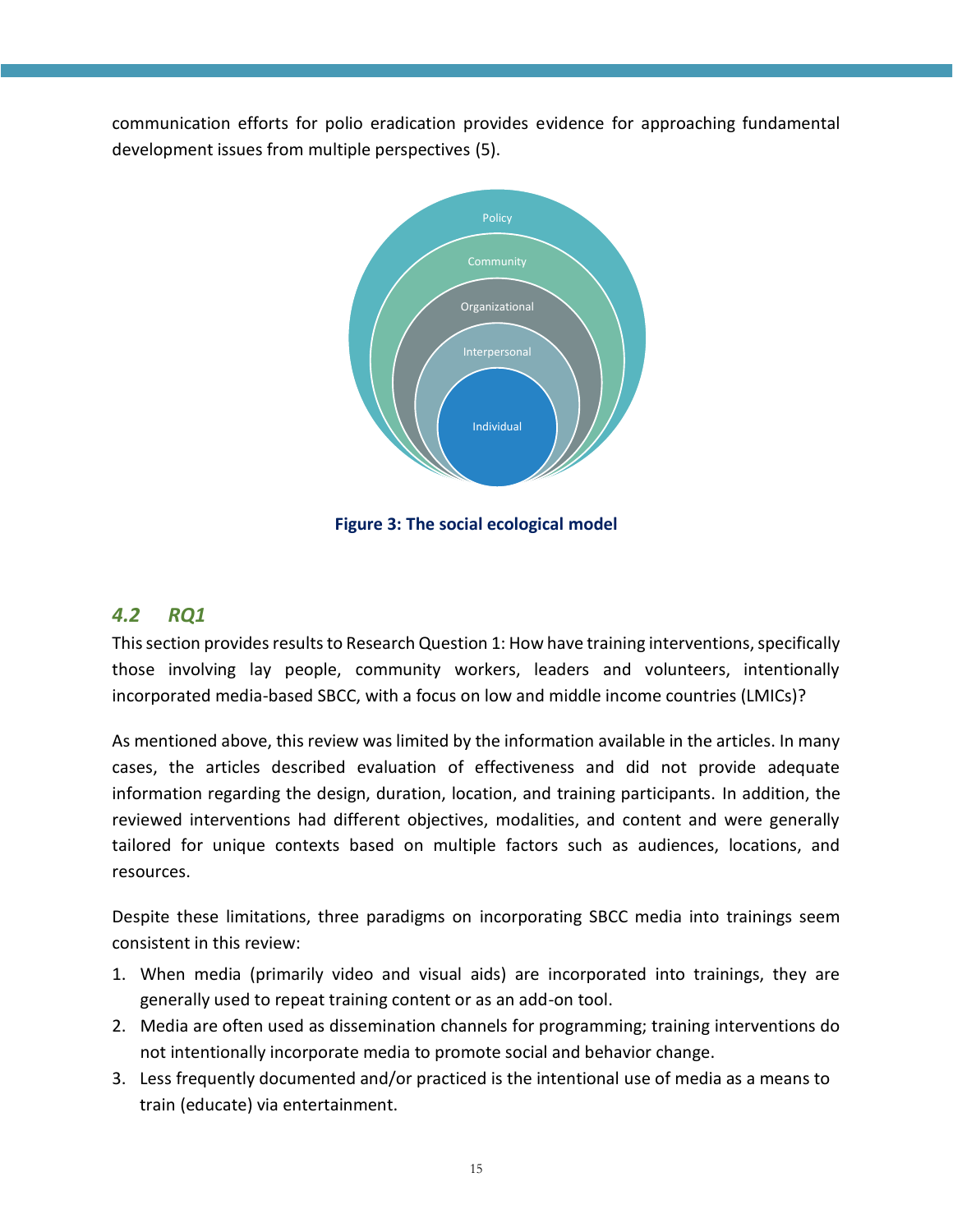## <span id="page-15-0"></span>**5. SUMMARY OF INTERVENTIONS**

Table 4 below summarizes overall information from the reviewed articles (information is presented in more detail in Table 5). Of all the training interventions covered in this review, 83% aimed to improve practices, 70% aimed to increase knowledge, and 48% aimed to improve skills and behaviors. For the purposes of this review, practices and behaviors were coded as terms used explicitly in articles and with the general understanding that behaviors are constituted by sets of practices and that practices are repeated activities.

Face-to-face trainings were the most prevalent training technique either in a hybrid model or with media as an added component. Some of the articles documented the use of video and visual aids as educational tools and evaluated their efficacy. One study, for example, innovatively addressed whether video use of first-person camera angles is easier to interpret and replicate by food-handlers than third-person camera perspectives (6, 7). Through this, the first-person perspective allowed food-handlers to study themselves instead of watching someone else practice the behaviors being taught.

With regards to the focus of the trainings, health was the most frequent at 39%, including maternal health, HIV, and preventive screening for HIV. Nutrition, WASH, and food safety were each equally represented at 26%. Five of the nineteen interventions from this review dealt directly with food safety, presented first and in bold in Table 5. Of the five food safety interventions, only two took place in LMICs, in India and Uganda (8, 9).

<span id="page-15-1"></span>

| <b>Categories</b>                                       | Number of interventions $n = 19$ | %          |  |  |  |  |  |
|---------------------------------------------------------|----------------------------------|------------|--|--|--|--|--|
| Training Objectives (some articles had more than one)   |                                  |            |  |  |  |  |  |
| <b>Practices</b>                                        | 19                               | 83%        |  |  |  |  |  |
| Knowledge                                               | 16                               | 70%        |  |  |  |  |  |
| <b>Behaviors</b>                                        | 12                               | 52%        |  |  |  |  |  |
| <b>Attitudes</b>                                        | 7                                | 30%        |  |  |  |  |  |
| <b>Skills</b>                                           | 6                                | 26%<br>22% |  |  |  |  |  |
| Self-Efficacy                                           | 5                                |            |  |  |  |  |  |
| Intervention Modality (some articles had more than one) |                                  |            |  |  |  |  |  |
| Face to Face capacity building                          | 11                               | 48%        |  |  |  |  |  |
| Hybrid                                                  | 7                                | 30%        |  |  |  |  |  |
| Mass Media                                              | 7                                | 30%        |  |  |  |  |  |
| Online asynchronous                                     | 4                                | 17%        |  |  |  |  |  |
| Online synchronous                                      | 1                                | 4%         |  |  |  |  |  |

#### **Table 4: Overall intervention key elements**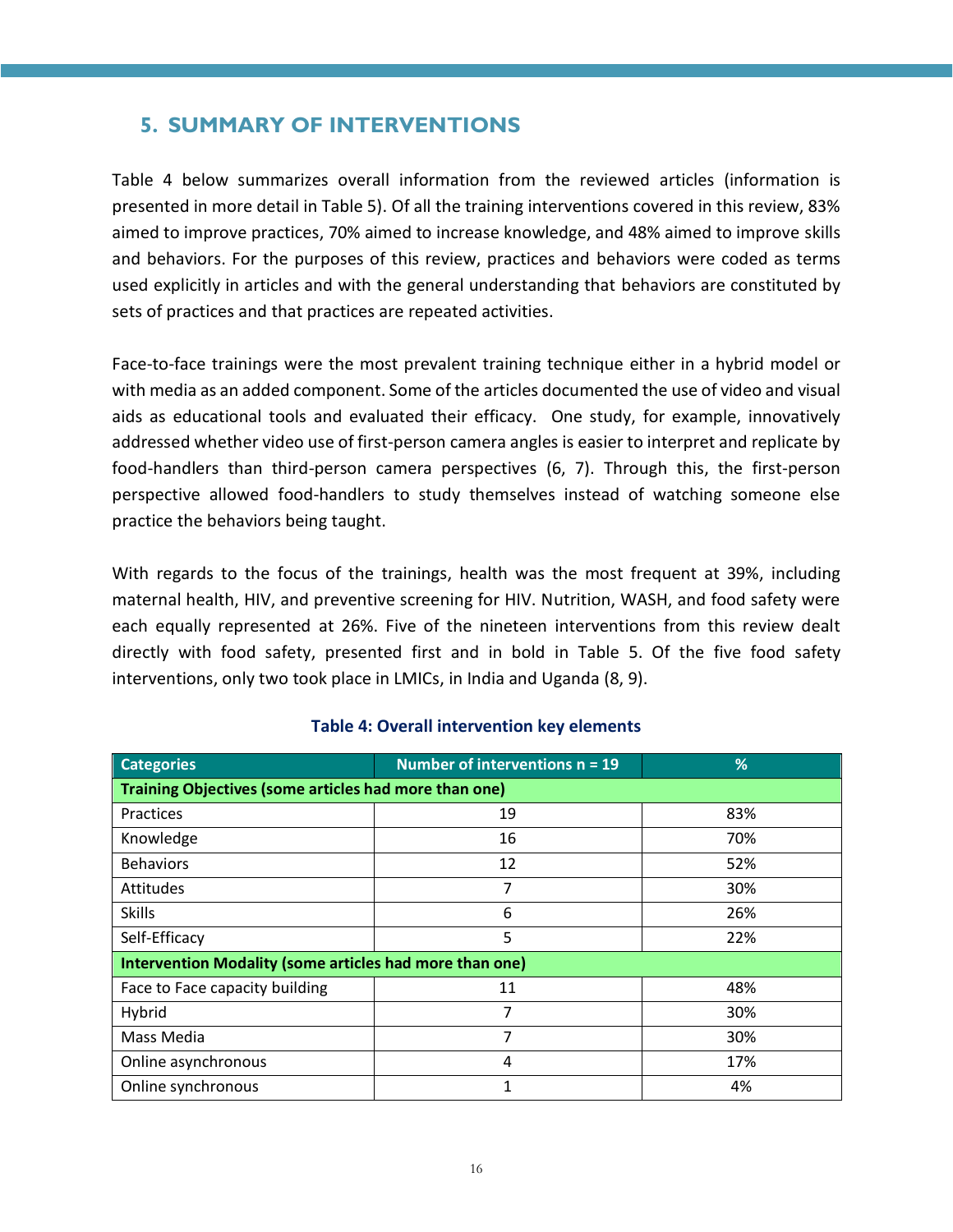| <b>Topics Covered</b> |   |     |  |  |  |  |  |
|-----------------------|---|-----|--|--|--|--|--|
| Health                |   | 39% |  |  |  |  |  |
| Nutrition             | о | 26% |  |  |  |  |  |
| <b>WASH</b>           | ь | 26% |  |  |  |  |  |
| Food Safety           | o | 26% |  |  |  |  |  |
| Sustainable Fishing   |   | 9%  |  |  |  |  |  |

Note: Total of over 100% is due to articles and studies often including multiple elements such as modality, evaluation, or community type.

The training components of the interventions included in this review were either the sole activity, i.e. the objective of the intervention was to improve knowledge and skills, or the training was a part of a larger program where training was one activity among many. After identifying each intervention, we extracted the training component information (including the type, issue, design, duration, and location, as well as the audience and sample sizes), followed by information on the SBCC media component (Table 5). The last two columns of Table 5 summarize the evaluation design and key results, as reported in the articles.

## <span id="page-16-0"></span>*5.1 Intervention Components*

A general trend evident in Table 5 is that trainings in LMICs tended to be a part of long running (between one and five years) population-based programs, whereas most of the interventions from the United States were short term. For example, Aligarh Muslim University implemented food safety training with food handlers over a two-year duration in India, while a WASH related training with cheesemakers in Pennsylvania was just one hour long (6, 8). This could relate to organizations having a more focused approach to address knowledge and skills in the West and a developmental approach aiming for long term capacity building in LMICs.

Overall, most of the articles described trainings that were limited in size and scope. Studies interested in testing efficacy of different program components had even fewer participants (6, 9). The one exception to this were results from five articles that described a Bill and Melinda Gates Foundation-funded, multi-country project (Bangladesh, Vietnam, Ethiopia), Alive and Thrive (A&T), on infant and young child feeding practices, which included nationally representative samples in the thousands. These articles primarily examined the effectiveness of their multi-level interventions on program beneficiaries and not specifically their training of community health workers.

With a range of media usage, combinations, and emphasis as part of overall interventions, the level of detail describing the media component varied greatly. Some articles simply listed using video or television as part of a larger training project, without a description of content, while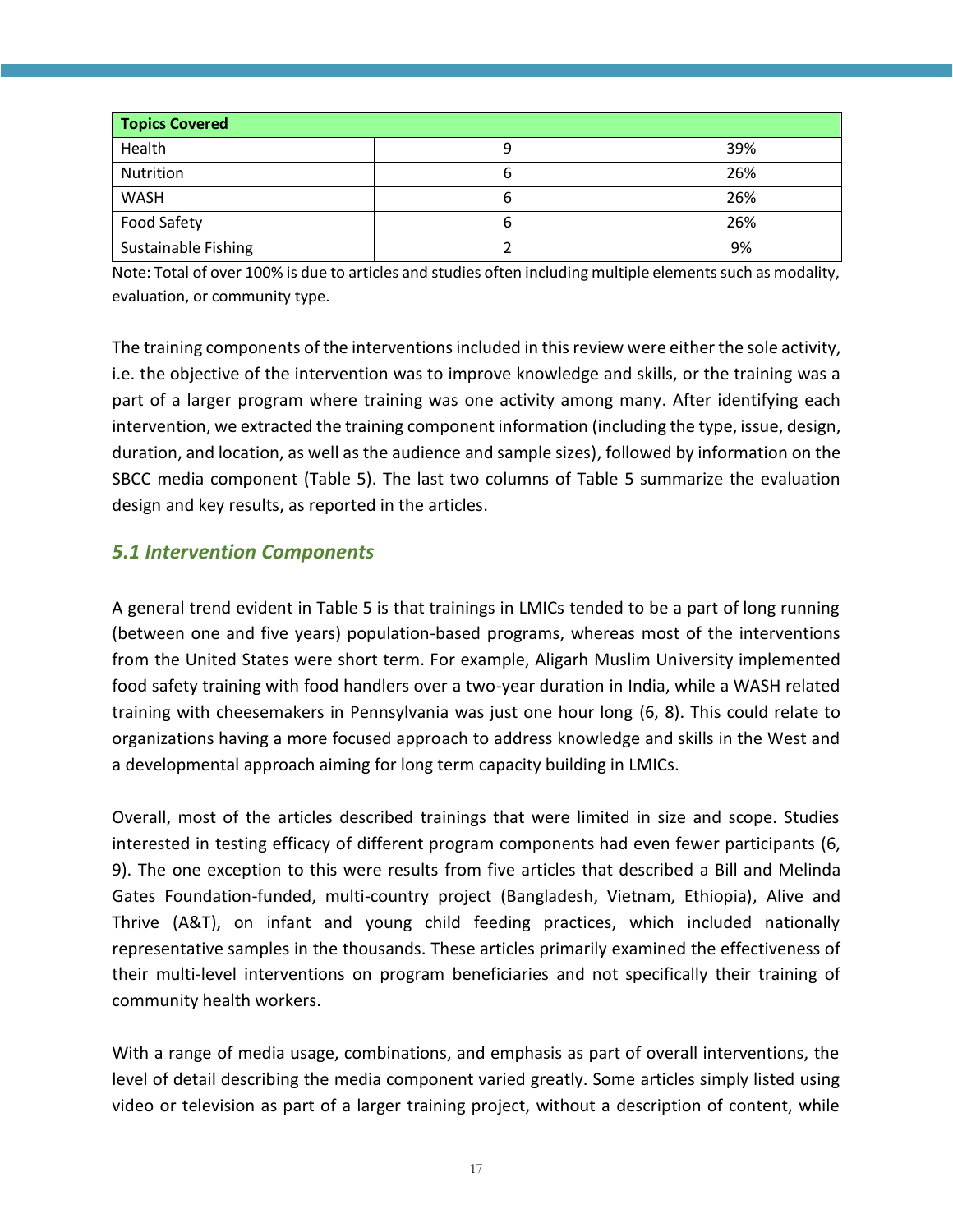others listed details around the media component including length, frequency, content, as well as integration with other media.

Eight studies used video as a value-added tool for community health workers or researchers. A common theme among them was that trusted peers were intentionally part of the training design. By and large, the results indicated that using a multi-channel approach that highlighted interpersonal relationships was effective. Face-to-face training that used media (typically video) helped develop trust (9-12).

Media-based SBCC channels represented a variety of technologies from simple print (e.g. flipcharts with photos), to videos for training, to more sophisticated channels such as social media using first-person perspective video with GoPro cameras (7). Print was the most used channel at 48% followed by video and television each at 30%.

Engaging audiences using entertainment-education (EE) and/or via fictional but believable characters as peer models was described in a handful of articles (10, 13, 14).

Only 35% of interventions evaluated the effectiveness of the SBCC media component separately from the training itself. All studies relied on quantitative analysis and end line evaluations, though two of the studies were in preliminary stages and were not yet fully implemented or evaluated. The use of self-reported data was most achievable, frequent, and cost effective and yet often cited as a limit to accurate evaluation. Whether for quantitative, in-person, structured interviews, or qualitative feedback via discussion, interviews and focus groups were commonly employed across studies. Five studies used or planned to use some observational methods.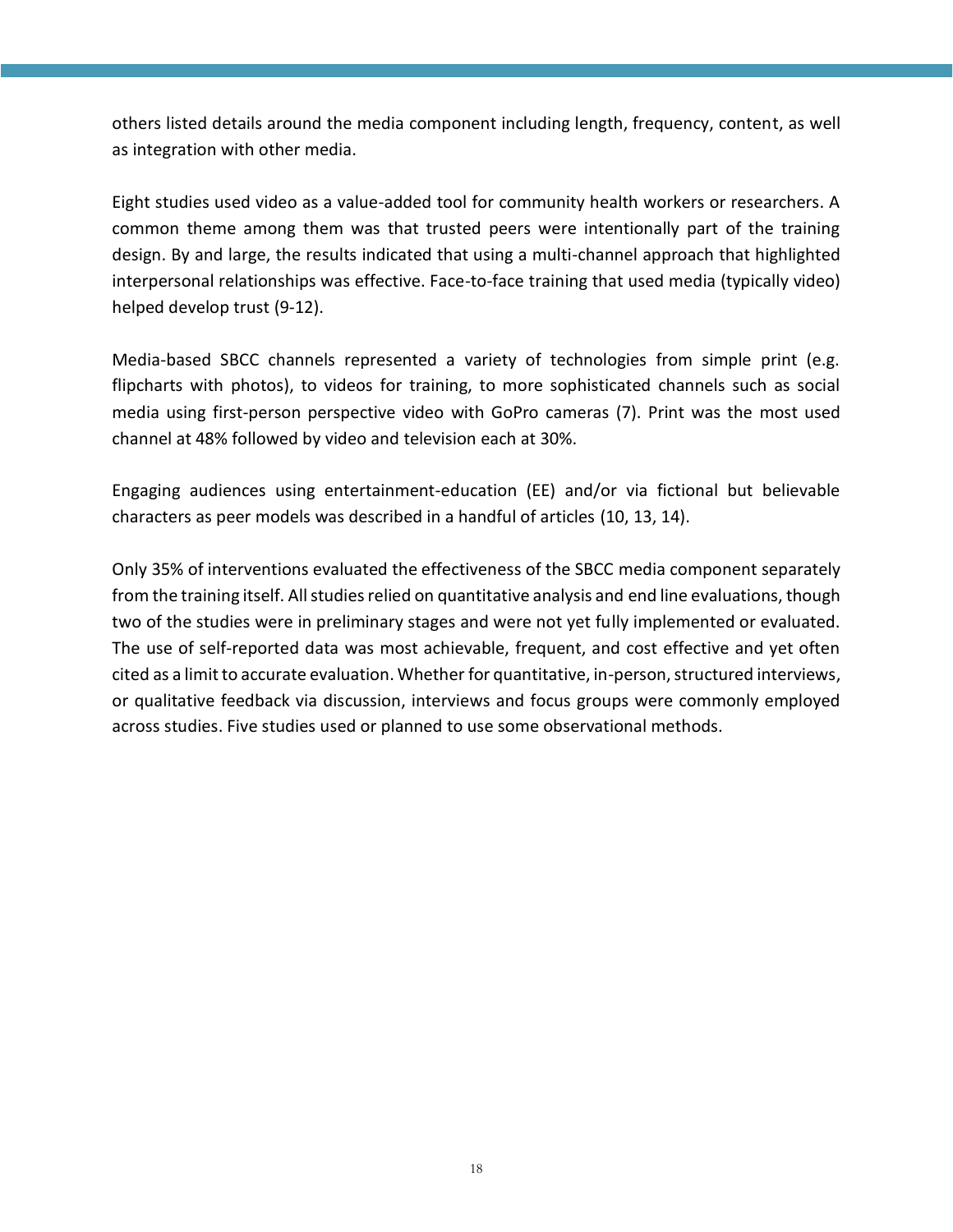#### **Table 5. Summary of interventions (n=19) from articles (N=23)**

Five articles discussed the same Alive & Thrive intervention in multiple LMIC locations. Project names or implementing organizations are listed as provided in articles. Some articles had limited descriptions of intervention and/or media design. Duration of program and/or content delivery is provided as available in articles. The first five studies in bold text addressed the issue of food safety.

<span id="page-18-0"></span>

| Project            | <b>Intervention</b> |                            |               |                |             |                   | <b>Evaluation</b> |                         |
|--------------------|---------------------|----------------------------|---------------|----------------|-------------|-------------------|-------------------|-------------------------|
| <b>Name or</b>     |                     | <b>Training Components</b> |               |                |             |                   |                   |                         |
| Implementi         | <b>Training</b>     | Issue/content              | Design        | Duration       | Audience    | <b>SBCC Media</b> |                   | <b>Type</b>             |
| ng                 | type                |                            |               | 8 <sub>l</sub> | Sample      | Component         |                   | <b>Key Results</b>      |
| Organizatio        |                     |                            |               | Location       | <b>Size</b> |                   |                   |                         |
| $\mathsf{n}$       |                     |                            |               |                |             |                   |                   |                         |
| The Sharjah        | Direct              | Food safety:               | Media and     | 5 years in     | Urban       | Presentations,    | Observationa      | Media and SBCC          |
| <b>Food Safety</b> | Training            | hygiene,                   | business      | United         | Food        | games,            | I- exam pass      | materials not           |
| Program            | with broad          | WASH,                      | certification | Arab           | handlers    | videos, and       | rates, audit      | evaluated during pilot  |
| (15)               | based               | hazardous                  | process.      | Emirates       | $\sim$ 100  | quizzes.          | results, and      | at time of publication. |
|                    | structural          | food practices             | Modality not  |                | businesses. |                   | numbers of        | Planned 3rd party pre-  |
|                    | modificatio         | and                        | clearly       |                |             |                   | trainees or       | assessment and pilot    |
|                    | ns                  | preparation                | described.    |                |             |                   | businesses        | observations.           |
|                    |                     | (Codex food                |               |                |             |                   | fined for         |                         |
|                    |                     | safety                     |               |                |             |                   | violations.       |                         |
|                    |                     | standards)                 |               |                |             |                   |                   |                         |
|                    |                     | across food                |               |                |             |                   |                   |                         |
|                    |                     | related                    |               |                |             |                   |                   |                         |
|                    |                     | sectors.                   |               |                |             |                   |                   |                         |
| Aligarh            | <b>Direct</b>       | WASH and                   | Hybrid        | 2 years in     | Urban       | Print,            | Observationa      | Preliminary study       |
| Muslim             | Training            | food safety:               | information,  | India          | Food        | illustrations     | I. Measured       | SBCC component not      |
| University         |                     | personal                   | education     |                | handlers    | including         | practices.        | well documented or      |
| (8)                |                     | hygiene and                | and           |                | $N = 701$   | Power Point       | Interviews        | evaluated. Gradual      |
|                    |                     | tobacco use.               | communicati   |                |             | presentations,    | throughout        | improvement in          |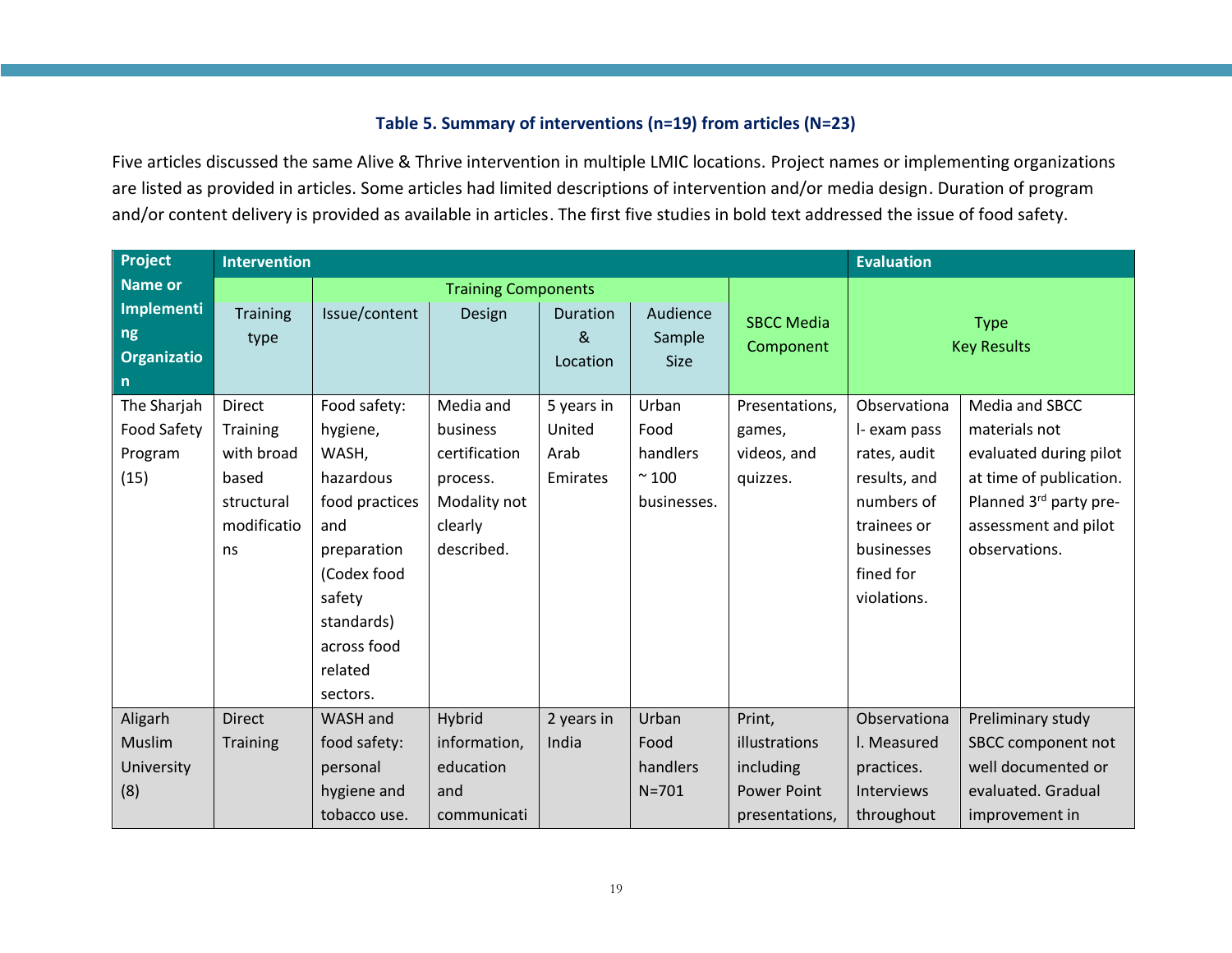| Aligarh<br>Muslim<br>University<br>$(8)$ (Cont'd) |                           |                                                                                         | on (IEC)<br>program.<br>Not well<br>documented.                      |                                                                                           |                                              | posters and<br>pamphlets.                                                                                | program.<br>Mostly<br>demographic<br>data<br>collected.                                  | hygienic practices<br>Recommended<br>enforcement and<br>penalties for non-<br>compliance.                                                                                                                                                                                                      |
|---------------------------------------------------|---------------------------|-----------------------------------------------------------------------------------------|----------------------------------------------------------------------|-------------------------------------------------------------------------------------------|----------------------------------------------|----------------------------------------------------------------------------------------------------------|------------------------------------------------------------------------------------------|------------------------------------------------------------------------------------------------------------------------------------------------------------------------------------------------------------------------------------------------------------------------------------------------|
| Safe Eats                                         | Direct                    | WASH and                                                                                | Online                                                               | 4 weeks in                                                                                | Urban                                        | 15 minutes                                                                                               | Quantitative.                                                                            | Online student                                                                                                                                                                                                                                                                                 |
| (16)                                              | Training                  | Food Safety:<br>hand<br>washing,<br>cooking,<br>preparation,<br>and storage<br>of food. | synchronous<br>and<br>asynchronou<br>s<br>participatory<br>training. | the United<br>States.                                                                     | Adults.<br>College<br>students.<br>$N = 710$ | minimum of<br>exposure on<br>Facebook over<br>4 weeks and 7<br>minutes of<br>videos.                     | Pre and post-<br>test.                                                                   | participation helped<br>define intervention.<br>Student focus group<br>discussions (FGDs)<br>enriched content and<br>channels. Findings<br>tailored future<br>curriculum to target<br>audience. More time<br>on Facebook<br>associated with<br>greater improved<br>attitudes and<br>practices. |
| University<br>of Arkansas<br>(7)                  | <b>Direct</b><br>training | WASH and<br>Food Safety:<br>hand<br>washing.                                            | Videos<br>developed<br>by<br>researcher.                             | Length<br>unknown.<br><b>Videos</b><br>under 4<br>minutes.<br>In the<br>United<br>States. | Urban food<br>handlers<br>$N = 108.$         | First person<br>and 3rd<br>person<br>perspective<br>videos. Novel<br>wearable<br>technology<br>approach. | Quantitative.<br>2 arm<br>randomized<br>controlled<br>trial (RCT).<br>Post-test<br>only. | Two thirds of<br>participants prefer<br>first person<br>perspective videos<br>that encourage<br>correlation between<br>self-efficacy and<br>behavior intentions.                                                                                                                               |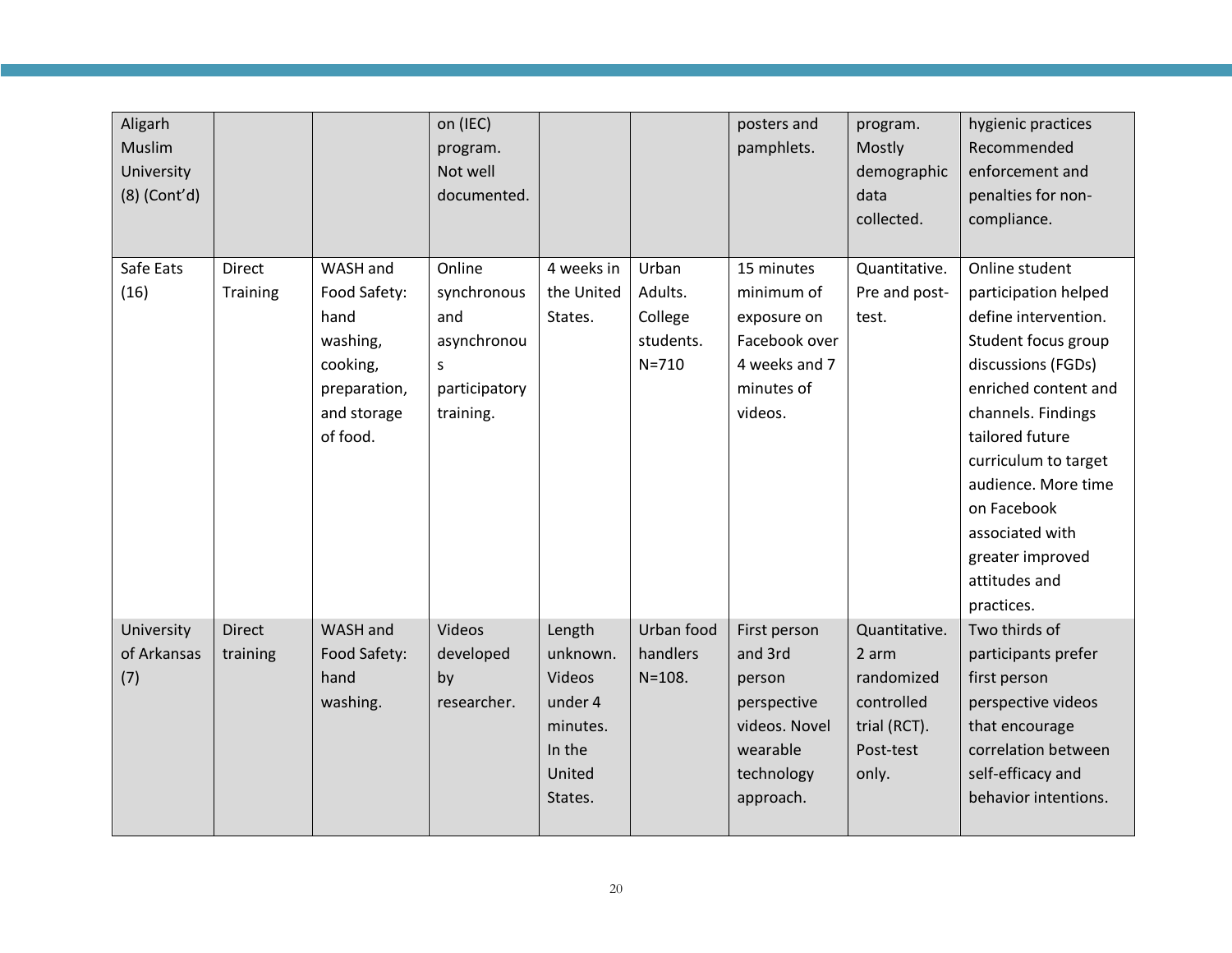| Pennsylvani | Direct       | WASH and        | Face-to-face | 1-hour      | Rural food  | Print, photo- | Quantitative. | Good connection         |
|-------------|--------------|-----------------|--------------|-------------|-------------|---------------|---------------|-------------------------|
| a State     | training     | Food Safety.    | capacity     | training in | handlers,   | illustrations | 2 arm trial.  | between public          |
| University  |              |                 | building and | the United  | cheesemak   | and 6:34      | Pre and post- | health, food safety,    |
| (6)         |              |                 | low-tech     | States.     | ers N=17.   | minute video  | test.         | and clinical disease    |
|             |              |                 | media tools. |             |             | vignette      |               | treatment.              |
|             |              |                 |              |             |             | "mock news    |               | Countertop flip chart   |
|             |              |                 |              |             |             | excerpt"      |               | was perceived as        |
|             |              |                 |              |             |             | based on real |               | "very effective."       |
|             |              |                 |              |             |             | regional      |               | Increase in the         |
|             |              |                 |              |             |             | outbreak.     |               | number of               |
|             |              |                 |              |             |             | Journalist    |               | participants who        |
|             |              |                 |              |             |             | interviews    |               | washed their hands      |
|             |              |                 |              |             |             | doctor on     |               | after tasting product.  |
|             |              |                 |              |             |             | prevention of |               |                         |
|             |              |                 |              |             |             | outbreak.     |               |                         |
| Farmer      | Participator | Farming:        | Online       | 3-year      | Rural       | Video (2:30   | Mixed         | Video enhanced          |
| videos      | y training   | planting,       | asynchronou  | project in  | farmers     | long)         | Methods-      | awareness. Sharing      |
| administere | as part of   | harvesting      | s videos and | Uganda.     | N=100 who   | emphasizing   | Traditional.  | knowledge through       |
| d by        | an overall   | and             | discussion.  |             | watched     | peer-         | Field         | well-facilitated use of |
| Sasakawa    | program      | pesticide/ferti |              |             | the videos. | modeled       | observations, | video improves          |
| Global 2000 |              | lizer use for   |              |             |             | farming       | FGDs, key     | knowledge and           |
| (11)        |              | healthy crop    |              |             |             | practices and | informant     | practice acquisition.   |
|             |              | production.     |              |             |             | discussion    | interviews    |                         |
|             |              |                 |              |             |             |               | (KIIs), semi- |                         |
|             |              |                 |              |             |             |               | structured    |                         |
|             |              |                 |              |             |             |               | interviews.   |                         |
|             |              |                 |              |             |             |               | Post-test     |                         |
|             |              |                 |              |             |             |               | only.         |                         |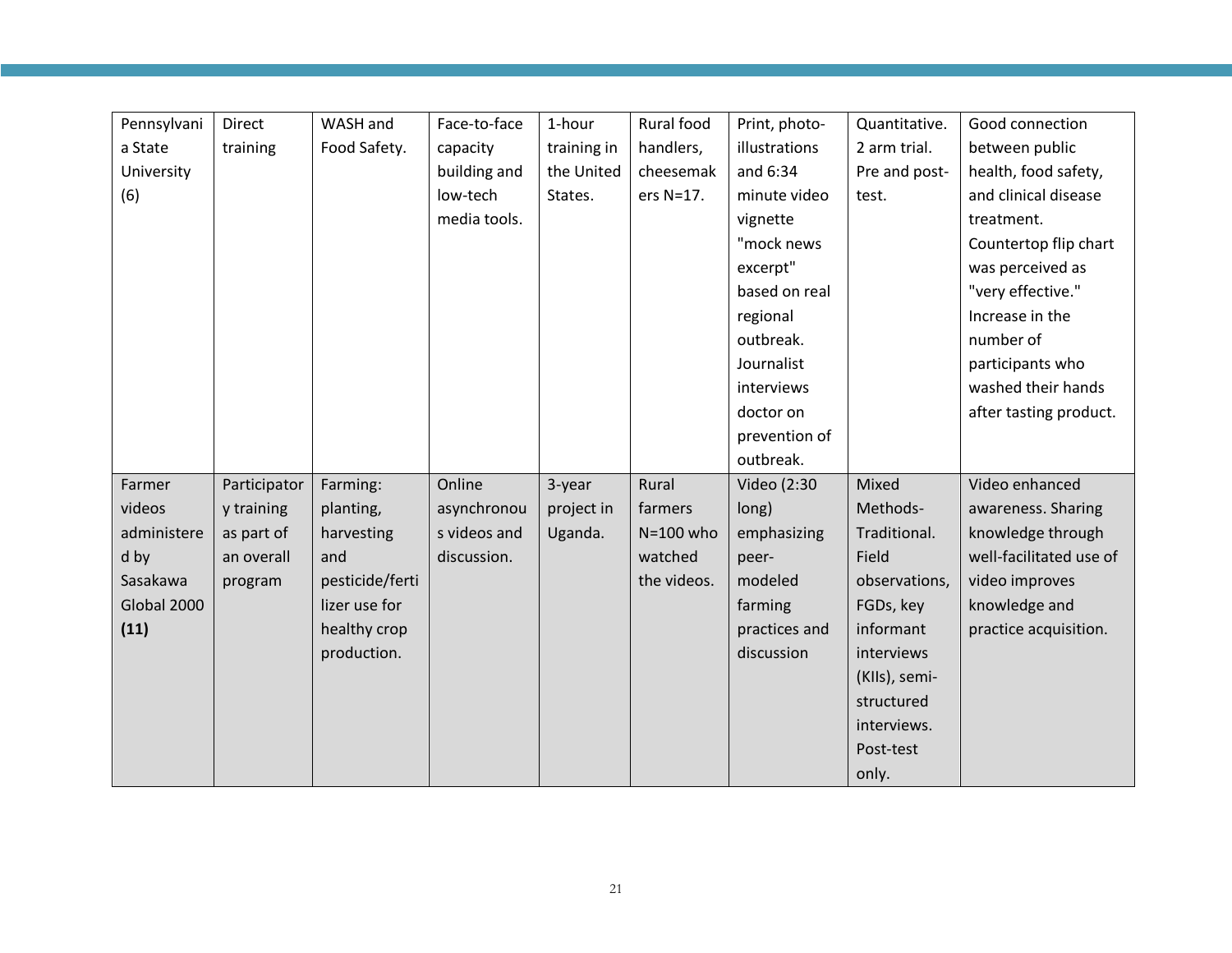| The Entre   | Training    | Nutrition and   | Face-to-face | 4 months    | Rural       | Print and       | Quantitative. | <b>Evaluation length</b> |
|-------------|-------------|-----------------|--------------|-------------|-------------|-----------------|---------------|--------------------------|
| Familia:    | community   | Health:         | capacity     | in the      | Adults. N=  | video, 9        | Measured 6    | acknowledged as          |
| Reflejos de | -based      | increase        | building and | United      | 361         | episodes of     | behaviors/iss | brief. Improvement in    |
| Salud       | providers   | intake of       | media.       | States.     | families    | 12-minute       | ues. Pre and  | 3 food related           |
| (Within     | on using    | fruits and      |              |             |             | situation       | post-test.    | behaviors in             |
| Family:     | media to    | vegetables      |              |             |             | comedies        |               | intervention group.      |
| Reflections | achieve     | and decrease    |              |             |             | showing         |               | Recommended long         |
| of Health)  | outcomes    | sugary drinks.  |              |             |             | social-         |               | term evaluations.        |
| (13)        |             |                 |              |             |             | behavioral      |               |                          |
|             |             |                 |              |             |             | influence       |               |                          |
|             |             |                 |              |             |             | within families |               |                          |
|             |             |                 |              |             |             | across          |               |                          |
|             |             |                 |              |             |             | environments.   |               |                          |
| Where's     | Compariso   | Health:         | Face-to-face | Facilitated | Urban       | Primarily       | Quantitative. | <b>Tested story</b>      |
| Maria?      | n of        | prevention,     | capacity     | 8-minute    | Adults.     | video, and      | 3 arm RCT.    | absorption and           |
| (14)        | training    | mammogram       | building.    | narrative   | $N = 141$   | print.          | Pre and post- | identification with      |
|             | techniques  | S.              | Comparing    | video in    | women       | Entertainment   | test.         | culturally centric       |
|             |             |                 | media        | the United  |             | education       |               | characters.              |
|             |             |                 | formats      | States.     |             | narrative vs.   |               | Increased knowledge      |
|             |             |                 |              |             |             | didactic        |               | and self-efficacy but    |
|             |             |                 |              |             |             | videos.         |               | not perceptions of       |
|             |             |                 |              |             |             |                 |               | behavioral norms.        |
| Punta       | Training    | Sustainable     | Hybrid with  | 21 months   | Urban/      | Primarily       | Mixed         | Key metrics of           |
| Fuego       | local staff | Fishing:        | community    | in Belize.  | Peri-Urban  | radio. Two      | Methods-      | knowledge including      |
| (10)        | and         | rights,         | involvement. |             | adult       | seasons. Total  | Traditional.  | attitude, interpersonal  |
|             | researchers | responsibilitie |              |             | fishermen.  | of 46 episodes  | Pre- and      | communication,           |
|             | for an      | s and fish      |              |             | Sample size | each 15         | post-surveys, | perceived benefits,      |
|             | entertainm  | stock.          |              |             | unknown.    | minutes long.   | qualitative   | personal advocacy,       |
|             | ent-        |                 |              |             |             | Call-in 30-     | FGDs and in-  | and behavior showed      |
|             |             |                 |              |             |             | minute talk-    | depth         | marked improvement.      |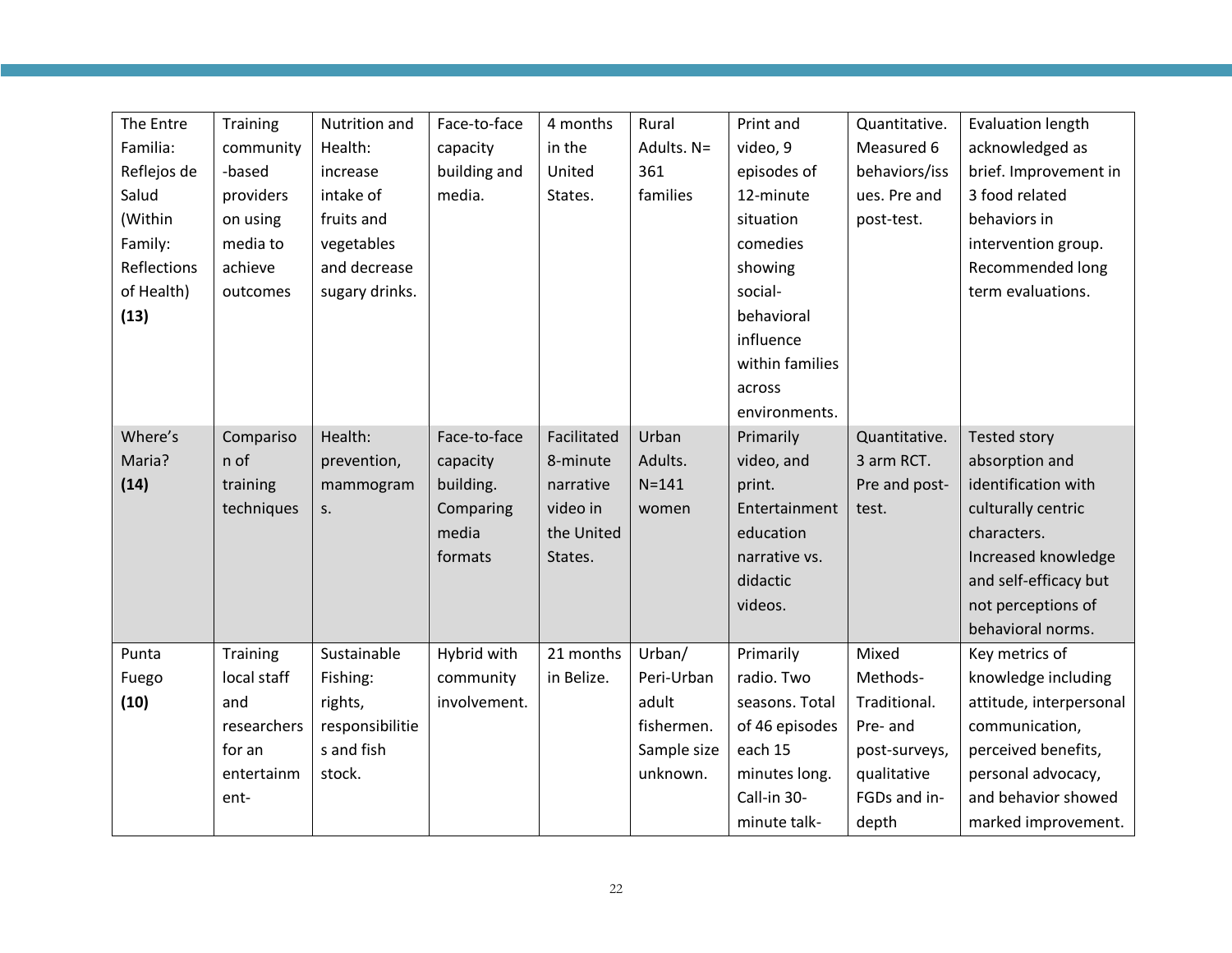| Punta        | education    |                |               |            |            | show followed  | interviews      |                          |
|--------------|--------------|----------------|---------------|------------|------------|----------------|-----------------|--------------------------|
| Fuego        | program      |                |               |            |            | episodes. Also | $(IDIs)$ ,      |                          |
| (10)         |              |                |               |            |            | print, theater | registries of   |                          |
| (Cont'd)     |              |                |               |            |            | and            | participation   |                          |
|              |              |                |               |            |            | interactive    | logs of call-   |                          |
|              |              |                |               |            |            | technology as  | ins, emails,    |                          |
|              |              |                |               |            |            | "phone-in"     | text            |                          |
|              |              |                |               |            |            | shows.         | messages,       |                          |
|              |              |                |               |            |            |                | letters, and    |                          |
|              |              |                |               |            |            |                | comments.       |                          |
| University   | Compariso    | WASH and       | Face-to-face  | SBCC 3x 1- | Urban      | Print.         | Mixed           | Sample exposed to        |
| of           | n of         | Food Safety:   | capacity      | hour       | adults.    | Summaries,     | Methods-        | <b>Positive Deviance</b> |
| California,  | training     | preparation    | building with | sessions.  | n=89 with  | Narratives,    | Participatory-  | storylines scored        |
| <b>Davis</b> | techniques   | and hygiene.   | supportive    | 3 months   | diabetes   | and PD         | casual calls. 3 | higher in self-risk      |
| (17)         |              |                | discussions.  | in the US. | $n = 93$   | interactions.  | arm trial. Pre  | assessment, or their     |
|              |              |                |               |            | pregnant.  |                | and post-       | own need for             |
|              |              |                |               |            |            |                | test.           | behavioral change.       |
| SPRING,      | Participator | Nutrition:     | Face-to-face  | 10 months  | Rural      | Community      | Mixed           | Identified as only       |
| Digital      | y training   | Adapted from   | capacity      | in India.  | adults. 30 | participation  | Methods-        | source of community      |
| Green, and   | of           | agriculture to | building.     |            | villages.  | in locally     | Traditional.    | information. Video       |
| Varrat as    | agricultural | include        |               |            |            | produced       | IDIs,           | content easier to        |
| partner      | extension    | WASH,          |               |            |            | video.         | structured      | understand and recall    |
| organizatio  | agents to    | dietary        |               |            |            |                | observations.   | than verbal content.     |
| ns. (18)     | deliver      | supplements,   |               |            |            |                | Purposeful      | Some messaging was       |
|              | nutrition    | maternal diet, |               |            |            |                | sample          | perceived as             |
|              | informatio   | workload,      |               |            |            |                | selection of    | conflicting with         |
|              | n            | breastfeeding  |               |            |            |                | previous        | traditional beliefs and  |
|              |              | and maternal,  |               |            |            |                | agricultural    | norms.                   |
|              |              | infant, young  |               |            |            |                | programs.       |                          |
|              |              |                |               |            |            |                | Quasi-          |                          |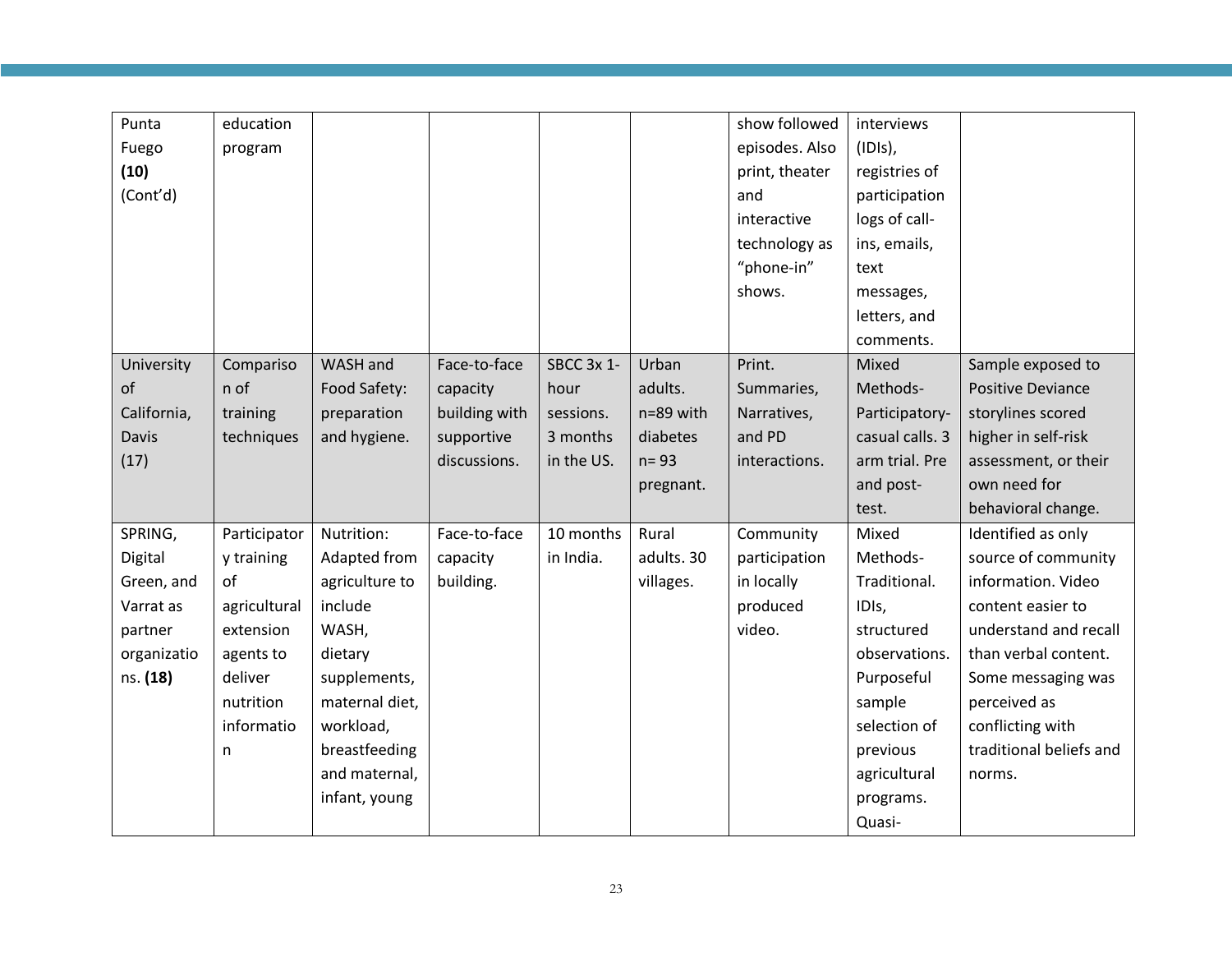| SPRING,           |                 | child nutrition |               |                  |                   |                | experimental   |                      |
|-------------------|-----------------|-----------------|---------------|------------------|-------------------|----------------|----------------|----------------------|
| Digital           |                 | (MIYCN).        |               |                  |                   |                |                |                      |
| Green, and        |                 |                 |               |                  |                   |                |                |                      |
| Varrat as         |                 |                 |               |                  |                   |                |                |                      |
| partner           |                 |                 |               |                  |                   |                |                |                      |
| organizatio       |                 |                 |               |                  |                   |                |                |                      |
| ns. (18)          |                 |                 |               |                  |                   |                |                |                      |
| (Cont'd)          |                 |                 |               |                  |                   |                |                |                      |
|                   |                 |                 |               |                  |                   |                |                |                      |
| Alive &           | <b>Training</b> | Health:         | Hybrid, face- | Average          | Rural             | Media          | Quantitative.  | Associations between |
| <b>Thrive</b>     | community       | nutrition,      | to-face       | of 4 years       | adults            | channels       | (One site also | exposure and         |
| $(19)$ , $(20)$   | and             | WASH, IYCF,     | capacity      | in               | $(N=2,720)$       | varied across  | and            | outcomes were        |
| $(21)$ , $(22)$ , | governmen       | stunting and    | building, and | <b>Banglades</b> | Ethiopia)         | sites to       | Qualitative).  | highest among        |
| (23)              | t health        | growth.         | advocacy.     | h,               | N~500             | include        | Cluster-       | respondents exposed  |
|                   | workers on      |                 |               | Vietnam,         | children in       | telecast, 12   | Randomized.    | to multiple channels |
|                   | infant and      |                 |               | and              | Bangladesh        | story episodes |                | of communication.    |
|                   | young child     |                 |               | Ethiopia.        | and $N^{\sim}500$ | (aligned with  |                |                      |
|                   | feeding         |                 |               |                  | children in       | <b>IYCF</b>    |                |                      |
|                   | (IYCF)          |                 |               |                  | Vietnam.          | messages), 2   |                |                      |
|                   | counseling      |                 |               |                  |                   | TV spots (30   |                |                      |
|                   |                 |                 |               |                  |                   | and $45$       |                |                      |
|                   |                 |                 |               |                  |                   | seconds on     |                |                      |
|                   |                 |                 |               |                  |                   | breast         |                |                      |
|                   |                 |                 |               |                  |                   | feeding),      |                |                      |
|                   |                 |                 |               |                  |                   | social media,  |                |                      |
|                   |                 |                 |               |                  |                   | theatre,       |                |                      |
|                   |                 |                 |               |                  |                   | community      |                |                      |
|                   |                 |                 |               |                  |                   | video, and     |                |                      |
|                   |                 |                 |               |                  |                   | radio          |                |                      |
|                   |                 |                 |               |                  |                   | broadcast on   |                |                      |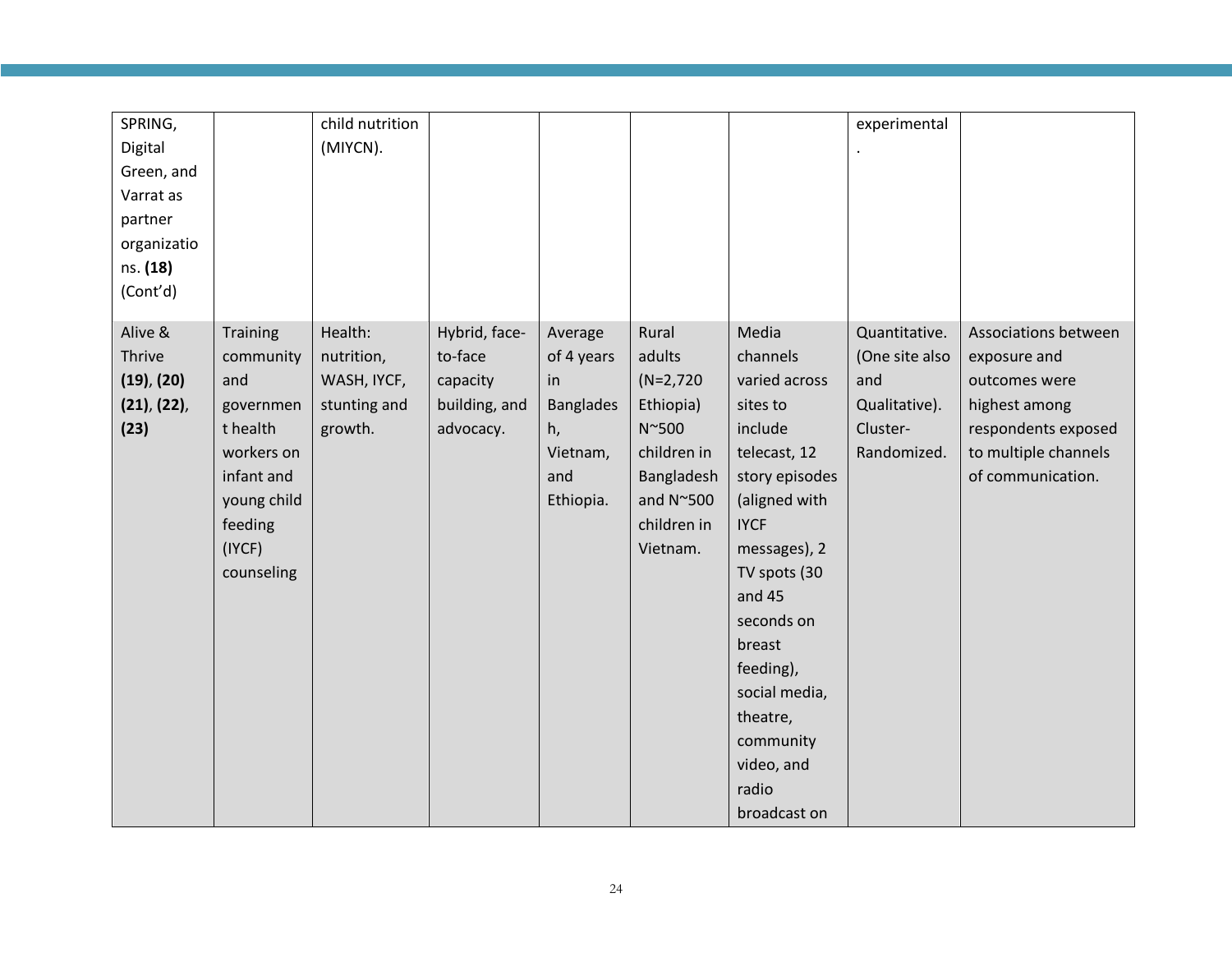| Alive &<br>Thrive<br>$(19)$ , $(20)$<br>$(21)$ , $(22)$ ,<br>(23)<br>(Cont'd) |                 |            |              |             |               | <b>IYCF and hand</b><br>washing using<br>mobile vans<br>with speakers. |                   |                                                    |
|-------------------------------------------------------------------------------|-----------------|------------|--------------|-------------|---------------|------------------------------------------------------------------------|-------------------|----------------------------------------------------|
| <b>OSNAP</b>                                                                  | Direct          | Nutrition: | Face-to-face | One         | Urban         | 7 self-paced                                                           | Quantitative,     | The online training                                |
| (24)                                                                          | training        | Children's | capacity     | school      | adults' staff | online                                                                 | observational     | model showed                                       |
|                                                                               |                 | diet and   | building or  | year in the | in after-     | learning                                                               | $.3$ arm          | promising positive                                 |
|                                                                               |                 | physical   | online       | United      | school sites  | modules (1-                                                            | randomized        | effects at a lower cost.                           |
|                                                                               |                 | activity.  | asynchronou  | States.     | $N = 70.$     | 1.5                                                                    | trial.            | Could be useful option                             |
|                                                                               |                 |            | S.           |             |               | hours/each                                                             |                   | for geographically                                 |
|                                                                               |                 |            |              |             |               | month via                                                              |                   | disbursed sites with                               |
|                                                                               |                 |            |              |             |               | Canvas                                                                 |                   | limited resources.                                 |
|                                                                               |                 |            |              |             |               | platform with                                                          |                   |                                                    |
|                                                                               |                 |            |              |             |               | videos,                                                                |                   |                                                    |
|                                                                               |                 |            |              |             |               | quizzes, and a                                                         |                   |                                                    |
|                                                                               |                 |            |              |             |               | web-based                                                              |                   |                                                    |
|                                                                               |                 |            |              |             |               | assessment.                                                            |                   |                                                    |
|                                                                               |                 |            |              |             |               | Online                                                                 |                   |                                                    |
|                                                                               |                 |            |              |             |               | discussion                                                             |                   |                                                    |
|                                                                               |                 |            |              |             |               | boards.                                                                |                   |                                                    |
| Project SoL                                                                   | Training of     | Nutrition. | Face-to-face | 19-month    | Rural         | Print,                                                                 | Mixed             | Interactive bingo                                  |
| (25)                                                                          | <b>Trainers</b> |            | capacity     | period in   | children.     | broadcast,                                                             | Methods           | game did not solicit                               |
|                                                                               |                 |            | building,    | Denmark.    | $N = 48.$     | telecast,                                                              | traditional-      | adequate audience                                  |
|                                                                               |                 |            | online       |             |               | interactive                                                            | 8-month           | participation. Results<br>not included in article. |
|                                                                               |                 |            | synchronous. |             |               | technologies,<br>social media                                          | follow-up         | Recommends careful                                 |
|                                                                               |                 |            |              |             |               | (Facebook).                                                            | survey.<br>Quasi- |                                                    |
|                                                                               |                 |            |              |             |               |                                                                        |                   | planning.                                          |
|                                                                               |                 |            |              |             |               |                                                                        |                   |                                                    |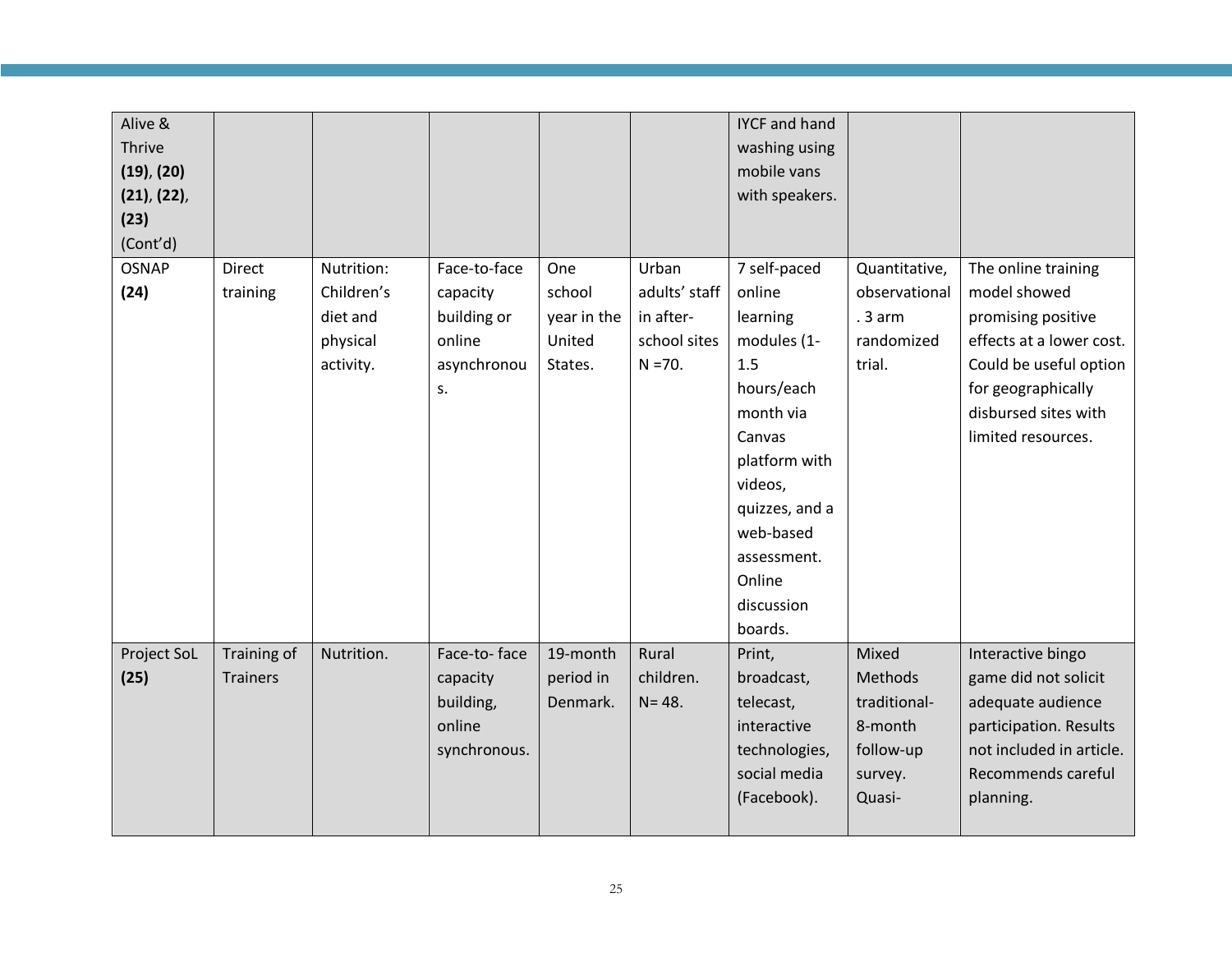| Project SoL<br>(25)<br>(Cont'd) |              |               |               |            |             |                | experimental   |                         |
|---------------------------------|--------------|---------------|---------------|------------|-------------|----------------|----------------|-------------------------|
| <b>Multination</b>              | Participator | WASH: pit     | Collaborative | 3-day      | Rural       | Video          | Mixed          | Evaluation at 8         |
| al                              | y training   | latrine use,  |               | workshop   | adults.     | (reiterated    | Methods-       | months showed great     |
| partnership                     | for key      | handwashing.  | participatory | s in Ghana | $N = 22.$   | workshop       | ongoing        | recall of video         |
| (9)                             | influentials |               | face-to-face  | and        |             | content),      | surveys,       | content.                |
|                                 |              |               | capacity      | Uganda     |             | photos,        | Participatory  | Community-led video     |
|                                 |              |               | building.     |            |             | illustrations, | and            | creation is ideal for   |
|                                 |              |               |               |            |             | and            | Qualitative.   | sustainably guiding     |
|                                 |              |               |               |            |             | Participatory  | Long-term      | education programs      |
|                                 |              |               |               |            |             | visual         | survey of      | Recommend               |
|                                 |              |               |               |            |             | Methods        | recall at 8    | introducing             |
|                                 |              |               |               |            |             | $(PVM)$ i.e.:  | months.        | participants to PVM     |
|                                 |              |               |               |            |             | community      | Quasi-         | prior to the exercise.  |
|                                 |              |               |               |            |             | mapping,       | experimental   |                         |
|                                 |              |               |               |            |             | photos.        |                |                         |
| Improving                       | Participator | Health:       | Face-to-face  | Hybrid     | Rural       | Print, photo,  | Qualitative,   | Measured community      |
| maternal                        | y training   | Maternal,     | capacity      | modalities | adults.     | theater, songs | quasi-         | perceptions of          |
| neonatal                        | for key      | Neonatal, and | building.     | interperso | Existing    | and music.     | experimental   | intervention as well as |
| and child                       | influentials | Child Health  |               | nal,       | programs.   |                |                | content recall from     |
| survival                        | and          |               |               | communit   | Sample size |                | 45-minute      | media components        |
| (IMNCS)                         | community    |               |               | y, media   | not         |                | Klls, 1-2 hour | and evaluation of       |
| program of                      | -based       |               |               | and        | provided.   |                | FGDs           | channel use.            |
| <b>BRAC</b> (26)                | providers    |               |               | advocacy   |             |                | measuring      | Respondents             |
|                                 |              |               |               |            |             |                | existing       | considered that         |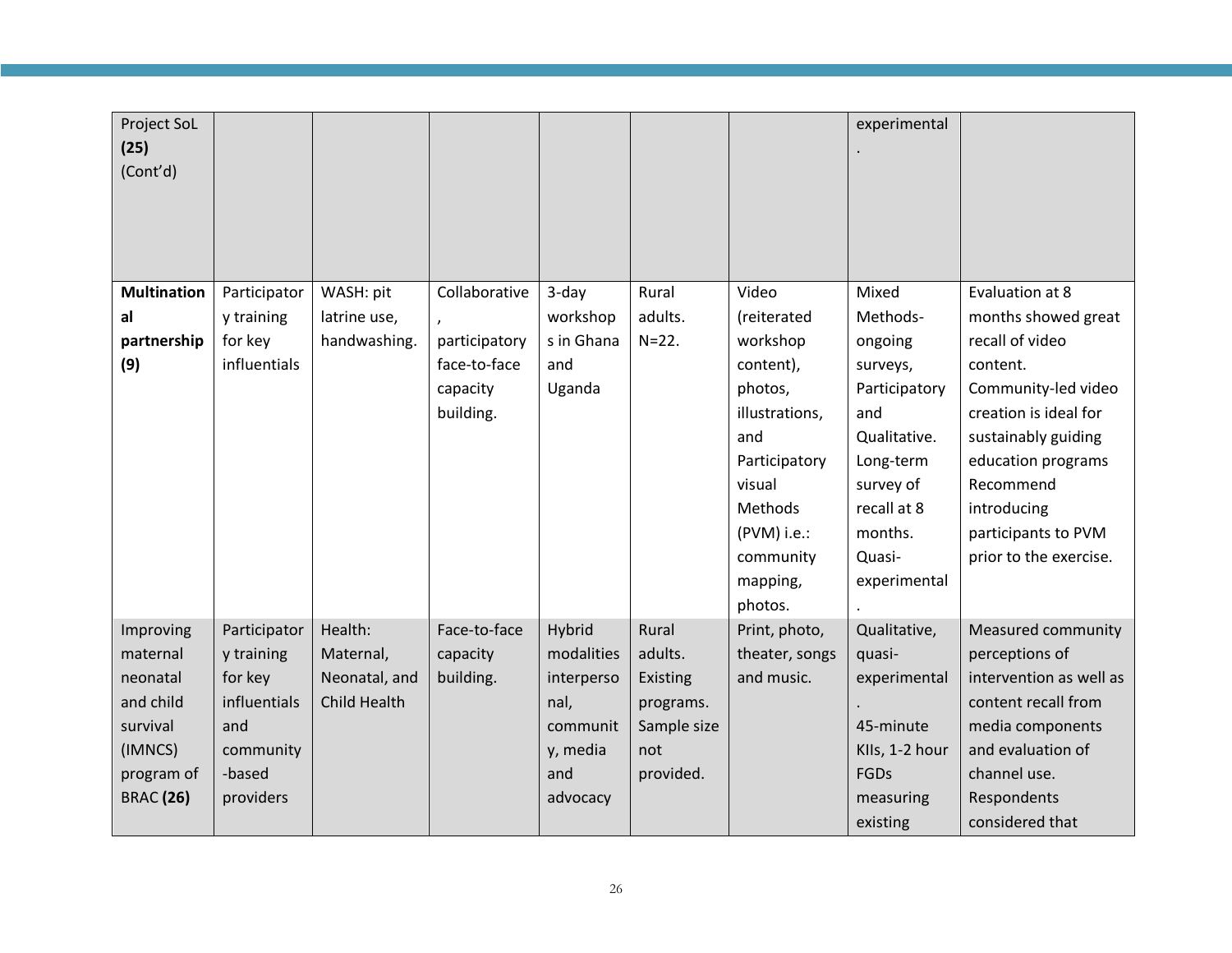| Improving<br>maternal<br>neonatal<br>and child<br>survival<br>(IMNCS)<br>program of |          |             |              |            |            |                               | interventions<br>in<br>Bangladesh. | frequent community<br>health worker visits<br>and watching theatre<br>performances or<br>hearing the folk songs<br>were useful for<br>memorizing messages. |
|-------------------------------------------------------------------------------------|----------|-------------|--------------|------------|------------|-------------------------------|------------------------------------|------------------------------------------------------------------------------------------------------------------------------------------------------------|
| <b>BRAC</b><br>(26)                                                                 |          |             |              |            |            |                               |                                    | Most of the<br>respondents had the                                                                                                                         |
| (Cont'd)                                                                            |          |             |              |            |            |                               |                                    | ability to recall the                                                                                                                                      |
|                                                                                     |          |             |              |            |            |                               |                                    | messages of a drama.                                                                                                                                       |
| WeCARE                                                                              | Peer     | Health: HIV | Online       | 4 years in | N/A        | Social media,                 | N/A                                | Published before                                                                                                                                           |
| (27)                                                                                | training | counseling. | asynchronou  | the United |            | interactive                   |                                    | evaluation.                                                                                                                                                |
|                                                                                     |          |             | s.           | States.    |            | technologies,                 |                                    |                                                                                                                                                            |
|                                                                                     |          |             |              |            |            | photo-                        |                                    |                                                                                                                                                            |
|                                                                                     |          |             |              |            |            | illustrations,                |                                    |                                                                                                                                                            |
|                                                                                     |          |             |              |            |            | bilingual                     |                                    |                                                                                                                                                            |
|                                                                                     |          |             |              |            |            | access to                     |                                    |                                                                                                                                                            |
|                                                                                     |          |             |              |            |            | Facebook                      |                                    |                                                                                                                                                            |
|                                                                                     |          |             |              |            |            | group,                        |                                    |                                                                                                                                                            |
|                                                                                     |          |             |              |            |            | culturally                    |                                    |                                                                                                                                                            |
|                                                                                     |          |             |              |            |            | appropriate<br>peer delivery. |                                    |                                                                                                                                                            |
| Healthy                                                                             | Peer     | Nutrition:  | Face-to-face | 3 years in | Peri-Urban | Print,                        | Mixed                              | Student leadership                                                                                                                                         |
| Youth                                                                               | training | (some       | capacity     | Fiji. (2-  | Children.  | broadcast,                    | Methods-                           | training and individual                                                                                                                                    |
| Healthy                                                                             |          | content on  | building.    | year       | Multiple   | telecast and                  | Traditional                        | champions of healthy                                                                                                                                       |
| Communiti                                                                           |          | physical    |              | interventi | sample     | photos/illustr                | without                            | diet trainings were                                                                                                                                        |
| es                                                                                  |          | exercise).  |              | <b>on</b>  | sizes.     | ations as                     | interviews.                        | critical. Evaluation                                                                                                                                       |
| (28)                                                                                |          |             |              | preceded   |            | separate part                 | <b>No</b>                          | identified as                                                                                                                                              |
|                                                                                     |          |             |              | by         |            | of overall                    | evaluation of                      |                                                                                                                                                            |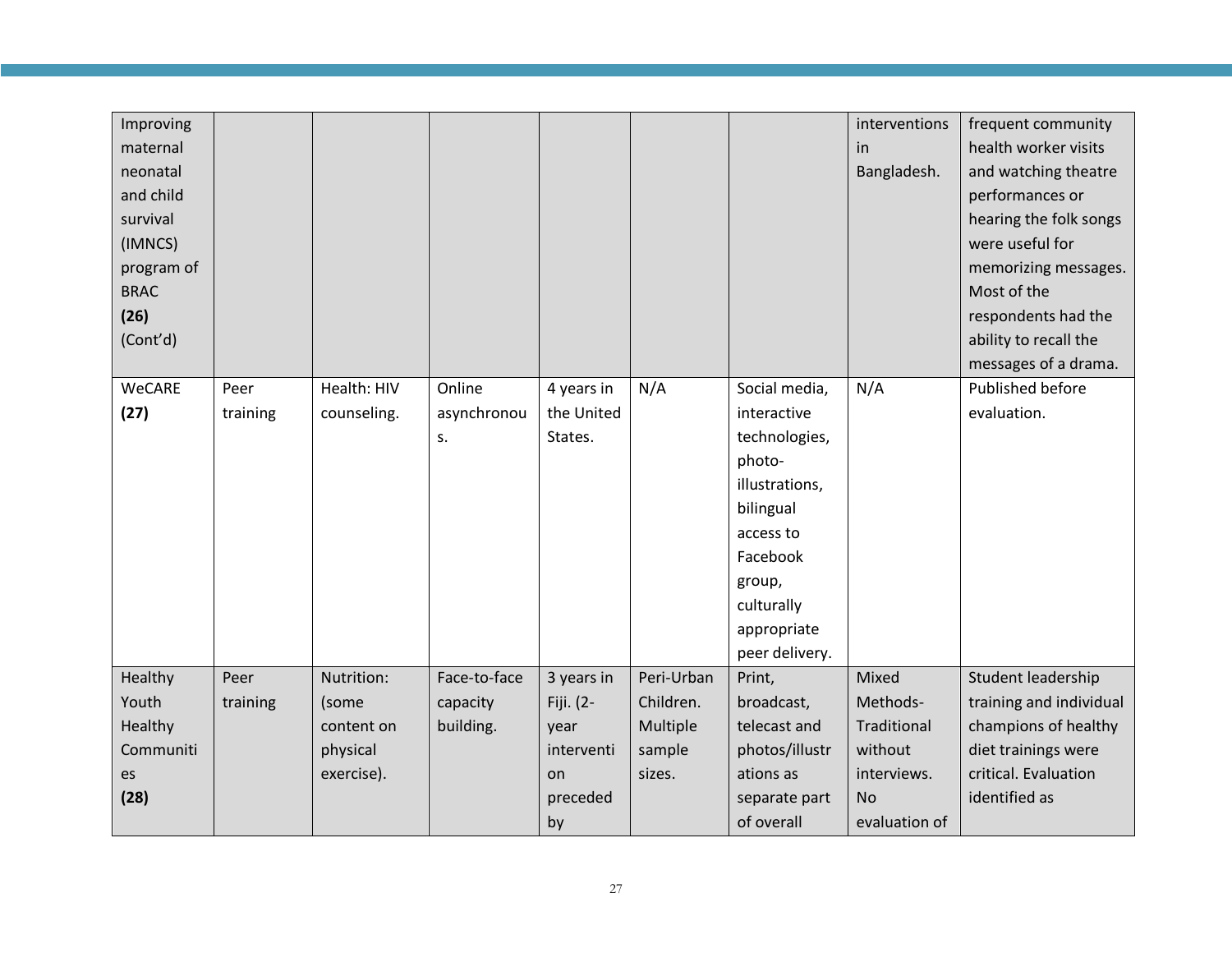| Healthy      |              |               |               | $1$ -year  |            | program.         | the SBCC       | "burdensome" due to      |
|--------------|--------------|---------------|---------------|------------|------------|------------------|----------------|--------------------------|
| Youth        |              |               |               | awareness  |            | Media content    | component.     | staffing/time.           |
| Healthy      |              |               |               | campaign)  |            | not well         | Process data   |                          |
| Communiti    |              |               |               |            |            | documented.      | collected      |                          |
| es           |              |               |               |            |            |                  | throughout     |                          |
| (28)(Cont'd) |              |               |               |            |            |                  |                |                          |
| Gerakan      | Participator | Nutrition:    | Collaborative | 90 days in | Peri-urban | Integrated       | Quantitative-  | Gossip is a useful lever |
| Rumpi        | y training   | IYCF, dietary |               | Indonesia. | Adults. 12 | community        | Self-reported  | to behavioral change     |
| Sehat (the   | for key      | diversity,    | participatory |            | villages.  | and media        | data and       | around dietary           |
| Healthy      | influentials | unhealthy     | face-to-face  |            |            | components:      | Qualitative. 2 | diversity. The           |
| Gossip       | and          | snack         | capacity      |            |            | print, telecast, | arm RCT.       | behavior-centered        |
| Movement)    | community    | avoidance.    | building via  |            |            | photo-           |                | design approach is       |
|              | -based       |               | home visits   |            |            | illustrations,   |                | applicable to            |
| (29)         | providers    |               | and group     |            |            | social media:    |                | nutrition.               |
|              |              |               | meetings.     |            |            | local religious  |                |                          |
|              |              |               |               |            |            | leaders, social  |                |                          |
|              |              |               |               |            |            | media posts,     |                |                          |
|              |              |               |               |            |            | daily TV ads,    |                |                          |
|              |              |               |               |            |            | community        |                |                          |
|              |              |               |               |            |            | notice boards,   |                |                          |
|              |              |               |               |            |            | posters.         |                |                          |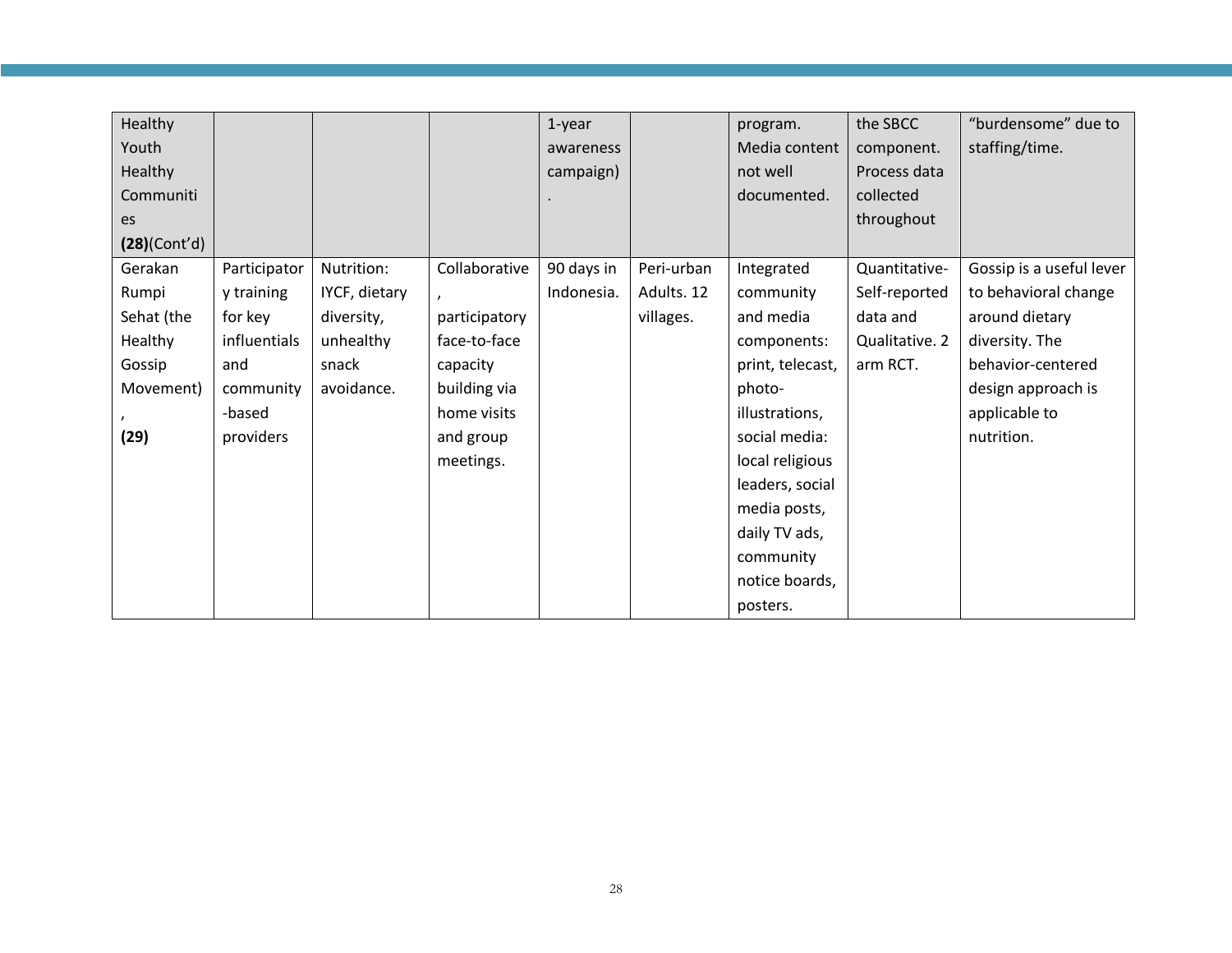## <span id="page-28-0"></span>*5.2 RQ2*

Consistency in planning, documentation, evaluation, and reporting is lacking in the literature selected for this analysis. This limits our ability to provide a quantitative response to Research Question #2: "What recommendations from previous programs can be used to design and implement food safety training that intentionally incorporates media-based SBCC?"

Nonetheless, qualitative coding of individual articles allowed for the identification of key themes. In order to provide useful guidance for program designers, this thematic analysis is organized around program planning, implementation, and evaluation. Individual studies are presented below not as exemplars but to illustrate results.

## <span id="page-28-1"></span>**6. PROGRAM PLANNING**

The key themes around planning for training interventions that intentionally incorporate media based SBCC include:

- Addressing different levels of the social ecological model (SEM)
- Utilizing a place-based approach
- Valuing community participation
- Developing a theory of change
- Using a systematic planning process
- Building upon existing resources and systems

## <span id="page-28-2"></span>*6.1 Addressing different levels of the social ecological model (SEM)*

Using the SEM as a guiding framework is helpful even when designing a training intervention focused on outcomes at a singular level within it. One of the articles in this review clarified that interventions designed to impact individuals through social domains need to clearly think through larger SEM domains at the outset and be viewed as parallel, complementary tracks rather than as competing and creating tension (28). This suggests that training interventions that incorporate SBCC media components need to work across multiple levels of the SEM framework, complementing existing initiatives and even integrating training into other programs (19, 23). One illustration of the value of the SEM is a case study from India, where agricultural extension workers were trained to provide nutrition information using videos. The authors found the need for and subsequent benefits of collaboration across different levels, for example, through existing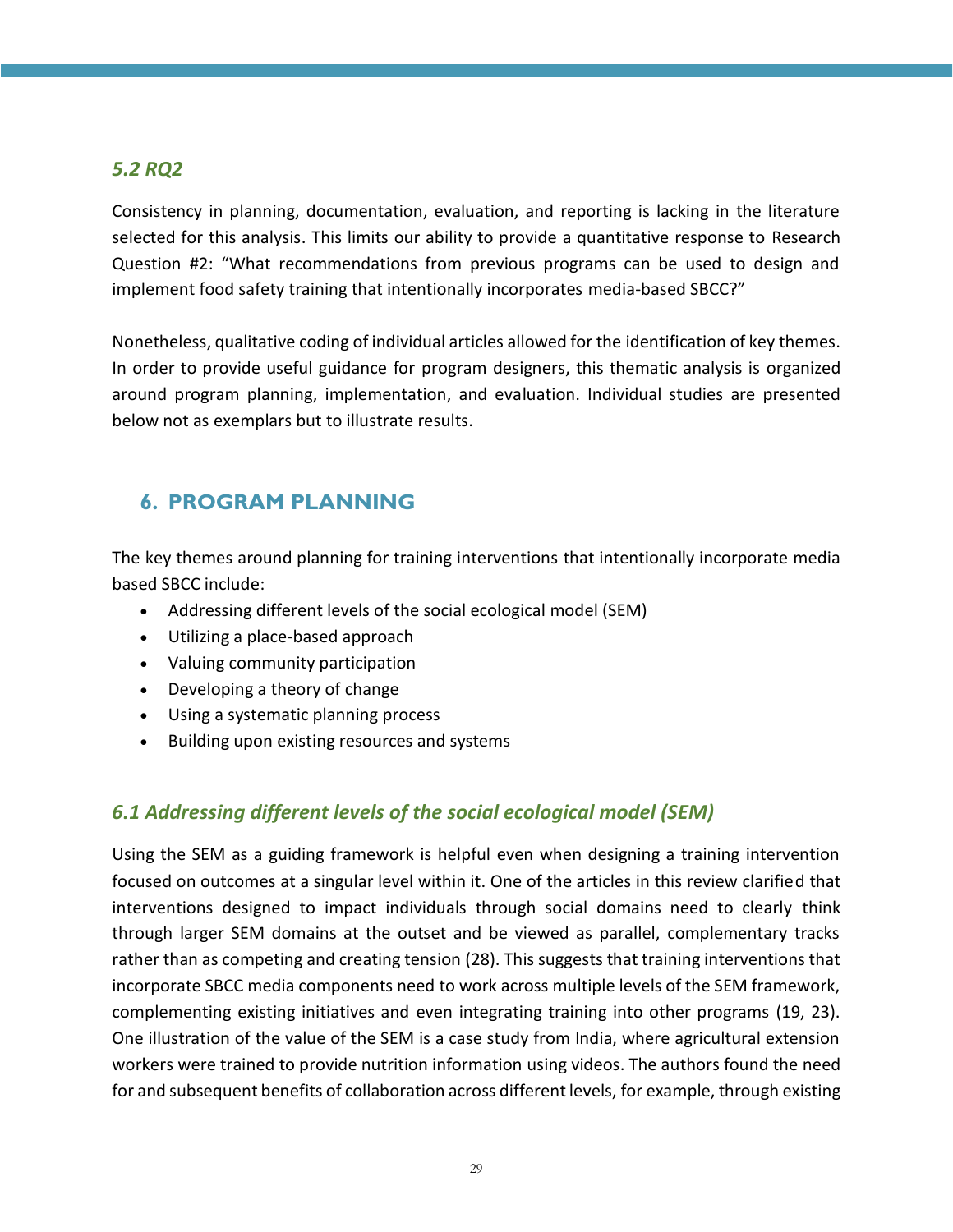health services, continued technical support for implementing partners, and engagement with local cultural norms and beliefs (18).

A food safety example from this review illustrated the use of the SEM in a longitudinal study among 701 food handlers including cooks, helpers, and waiters in 18 kitchen establishments in Aligarh, Uttar Pradesh, India. This intervention resulted in marked improvement among food handlers' knowledge, attitude, and practice towards personal hygiene. However, authors advise that it is not enough to build individual capacity, but that it is critical to situate a program into the overall environment in which individuals operate (8). In practical terms, this would imply tailoring the training with media-based SBCC components for different participants, including primary, secondary, and tertiary audiences.

#### Recommendation:

A core recommendation from almost all reviewed articles highlights the value of an ecological perspective. Examining a situation through a SEM lens, allows program designers to think holistically from both the bottom-up and the top-down. This recommendation can be actualized in the EatSafe program by studying the determinants of foodborne illnesses at every level of the SEM, carefully parsing out the specific determinants that the training of informal market vendors is designed to address and digging deeper into how the media component can enhance the training as well as overall program implementation.

#### <span id="page-29-0"></span>*6.2 Utilizing a place-based approach*

The SEM model is conducive to designing place-based approaches—those that take into account where people spend their time or make decisions related to the target behavior. For example, schools are often situated within community systems that help increase buy-in from key stakeholders, which, in turn, contributes to the success of SBCC efforts within those schools (28). Project SoL, implemented in a Danish municipality over a period of four years, combined training of school staff with SBCC components to promote healthy eating and physical activity among children aged 3-8 years. The authors described engaging a "super-setting strategy" by incorporating childcare centers, schools, and supermarkets into the intervention, as well as using local mass media and social media (25).

#### Recommendation:

Pertinent to EatSafe, targeting vendors within informal markets necessitates a landscape analysis for the identification of various settings, environments, and key stakeholders that impact food safety. This approach helps to focus SBCC interventions by providing a more holistic understanding of intended audiences. In the context of food safety, it is important to take the time to plan beyond obvious workspaces to understand the settings and spaces where informal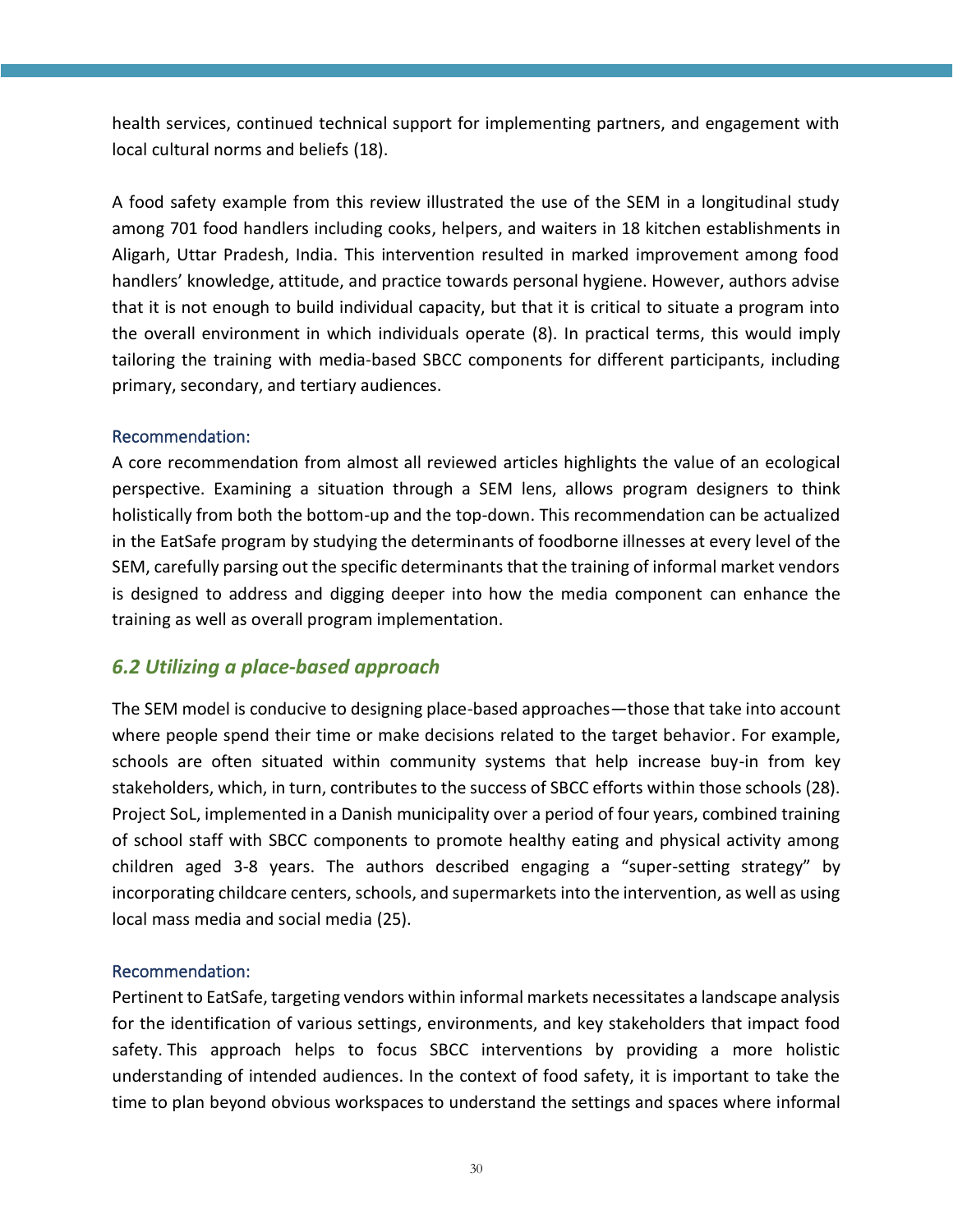market vendors and their customers live, where customers work, and where both vendors and consumers interact beyond the marketplace.

## <span id="page-30-0"></span>*6.3 Valuing community participation*

Audience participation needs to be an integral part of the overall design of training interventions to increase their effectiveness. Program designers can gain understanding of existing knowledge and skills of trainees through audience analysis, media landscape analysis, and exploring existing levels of knowledge, attitudes, practices, and norms among the overall program's intended audiences. At least two articles in this review illustrate the value of audience participation and recommend it for future programming. O'Donovan et al. describe an impactful community-based project in Uganda that successfully incorporated audience participation in the making of videos, hence extending the reach of the overall program (9). Project SoL also combined a participatory approach with rigorous summative evaluation (25).

Based on the reviewed articles, we would like to emphasize the value of community participation in all phases of program design, implementation and evaluation. This can take the form of including trainees and program beneficiaries in planning appropriate training content, design and pretesting of SBCC components, measuring program fidelity and engaging in community involvement through community-based participatory research (CBPR) for evaluating both perceived and observed participation (10, 25).

#### Recommendation:

Utilize community based participatory planning and research throughout the program lifecycle to achieve strong levels of audience engagement. This recommendation is especially applicable for the EatSafe program given the complexity of food systems and practices, where multiple stakeholders and even local political support may be required for implementation.

## <span id="page-30-1"></span>*6.4 Developing a theory of change*

The results from this review further reiterate that to the extent possible the same theory of change should guide an entire programmatic effort, in this case with the long-term result of decreasing foodborne illness. Specific training with media based SBCC activities can then use an overarching theory of change<sup>2</sup> for planning, implementation, and evaluation while soliciting local

 $<sup>2</sup>$  A theory of change provides a roadmap to the outcomes that a program was designed to achieve</sup> (desired results), how the program was going to get there (the inputs, activities, and outputs directly associated with activities), and factors to account for during the journey (assumptions and external factors).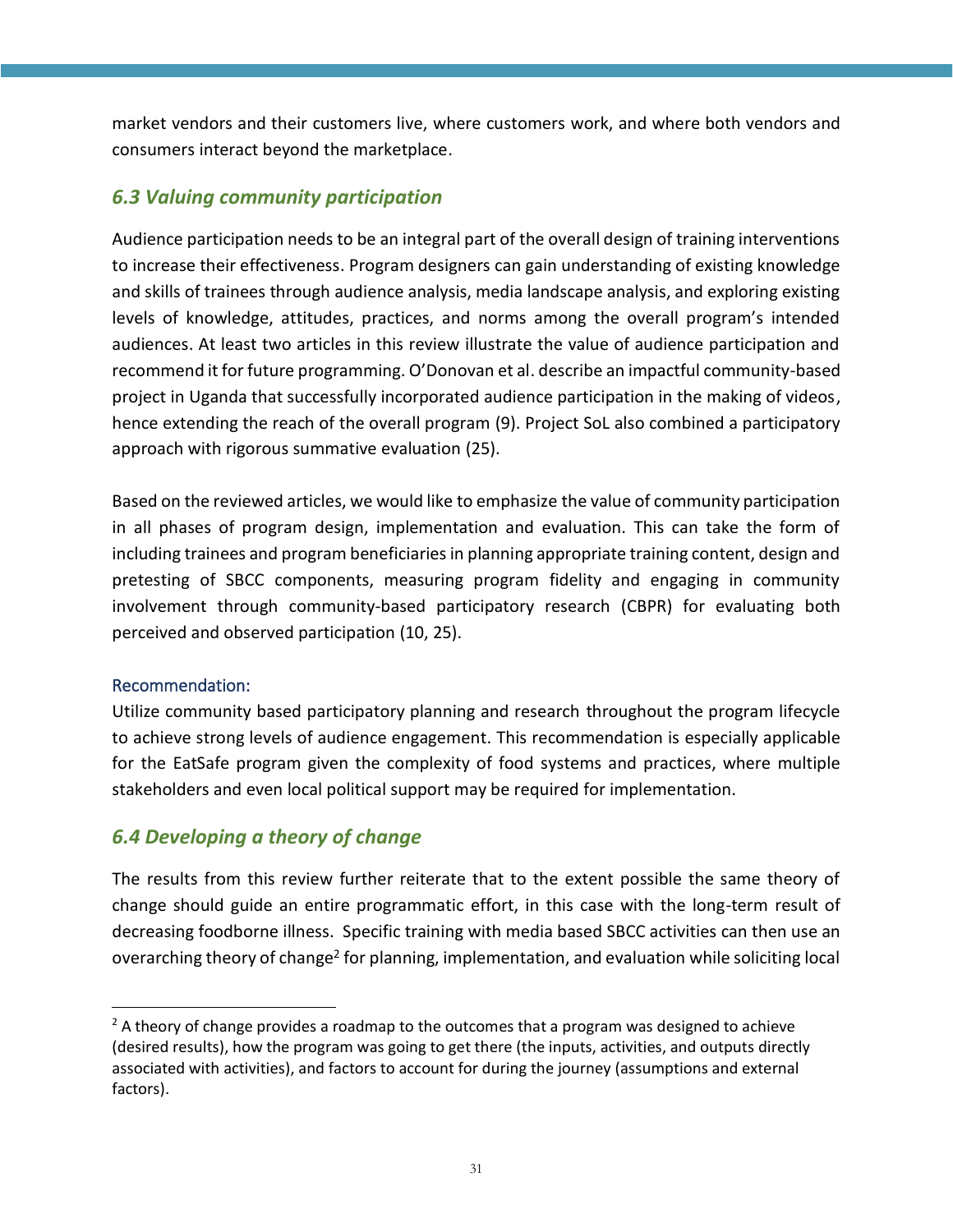input. A theory of change is often mapped visually to articulate the process through which expected social and behavior change will occur. This review identified at least three articles that articulated a context specific theory of change to guide their program implementation and evaluation illustrating the relevance of using a theory of change for planning future interventions on food safety (9, 23, 29).

#### Recommendation:

Training that intentionally incorporates media-based SBCC should be designed within the framework of EatSafe's theory of change and should identify change pathways that link the contribution of the training and SBCC media components to social and behavior change.

## <span id="page-31-0"></span>*6.5 Relying on a systematic planning process*

The value of systematic planning is well understood, and the SBCC field has over time developed several evidence-based planning models to guide program planning and evaluation.<sup>3</sup> However, based on the lack of documentation of this step across the articles in this review, this point needs reiteration. Figure 4 illustrates two specific planning models used by authors under this review (10, 29).



**Figure 4: Examples of planning models**

#### <span id="page-31-1"></span>Recommendation:

Four specific planning considerations from this review for future interventions are as follows:

1. Gain understanding of key audiences, including levels of knowledge and skills and gaps that training can strengthen or provide. Additionally, programs which use training as a

<sup>&</sup>lt;sup>3</sup> Some examples of SBCC planning models from the Johns Hopkins Center for Communication Programs include: the P Process, Pathways to Health Competence, and the Global Framework for Health Communication (Health Communication Capacity Collaborative, 2013; JHU/CCP Pathways Model, 2014; Storey & Figueroa, 2012).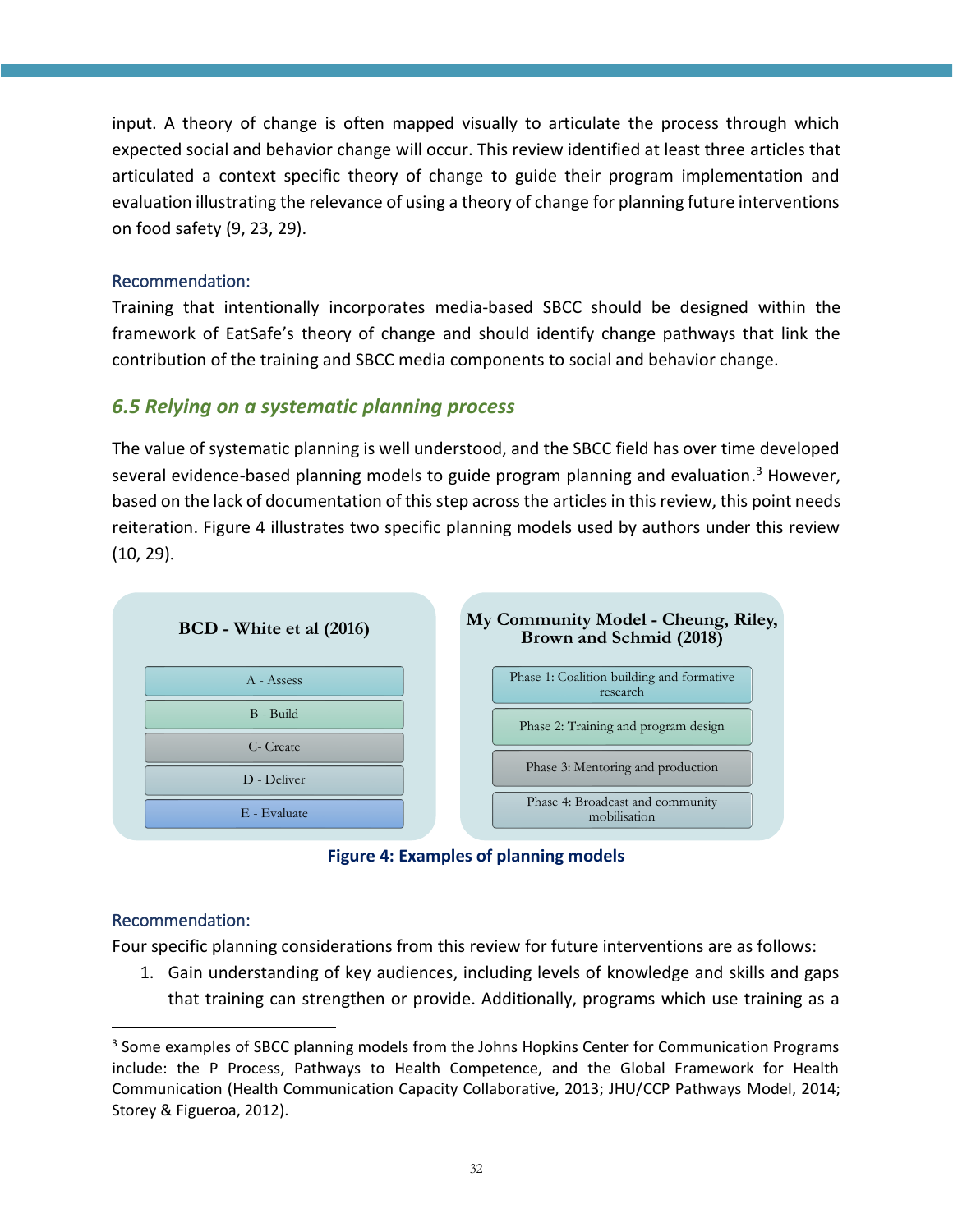strategy to achieve social and behavior change require an understanding of demographic and psychographic characteristics as well as communication preferences.

- 2. Test sample messages and materials to ensure they resonate with intended audiences. For example, pretesting communication intervention materials for a maternal, neonatal, and child health program in rural Bangladesh allowed implementers to realize that their audiences were struggling to differentiate between pregnancy, delivery, and postpartum danger signs (26).
- 3. Ensure that the information from different channels is complementary and not repetitive. When using media as a tool for training, one study found that participants' gain of knowledge and handwashing skills occurred with or without the inclusion of the video vignettes. The authors suggested that all problems and situations presented in the vignettes were repeated in the training. The effectiveness of the video was therefore hard to measure (6).
- 4. Document training information to provide a holistic picture. Though it may seem obvious, planning for staffing and funding of program implementation and often simultaneous evaluation and documentation cannot be emphasized enough. As evidenced both by the findings of this review and the frequent recommendations or limitations expressed within the articles themselves, documenting training will provide valuable insights for scale-up and sustainability of future efforts.

## <span id="page-32-0"></span>*6.6 Building on existing systems and resources*

One of the core themes from this review was the importance of integration of the intervention within existing platforms and programs. Some examples included how schools integrated behavior-modification education into an existing life skills curriculum using a 'peer approach' or 'student champion' model (28). Another illustration of this is a maternal, infant, young child nutrition (MIYCN) intervention from India that built upon an existing agricultural program. Results showed that use of video for MIYCN was met with high levels of enthusiasm and acceptability as it was adapted from a familiar existing program. This allowed the nutrition intervention to overcome resistance that might have arisen if they had started from scratch (18).

#### Recommendation:

Along with the potential to improve cost effectiveness and mitigate replication of services, an added benefit of building on existing and familiar programs is that trainees may already possess adequate experience, and beneficiaries may consider the existing structures to be credible sources of information. Food safety is linked with other developmental concerns including health,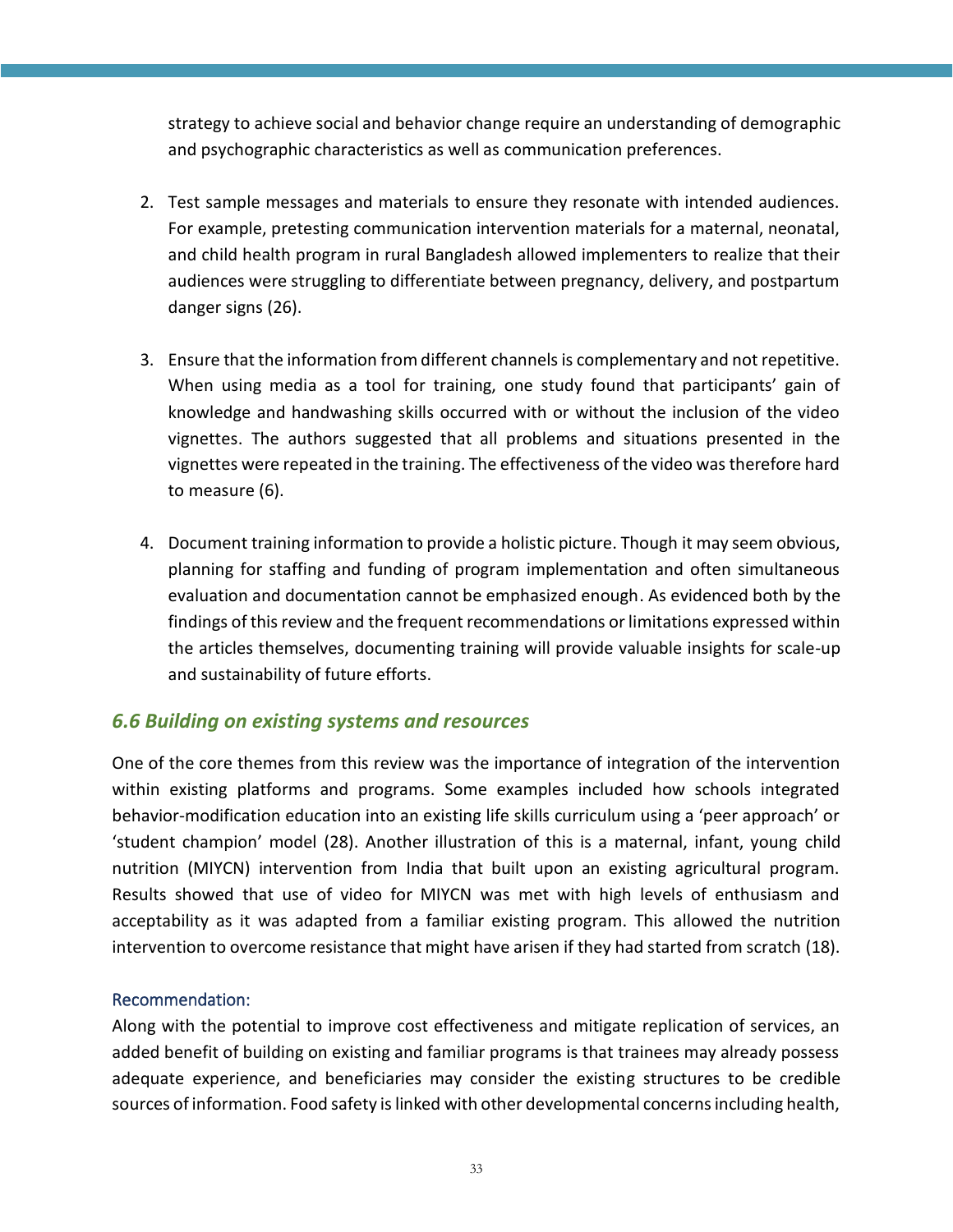nutrition, and education. Leveraging interventions that work in these and other related domains will help future horizontal programming, as opposed to only utilizing vertically implemented interventions (e.g., only in wet markets).

## <span id="page-33-0"></span>**7. PROGRAM IMPLEMENTATION**

The key implementation strategies described in the selected articles included the following:

- Combining SBCC approaches
- Including social media and mobile technology
- Innovating with programming
- Including behavior cues to action
- Using and Entertainment-Education approach

## <span id="page-33-1"></span>*7.1 Combining SBCC approaches*

Combining SBCC approaches was demonstrated as valuable at two levels. First, for multi-level interventions it is important to integrate training and SBCC media content, such that they build upon and reinforce knowledge and skills. Secondly, programs aiming for population level impact need to integrate multiple SBCC strategies, rather than relying on one standard strategy or a singular channel. In Ethiopia, the Alive and Thrive (A&T) SBCC program provided intensive behavior change interventions through multiple SBCC strategies: interpersonal communication, nutrition-sensitive agricultural activities, community mobilization, and mass media (19). In Bangladesh, A&T training focused on teaching frontline workers counseling skills to improve home visits. This intervention combined multiple strategies to complement staff training, including community mobilization, audience-specific mass media campaigns reaching mothers, fathers and opinion leaders, and policy advocacy.

Similar results were obtained by Rahman et al., where the program combined training of community health workers in the use of printed materials as job-aids during counseling along with community dispersed entertainment-education using narratives and traditional musical performances (26).

Integration is likely to work because it enhances the ability to build upon the core strengths and advantages of specific approaches. For example, WeCare, a U.S. program to address HIV in men, trained health educators to provide several services: to clarify misconceptions related to HIV, help connect individuals to essential HIV-related care, and develop trust between the educator and the patient. Once that trust was established, health educators were able to engage patients at a deeper level using social media and therefore further understand patient needs (12).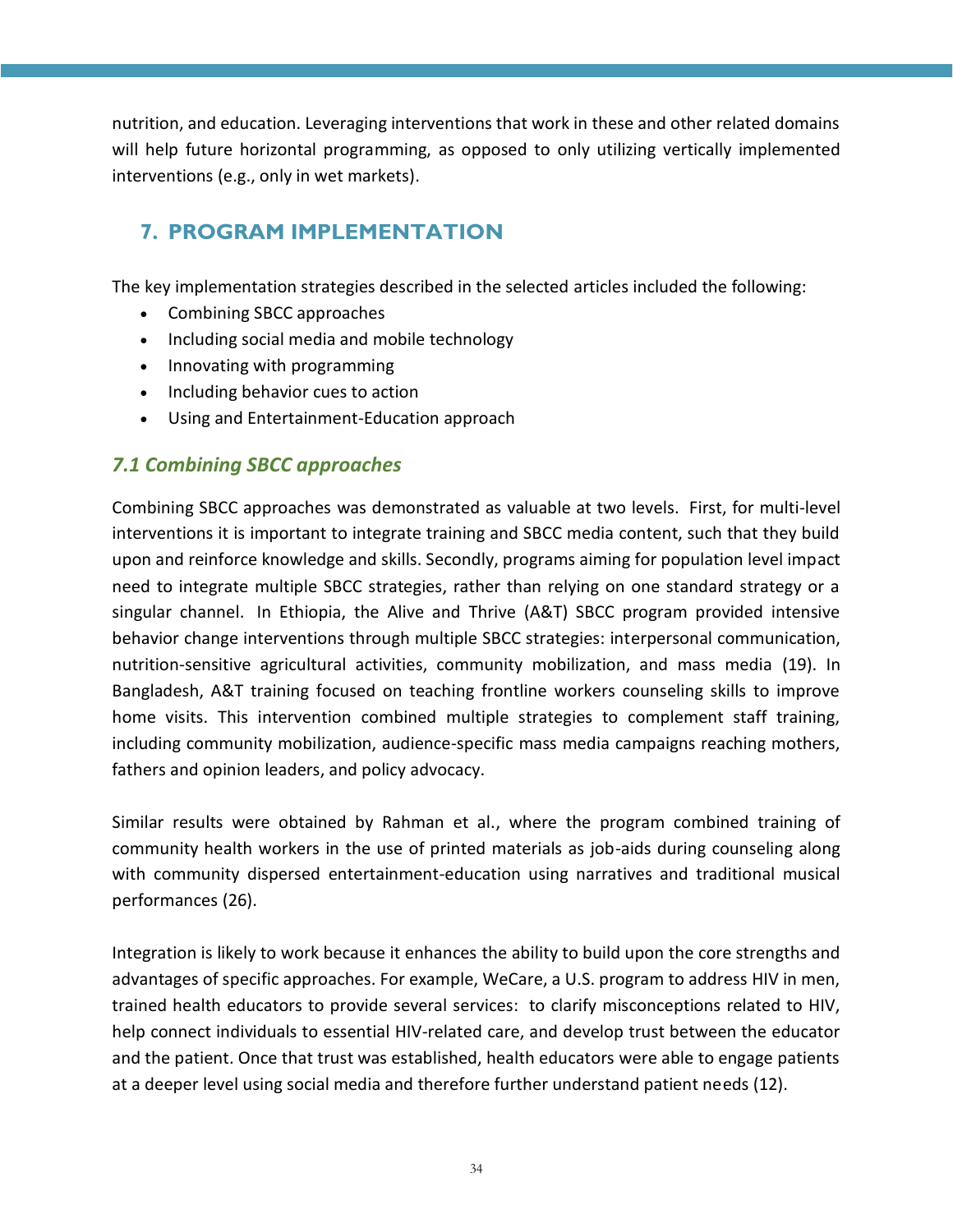#### Recommendation:

Much of the evidence reviewed supports the claim that in order to be effective in the long term, a program designed to promote population level change in foodborne illnesses must combine different approaches and channels, based on a thorough understanding of audience preferences.

## <span id="page-34-0"></span>*7.2 Including social media and mobile technology*

Because this review examines interventions from the past decade, corresponding with the explosion in social media access and use, it is not surprising that this emerged as a core implementation strategy. At least three of the studies in this review report on hybrid approaches incorporating social media channels (16, 27, 29).

Social media primarily emerged as serving two purposes: assisting in developing and delivering content and extending the reach of messages and materials across multiple groups (26, 30). For example, Rahman et al. mentioned uploading videos and print materials on social media and linking them to mass texting of counseling information to community health workers to complement their classroom-based learning.

Another example of the successful use of social media is illustrated through an intervention for undergraduate students in the United States to improve food safety attitudes, practices, and knowledge. The article compared using social media versus using a traditional classroom lecture format to train students on food safety. Results showed that participation in the "Safe Eats" Facebook intervention led to improvements in food safety attitudes, practices, and knowledge. Further, students in the program self-reported that they learned more from the social media information than from the traditional classroom-based lecture (16).

Additionally, the articles highlighted the value of mobile devices not only to access social media, but also to access training. The level of adaptability and its increasing penetration among marginalized populations makes mobile phones "a necessity" (30). According to these authors, in a classroom environment, mobile technologies facilitate alternative pedagogies, categorized as "new learning." Youth in particular are likely to view and listen to audio‐visual and text‐based content in a more amenable manner if the communication medium is mobile based (30).

#### Recommendation:

The global expansion of social media and increasing ubiquity of mobile phones provide a unique opportunity hitherto denied to SBCC implementers to reach large numbers of hard to reach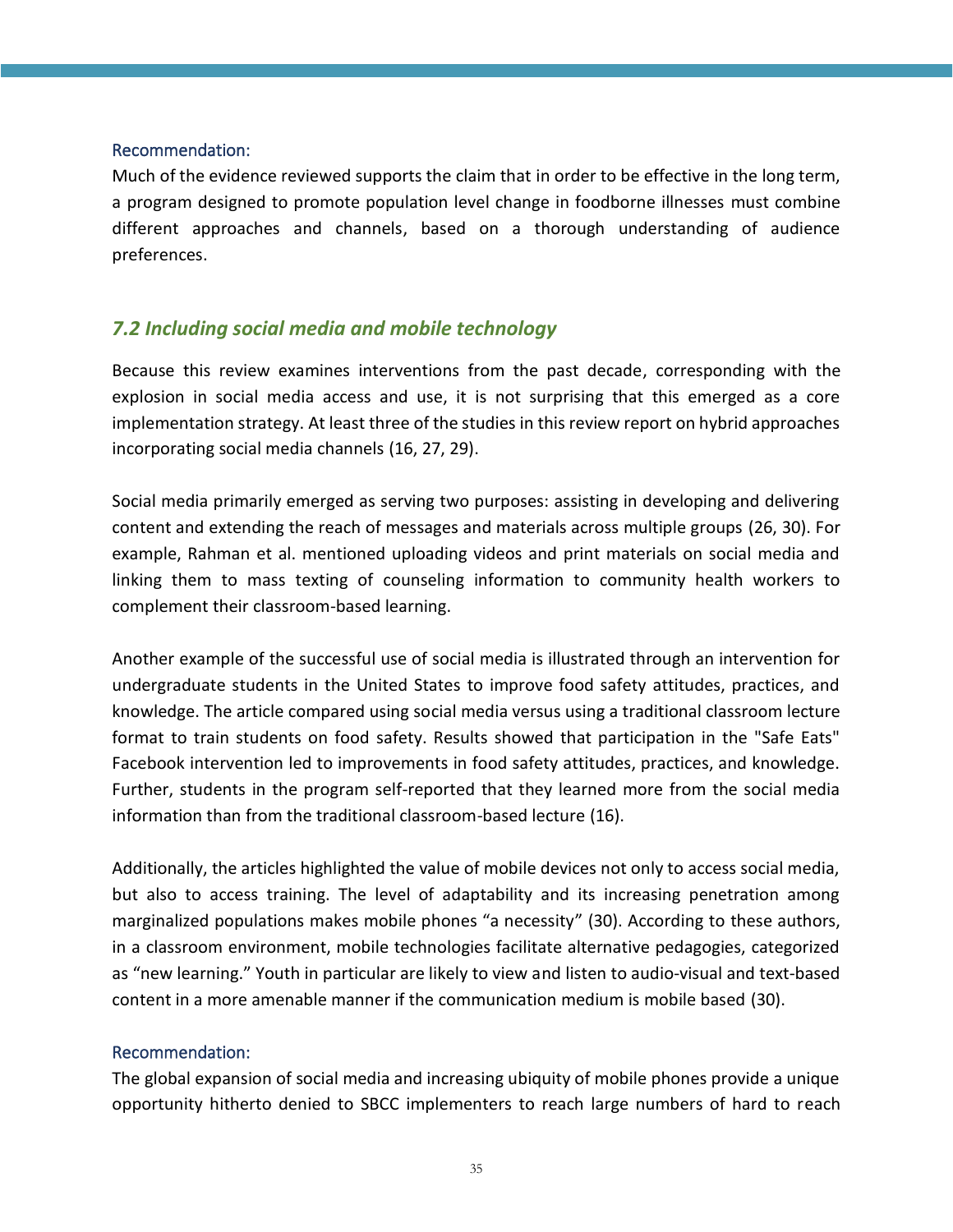individuals with training that intentionally incorporates SBCC media. Social media accessed via mobile technology can supplement training components, increase interactivity, and help make the training iterative. The growing global reach of social media combined with its ability to connect different stakeholders in the food supply and utilization chain in real time should be leveraged by the EatSafe program.

## <span id="page-35-0"></span>*7.3 Innovating with programming*

Innovation in planning and implementation is another finding of this review. One example was a food safety program in the United States that used a "positive deviance" approach. This intervention focused on participants discussing their food handling behaviors and trying practices modeled by peers who have adopted the target behaviors themselves. This study explored the effectiveness of food safety education utilizing three interventions: positive deviants, personal story reading, and reading standard material. Findings showed that participants who engaged with positive deviants had higher knowledge scores and adopted more safe food handling recommendations (17).

Another reported innovation was the use of media training tools as "job-aids" by community health workers. In one specific case, locals self-produced videos promoting maternal, infant, and young child nutrition practices. These videos were then used by local community health workers in thirty different villages in the region as the basis for health training. Using locally produced videos featuring locals broadened the health workers' reach within communities (18).

Finally, an article reported that by using videos created with GoPro cameras attached to food handlers, trainees were able to study food safety practices from a first-person perspective vs a third-person perspective. Participants in the study preferred the first-person approach, and researchers found that using first person videos in training correlated with "compliance intentions" and "compliance self-efficacy" (7).

#### Recommendation:

One of the values of this type of review is to provide a basis for developing evidence based and innovative interventions. Innovations like engaging positive deviants, using wearable camera devices, and featuring locals in self-produced videos could be effective when it comes to food safety handling practices such as food handling and preparation tasks.

## <span id="page-35-1"></span>*7.4 Including behavioral cues to action*

A cue to action is defined as a catalyst or spark that prompts behavior at the appropriate time and place. These cues can range from visual, auditory, or behavioral prompts that exist in the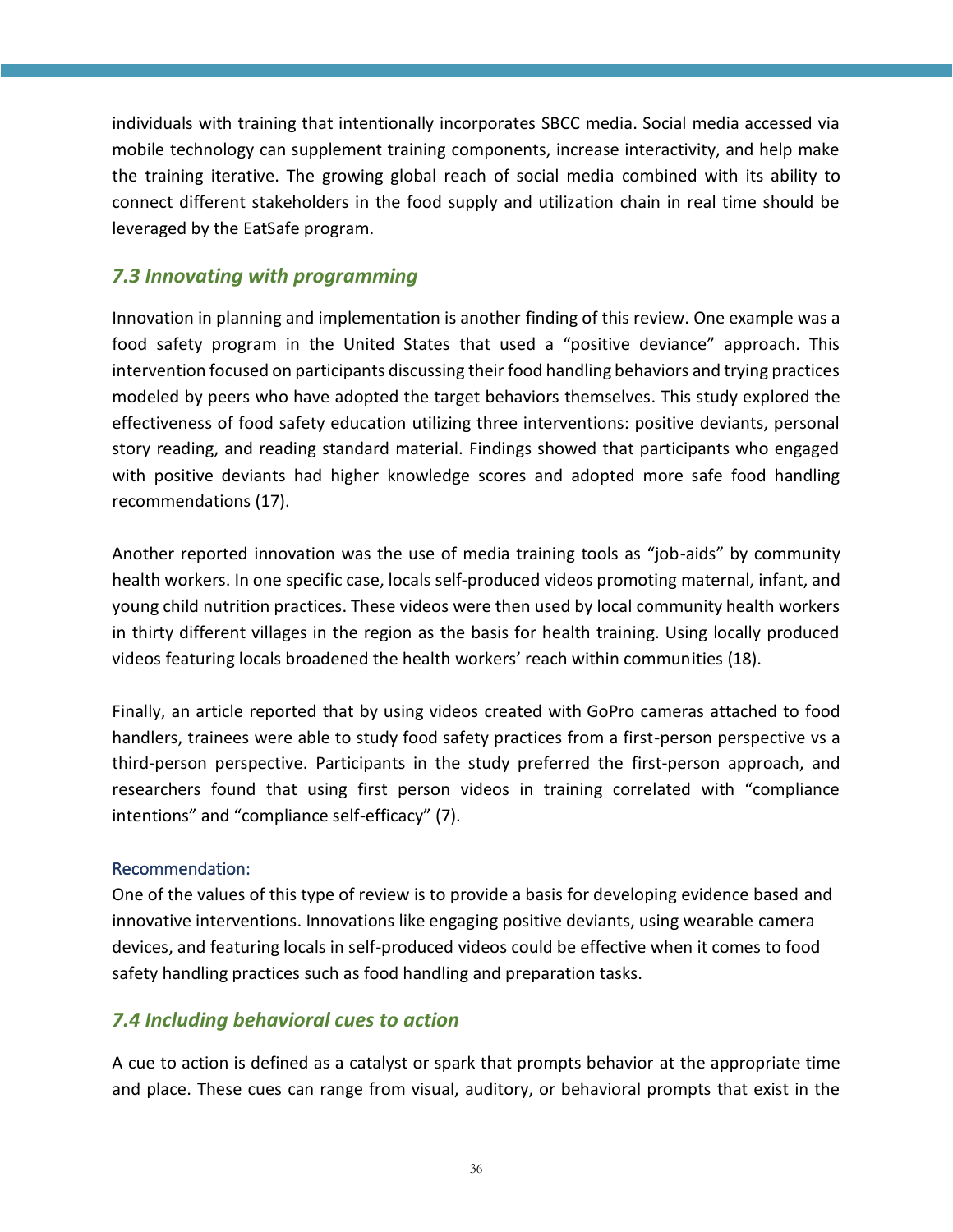environment. Interventions that incorporate training and SBCC media have the distinct advantage of being able to catalyze action for audiences by allowing for review and repetition. In addition, SBCC media components can be used to broadcast role modeled behaviors and improve audience confidence about their abilities to adopt new behaviors.

Several articles in this review highlight this point. White et al. referred to the challenges of simultaneously changing several behaviors by using one format for information dissemination as a limited cue to behavior change (29). Waqa et al. reported using a variety of communication formats, highlighting one specific theme at a time with behavioral cues related to food and/or physical activity habits (28). Sanghvi et al. recommended a focus on small, achievable action cues tailored for key audience segments identified through rigorous testing (23).

#### Recommendation:

To achieve behavior and social change outcomes, programs need to provide clear action cues to audiences. Behavioral cues can be reinforced and leave individuals with a clear sense of what they can do and how they can do it. In the case of food safety, key informal market vendor context and associated behaviors along the path of procurement, storage, transport, and sale of food need to be identified in order to identify the opportunities for cueing action.

### <span id="page-36-0"></span>*7.5 Using an Entertainment-Education (EE) approach*

EE is a specific SBCC approach, formally defined as "the process of purposely designing and implementing a media message to both entertain and educate in order to increase audience members' knowledge about an educational issue, create favorable attitudes, shift social norms, and change overt behavior" (31). Several of the reviewed articles singled out EE as an approach of value to interventions (10, 13, 29). Some articles did not use the term EE specifically and others were not specific about how the EE content complemented training. At a minimum, they integrated storytelling with didactic learning, highlighting the power of narratives and opportunities for behavior modeling within EE programs (6, 11, 17). Such programs can be leveraged, both as a training tool to enhance skills, and as a dissemination tool, complementing and extending the reach of programs.

Review of the articles specifically highlighted two unique advantages that EE has as an SBCC approach.

1. *The power of narratives in EE programs*. At the heart of every EE program is a cast of characters designed to be like members of the primary audience and carefully planned, entertaining storylines. This review shows that narrative formats which employ emotional motivators are effective (6, 10, 29).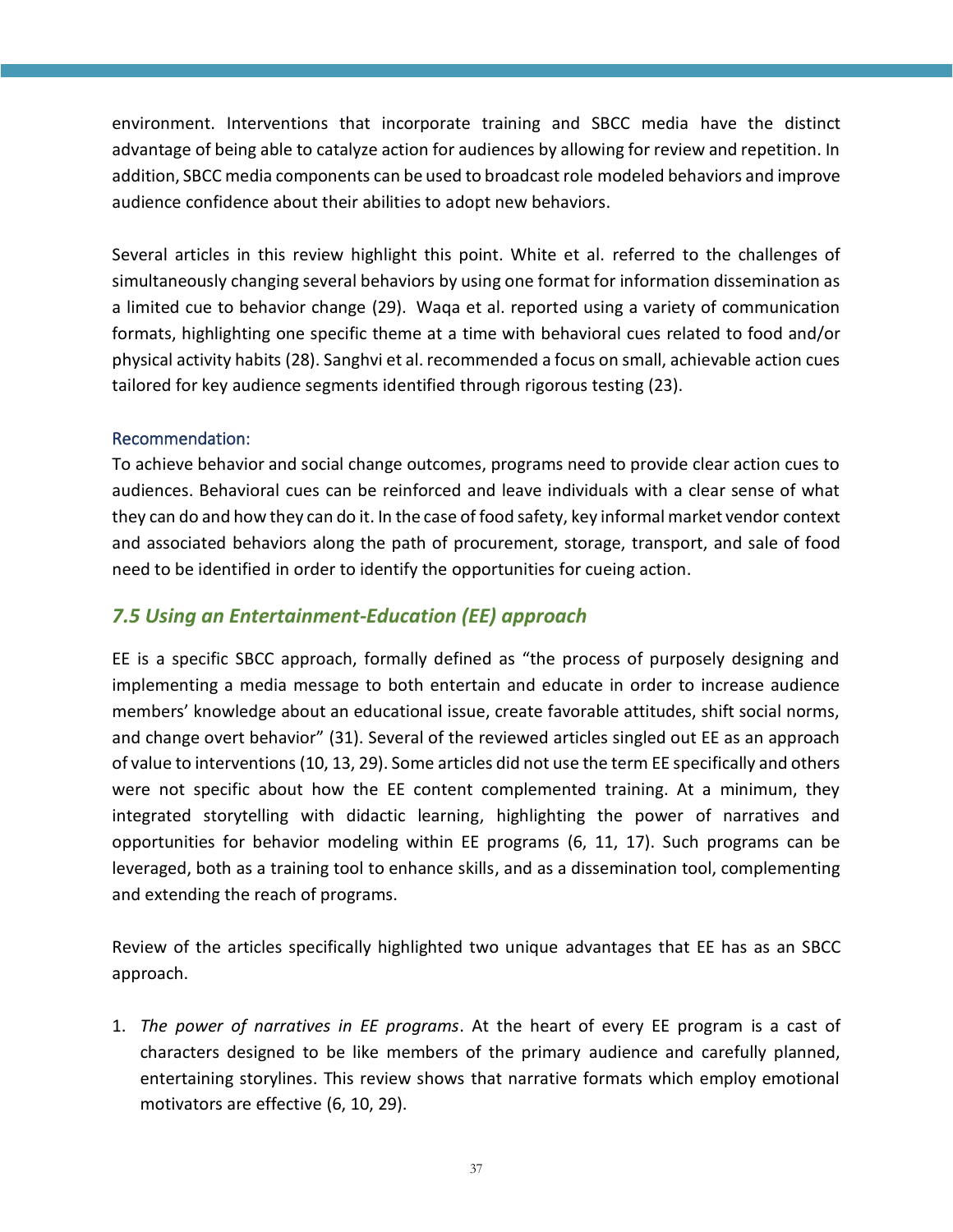Previous research by Murphy et al. comparing effects of entertainment-education narrative versus non-narrative interventions has shown that both narrative and nonnarrative interventions were effective in increasing knowledge, self-efficacy, and behavioral norms (32). However, the behavioral effects of narrative interventions are stronger. One of the interventions included in this review by Borrayo, Rosales, & Gonzalez, reinforced this result with participants exposed to narratives displaying higher levels of self-efficacy compared to those who were exposed to nonnarrative information on breast cancer (14). The ability of narrative based EE programming to serve as a pathway to behavior and social change through story telling is well documented in the SBCC literature as audience involvement, narrative persuasion, character identification, narrative transportation and narrative engagement (33-36). This review provided additional insights into these pathways with specific mention of participants' absorption in the story and identification with the story characters as a moderator for norms change (14).

2. *Opportunities for behavior modelling*. Long running narrative entertainment-education programs from around the globe have long utilized Albert Bandura's social cognitive theory (SCT) as their foundation (4). SCT, as previously discussed, is based on the premise that any behavior is a function of a person and their environment. Hence, people learn from watching actions of others, weighing the benefits and risks of doing those same actions for themselves (37). A story arc with positive, negative, and transitional characters, performing both positive and negative behaviors and facing direct rewards and punishments for these behaviors, provide a unique role modelling opportunity for engaged audiences.

This vicarious learning process was detailed in one of the articles included in this review (11). The authors described how a combination of the audio and visual elements in a video triggered a conversational exchange among the farmers undergoing training. This exchange further extended through interpersonal contact to those who did not watch the videos: "*In the conversations, farmers exchange what they have learnt and reflect together to evaluate the feasibility and relevance of the knowledge acquired and technologies observed. Through such collective and critical reflections, farmers experiment and adapt the technologies and practices seen in the videos and even innovate to generate new knowledge and technologies or practices*" (p. 14).

#### Recommendation:

Using storytelling and social modeling has proven to be effective in motivating both individual and normative change across development issues in LMICs. In order to encourage people to adopt behaviors and change prevailing norms, such as informal market vendors adopting safer food practices, stories with realistic scenarios and characters can provide role models that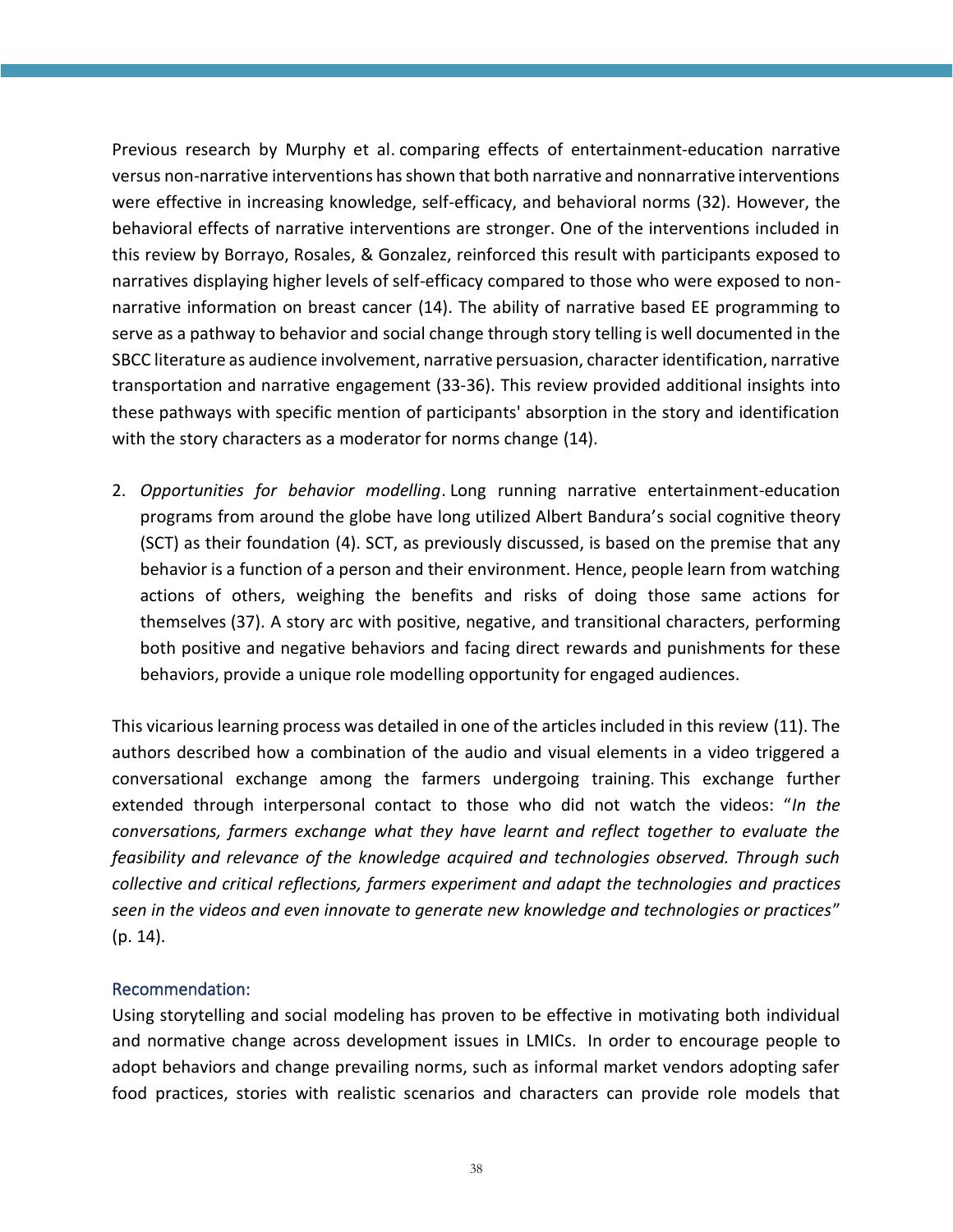vendors can emulate. The EatSafe program can explore EE as an option in several ways: by including food safety messaging in popular media, by collaborating with development partners engaged in capacity building and training in related sectors like health and nutrition, and by ensuring that the instructional design of training programs is engaging for participants. There is also likely room to design and implement a regional or national EE intervention to address informal market vendors, while at the same time reaching additional stakeholders to address the individual as well as the broader community regarding socio-cultural and political influences on food safety.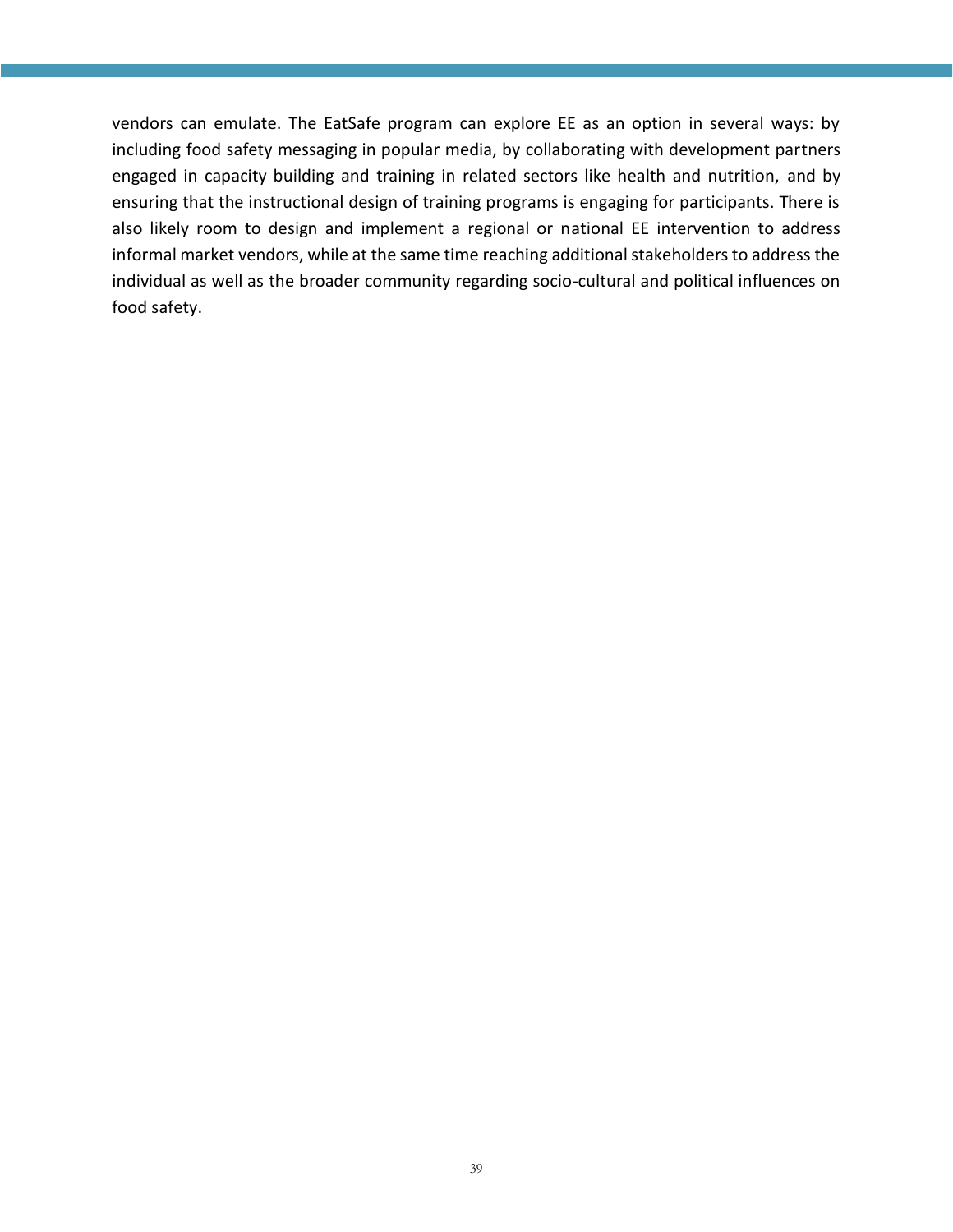#### **Box 1. The Case for Entertainment-Education, an example from beyond this review.**

A valuable evidence-based example<sup>4</sup> of using media, specifically EE for training as well as achieving population level health outcomes is worth highlighting here. This project is not included in this review because it was implemented outside of the time frame for this review<sup>5</sup>. This radio communication project (RCP) in Nepal had the dual focus of both demand-generation for family planning (FP) as well as improvement in service delivery. The project comprised two EE radio drama serials, one for the general public called *Cut Your Coat According to Your Cloth* (*Ganti Heri Had Nilaun*) and another targeting an audience of community-based health care workers via a distance education serial called *Service Brings Reward* (*Sewa Gare Mewa Paaincha*). The purpose of the distance education was (1) to improve the knowledge and skills of the Health Workers towards providing high-quality family planning and reproductive health services to their clients, and (2) to encourage Health Workers to learn and use counseling skills. Geographical and resource constraints in Nepal made face-to-face training of community health workers unsustainable. Initial results showed that face-to-face trainings were marginally more effective. However, overall reach and impact of the radio-based training far outpaced the face-to-face training. One of the more exciting findings from the RCP's impact evaluation was the synergy between the elements of the RCP. Designers had hoped that improved provider interpersonal communication (IPC) skills would also improve client provider interaction. The largest gains over time were observed in interactions with providers who were exposed to the radio-based distance education component. However, client participation increased over time even with untrained providers. This increase in client participation can be attributed to client exposure to both radio serials, highlighting the direct and indirect effects of media-based training programs. Based on the success of the initial radio programs, and to further the reach of the distance education component, radio listening groups were later established. These groups allowed health workers to listen to radio broadcasts in a group setting, as they accessed counseling knowledge and skills across a broad range of sexual and reproductive health for adolescents and adults. Additionally, the listener clubs provided an opportunity for the community health workers to engage in interpersonal dialogue and discussion with peers as well as self and peer evaluation of counseling behaviors.

4 Storey, D., Boulay, M., Karki, Y., Heckert, K., & Karmacha, D. M. (1999). Impact of the integrated radio communication project in Nepal, 1994-1997. *Journal of health communication*, *4*(4), 271- 294.

Boulay, M., Storey, J., and Sood, S. (2002). *Indirect Exposure to a Family Planning Mass Media Campaign in Nepal*. Journal of Health Communication, 7, (5), 379-399.

Sood, S., Sengupta, M., Mishra, P., and Jacoby C. (2004) *'Come Gather around Together': An Examination of Radio Listening Groups in Fulbari, Nepal*. Gazette, 66, (1), 63-86.

<sup>5</sup> Information on this program is included because the principle investigator for this review was involved between 1994 - 2002 in various capacities in the programming as well as monitoring and evaluation of this long running program.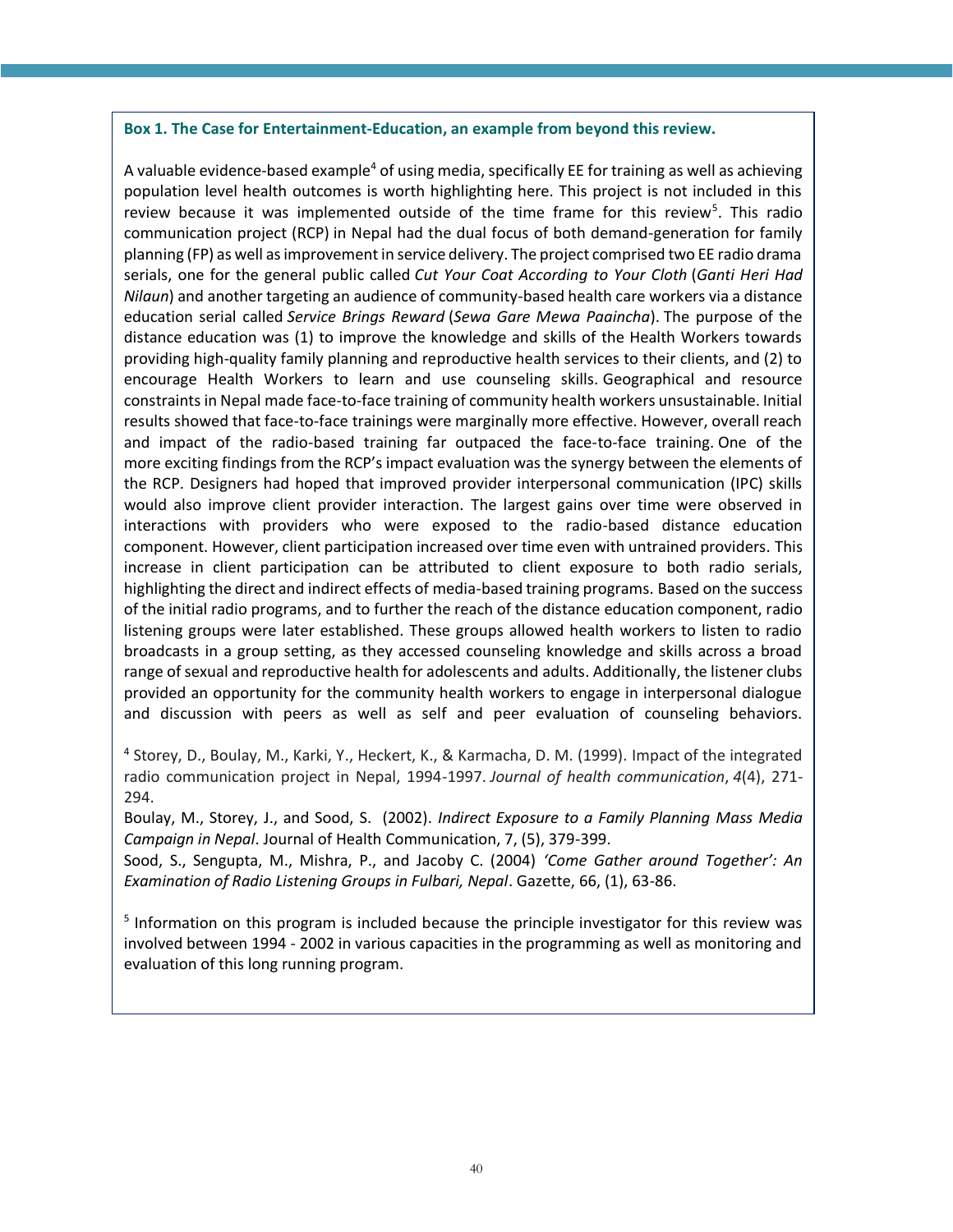## <span id="page-40-0"></span>**8. PROGRAM EVALUATION**

This section of the results discusses the key themes that emerged regarding program evaluation of training interventions with media based SBCC including:

- Monitoring program fidelity
- Calculating cost effectiveness
- Measuring dose and recall
- Disentangling outcomes

## <span id="page-40-1"></span>*8.1 Monitoring program fidelity*

One of the findings from this review is the importance of tracking the extent to which programs are implemented as planned. At least two of the reviewed studies reflected that multicomponent interventions were implemented as planned and claimed that the achievement of desired results was a result of program fidelity. For example, in a program for rice farmers in Uganda, program fidelity was higher when training videos were consistently used as a tool that enhanced their learning and not as a substitute for in-person extension workers in the field (11).

#### Recommendation:

Delivery of EatSafe training programs that incorporate SBCC components needs to be monitored to ensure that the intervention is true to the strategy and plan. Without knowing how many people received training or whether the training was delivered as designed, it is hard to measure effectiveness. Media can help with fidelity of implementation.

## <span id="page-40-2"></span>*8.2 Considering cost effectiveness*

There is limited research on the cost-effectiveness and reach of interventions. Some evidence from this review showed that media-based training can be less costly than face-to-face alternatives that require intense field-based engagement. Media interventions can also garner large audiences. For example, Sanghvi et al. reported that their A&T intervention in Bangladesh benefitted 8.5 million women across the country (23).

Costs must be weighed against desired outcomes. One of the studies in the United States attempted cost comparisons between face-to-face and online trainings on nutrition and physical activity practices for after-school staff. The authors estimated that the total cost of the online training was half of the total cost of the in-person training. However, fewer participants per site took part in online trainings. Though the article did not specify reasons, one can hypothesize that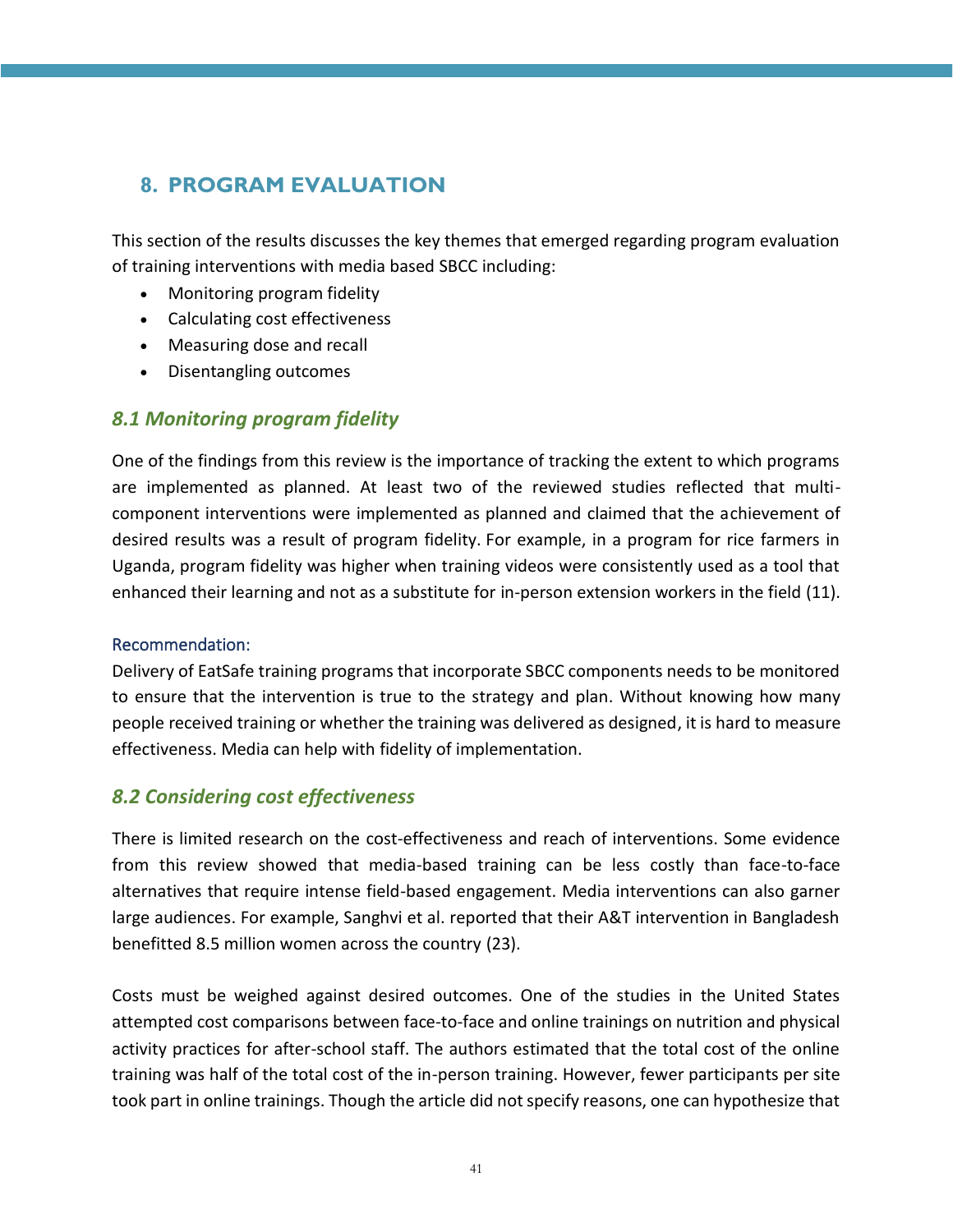in-person training took place during working hours or provided additional incentives including peer social motivation, whereas online trainings were solitary and required self-motivation to attend (24).

#### Recommendation:

Multi-faceted programs like EatSafe should plan for cost-effectiveness analysis of various intervention components in order to set the stage for sustainable scale-up. Cost benefit analysis should weigh the value of audience reach and ease of participation versus the effectiveness of the training itself in various formats.

#### <span id="page-41-0"></span>*8.3 Measuring dose and recall*

The value of repeated exposures and dose was noted in the reviewed articles (20, 21). Some examples illustrated how dose and effectiveness were linked. Multi-channel dosing has proven critical to audience recall, as evidenced in the Rahman article where a combination of trained community health worker home visits, street theater, and folk songs were considered helpful by respondents for recalling maternal, neonatal, and child health messages (26).

#### Recommendation:

The EatSafe program should ensure that it invests sufficient resources into distribution of its media components that a critical mass of its intended audience will be exposed to the intervention enough times to benefit from the dose-response effect. Repetition of the messages, either through multiple viewings of the same programming, or by being exposed to the messages via different channels, will increase the effectiveness of the intervention.

#### <span id="page-41-1"></span>*8.4 Disentangling outcomes*

To the extent possible, evaluation should be used to find ways to attribute change to specific activities. One example from this review comes from the A&T intervention. The authors, while admitting to methodological limitations, attempted to link the population-level impact of SBCC interventions to prevent childhood stunting through maternal breastfeeding and complementary feeding behaviors (20).

#### Recommendation:

This review recommends observing behaviors and collecting information on attitude and belief changes well after implementation concludes and then linking changes back to intervention components. Different implementation modalities within one overarching program may well yield unique results to study the efficacy of different implementation modalities but also to link activities to outcomes.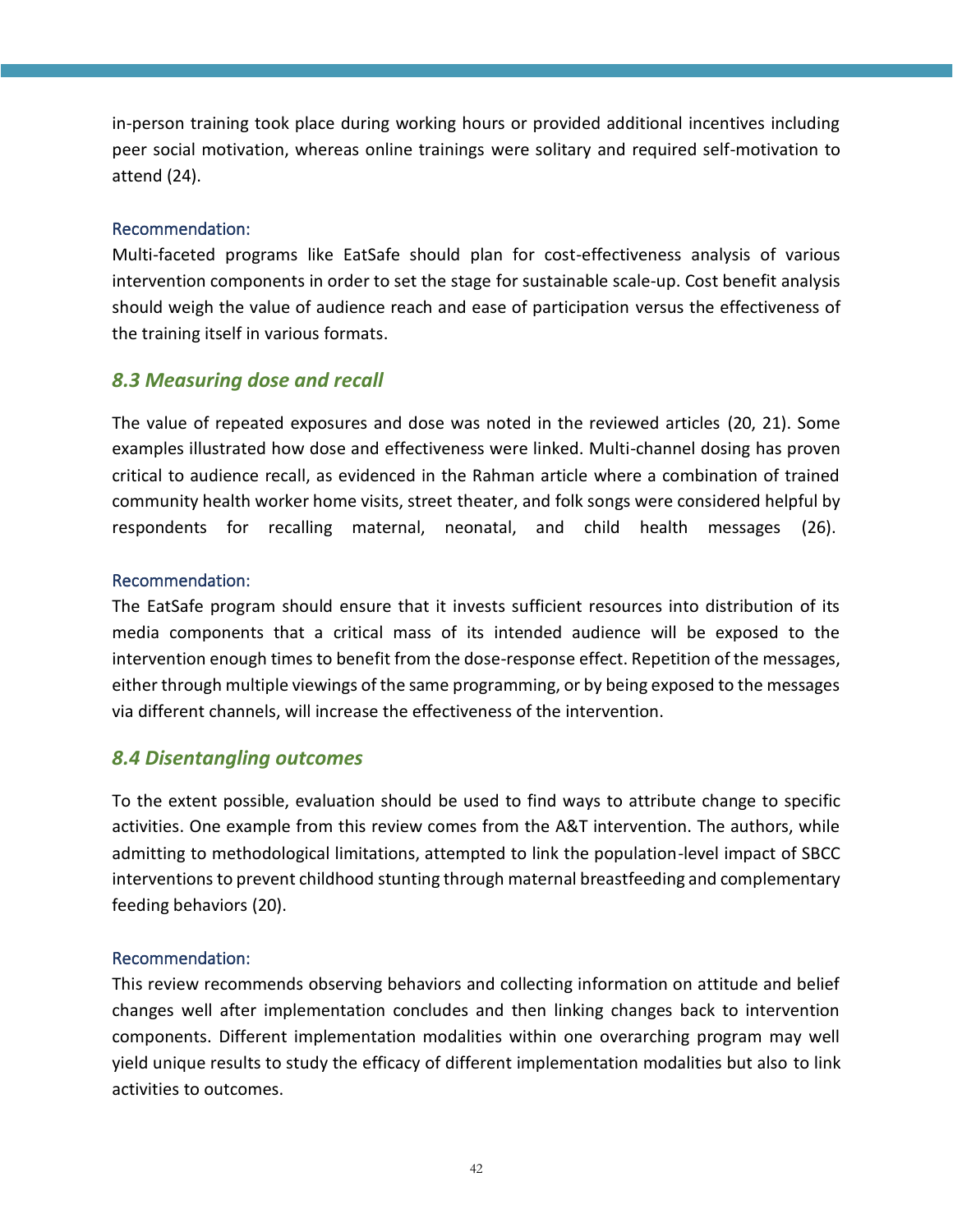## <span id="page-42-0"></span>*8.5 Limitations and Strengths of Reviewed Articles*

The articles reviewed often lacked explicit information on how the training and media based SBCC were combined and evaluated. Where one study failed to document and/or evaluate a SBCC media component (6), another study described the SBCC media component and its influence as a program strength without linking it to the training (11). A summary of reported strengths showed that the main strengths as reported in the articles themselves were: CBPR, local partnerships, and fostering interpersonal communications. A word cloud of terms often used when describing strengths is presented below (Figure 5).



**Figure 5. Words most often used to describe strengths of specific programs**

<span id="page-42-1"></span>Figure 6 summarizes the strengths and limitations as identified by authors within each of the 23 articles. These do not necessarily refer specifically to the training or SBCC media component of the intervention.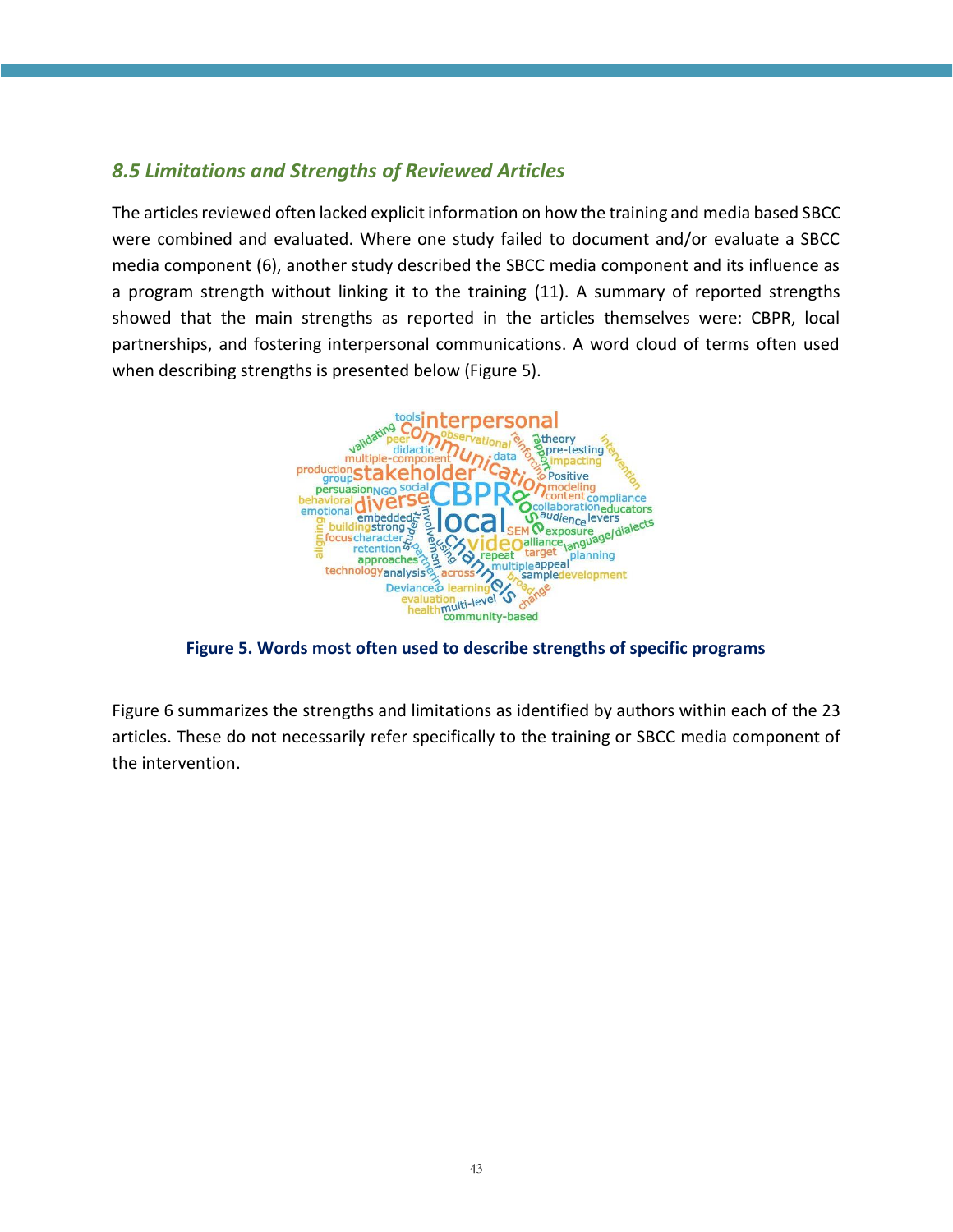#### **Strengths**

- •Community Based Participatory Research
- •Local language and dialects
- •Appealing to emotional levers of behavioural change
- •Entertainment Education + interpersonal communication
- •Dose analysis
- •Positive Deviance and building rapport
- •Technology and Social Media
- •Focus Groups to develop intervention
- •Plan and programme alignment with theory
- •Peer educators
- •Local media production
- •Diverse stakeholders
- •Multi-level SEM approach
- •Validated evaluation tools
- •Observational data and informed consent
- •Multiple media channels
- •Embedded social learning
- •Video
- •Broad exposure
- •Repeated doses across channels
- •Character modeling + didactic
- reinforcement of same content
- <span id="page-43-0"></span>•Strong community partnerships

#### **Limitations**

- •Low sample size
- •Low cultural acceptance or validation
- •Low reach
- •Low dose
- •Policy barriers
- •Lack of social marketing
- •Lack of political support
- •Non-evaluated media component
- •Frequent staff transitions
- •High costs
- •Relying on strictly self-reported data
- •Non-evaluated instructional design
- •Unrepresentative sample of target population
- •Lack of pilot testing

**Figure 6. Strengths and limitations from the reviewed articles**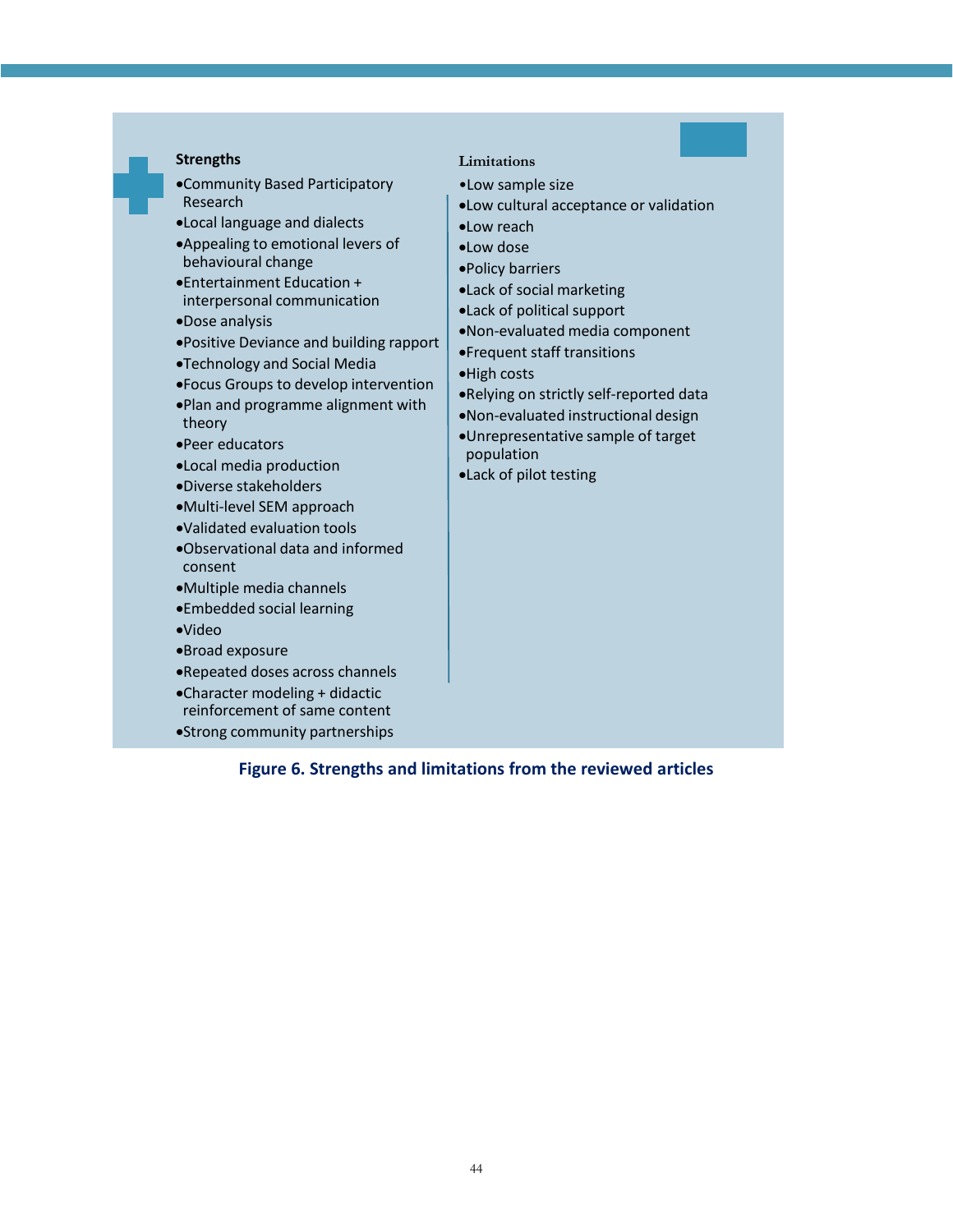## <span id="page-44-0"></span>**9. CONCLUSION**

This review uncovered no evidence in the literature of training interventions that intentionally incorporated SBCC media components addressing food safety in LMIC, and only little evidence in related fields such as WASH, health, and nutrition. Despite the relatively small number of papers published specifically on the use of SBCC media in training interventions, the selected articles in this review sparked numerous insights on how to effectively plan, implement and evaluate these types of programs. Key themes that emerged offer guidance on the process, as well as the format, for implementing EatSafe interventions. As with the development of any SBCC program, much of the intervention's success will come from understanding the intended audience and how best to reach and serve them.

Trainings are just one strategy for conveying information and skills within a behavior change program, and within that approach, media based SBCC is one of many techniques that can be drawn upon to solely deliver or enhance the training. To ensure that EatSafe's trainings are as effective as possible in increasing food safety behaviors, any SBCC media and/or other elements of the program must be built on a foundation of formative research as well as a systematic process, grounded in an actionable theoretical model, which is monitored during implementation and evaluated for effectiveness. Through a combination of building on what is already familiar and bringing in innovative but proven solutions, EatSafe trainings that intentionally incorporate media based SBCC can raise the likelihood that vendors will pay attention and ultimately adopt the recommended food safety practices.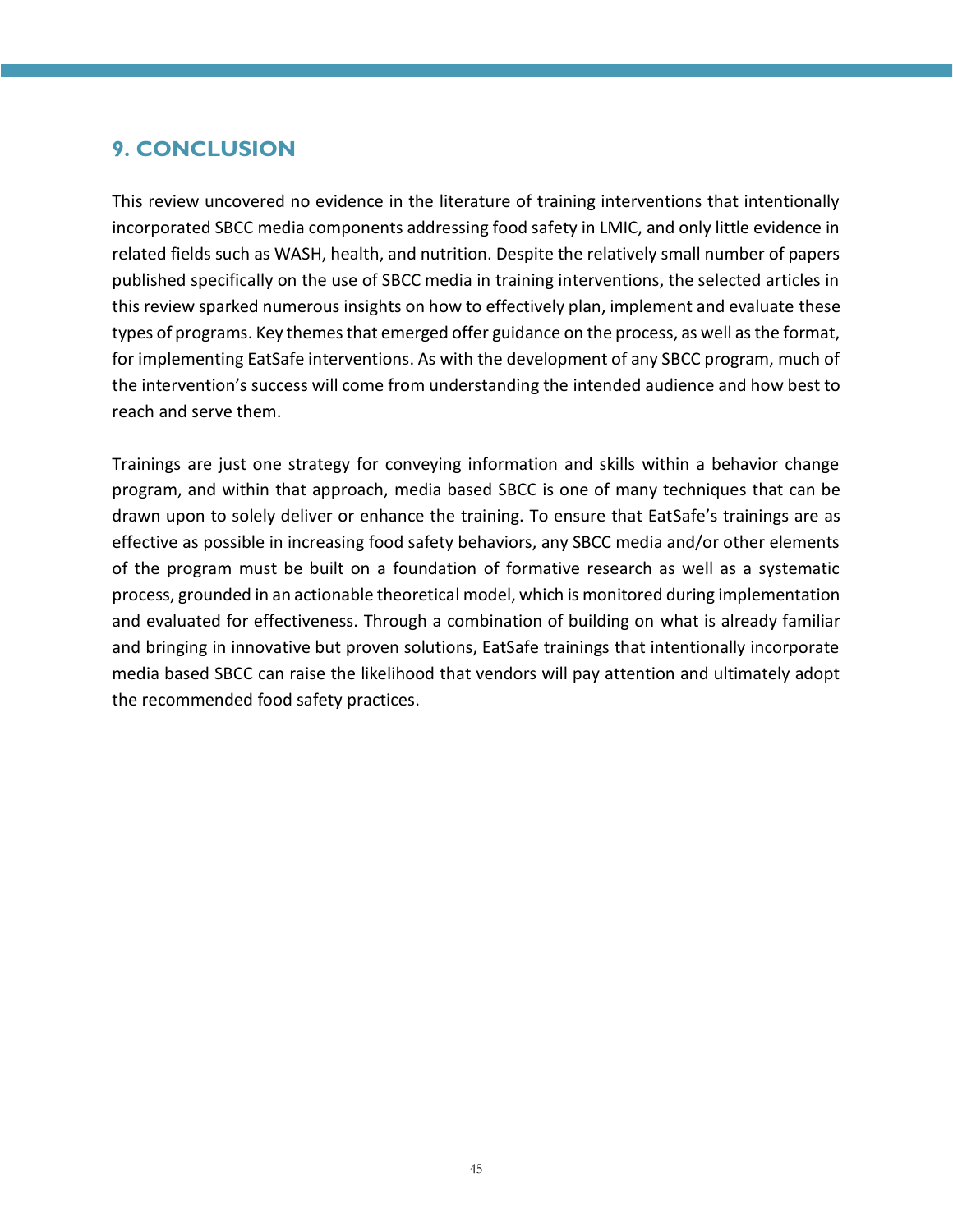#### **Box 2. Recommendations for intervention design and future studies under EatSafe.**

While EatSafe will undertake novel primary research to design and implement training programs with media components for informal market vendors, it is essential to ensure that this work is informed by and builds on what has already been done. The purpose of this review was to collect and share development approaches that can be adopted and gaps that should be prevented in future interventions around promoting food safety and the prevention of food-borne illnesses.

This review captures a sample of how training interventions with a media component in health, WASH, nutrition, and food safety are documented in the current literature. Though SBCC has a history of being used for a variety of development sectors, it appears relatively recent within the area of food safety. This review resulted in the following key recommendations that EatSafe should consider in developing training and education interventions:

- The social ecological model and a place-based approach provide good starting points for designing an intervention because they allow for a better understanding of the environment in which food safety behaviors are practiced and a characterization of where to best reach the audience.
- Seek to design a training intervention that can build on or work through existing systems and structures to achieve scale and sustainability.
- Develop a theory of change and follow a participatory and systematic planning process in order to link training and media activities to overall outcomes. It is important to utilize and value community participation throughout the program lifecycle.
- It is important to recognize that training can serve multiple objectives. Most often, in SBCC, training as a strategy is deployed on the assumption that having more information will motivate participants to action. The education-entertainment strategies serve a dual purpose: they seek to inform while entertaining the audience through story-telling, via captivating narratives and characters. The narratives help deliver content in an engaging format while the characters activate social cues and social norms, which are critical determinants of behavior change.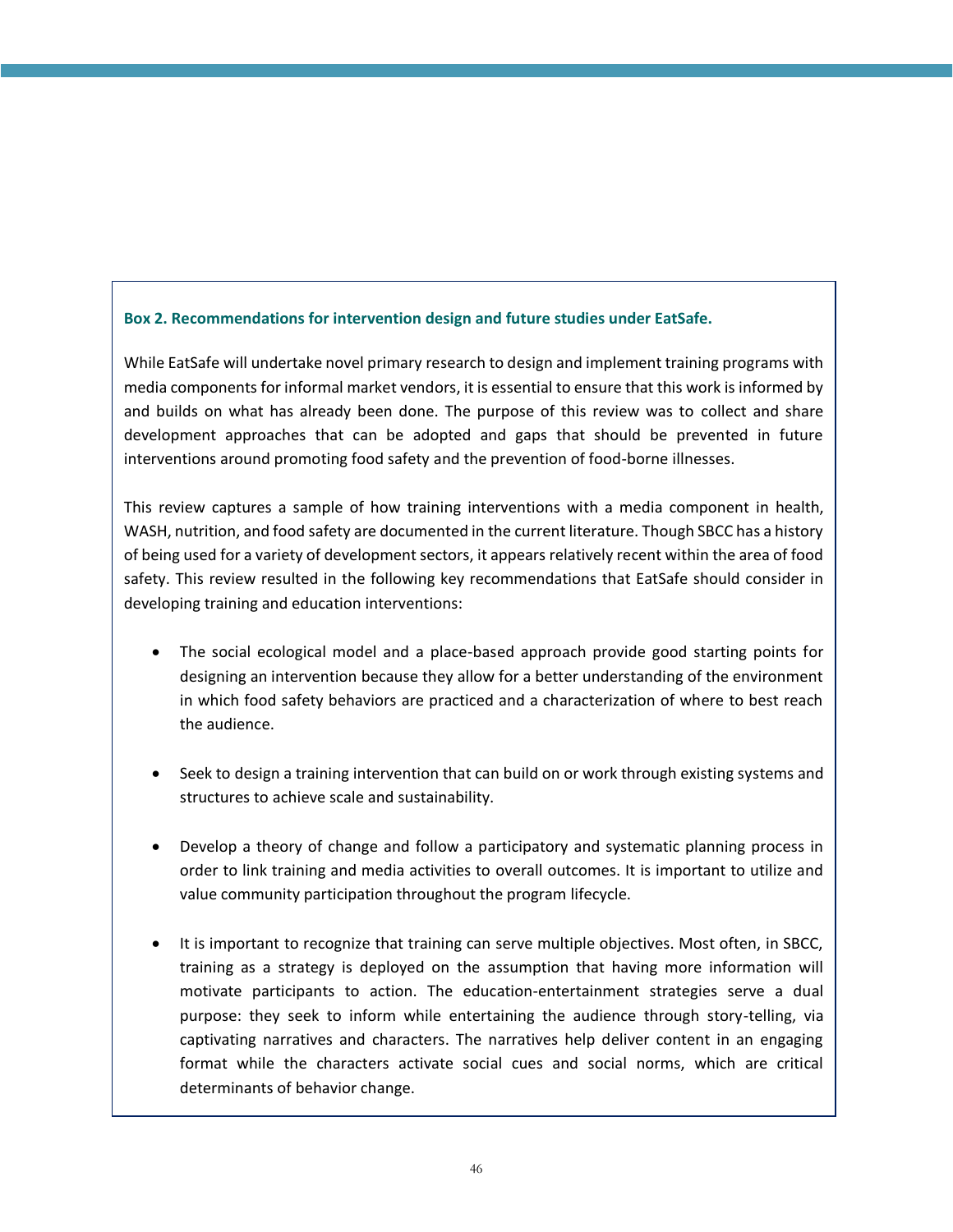## <span id="page-46-0"></span>**REFERENCES**

1. Moher D, Liberati A, Tetzlaff J, Altman DG, Grp P, Group P, et al. Preferred reporting items for systematic reviews and meta-analyses: the PRISMA statement. BMJ. 2009;339(7716):332-6.

2. Landis JR, Koch GG. The measurement of observer agreement for categorical data. Biometrics. 1977;33(1):159-74.

3. Bandura A. Social Learning Theory. Englewood Cliffs, NJ: Prentice Hall; 1977.

4. Sood S, Menard, T., & Witte, K. The theory behind entertainment-education. In: Singhal A, Cody, M. J., Rogers, E.M., Sabido, M. , editor. Entertainment-education and social change: History, research and practice Lawrence Erlbaum Associates, Inc. ; 2004. p. 117-45. .

5. Obregon R, Waisbord S. The complexity of social mobilization in health communication: top-down and bottom-up experiences in polio eradication. J Health Commun. 2010;15 Suppl 1:25-47.

6. Machado RAMaCNC. Training Hard-to-Reach Pennsylvanian Cheesemakers about Food Safety, Using a Low-tech Training Tool. Food Protection Trends. 2018;38(4):266-83.

7. Clark J, Crandall P, Shabatura J. Wearable Technology Effects on Training Outcomes of Restaurant Food Handlers. J Food Prot. 2018;81(8):1220-6.

8. Ansari MA. An Evaluation of Health Education Intervention on Hygienic Status of Food Handlers in Aligarh - A Three Year Experience. Journal of Community Medicine & Health Education. 2012;02(04).

9. O'Donovan J, Thompson A, Stiles C, Opintan JA, Kabali K, Willis I, et al. Participatory approaches, local stakeholders and cultural relevance facilitate an impactful community-based project in Uganda. Health Promot Int. 2020.

10. Cheung L, Riley AH, Brown A, Schmid C. Not Enough Fish in the Sea. The Journal of Development Communication. 2018;29(1):52-60.

11. Karubanga G, Kibwika P, Okry F, Sseguya H, Yildiz F. How farmer videos trigger social learning to enhance innovation among smallholder rice farmers in Uganda. Cogent Food & Agriculture. 2017;3(1).

12. Tanner AE, Mann, L., Song, E., ALonzo J., Schafter, K., Arellano, E.,….Rhodes, S.D. . weCARE: A social media-based intervention designed to increase HIV care linkage, rention, and health outcomes for racially and ethnically diverse young MSM. . AIDS Education and Prevention. 2016;28(3):216-30.

13. Ayala GX, Ibarra L, Horton L, Arredondo EM, Slymen DJ, Engelberg M, et al. Evidence supporting a promotora-delivered entertainment education intervention for improving mothers' dietary intake: the Entre Familia: Reflejos de Salud Study. J Health Commun. 2015;20(2):165-76.

14. Borrayo EA, Rosales M, Gonzalez P. Entertainment-Education Narrative Versus Nonnarrative Interventions to Educate and Motivate Latinas to Engage in Mammography Screening. Health Educ Behav. 2017;44(3):394-402.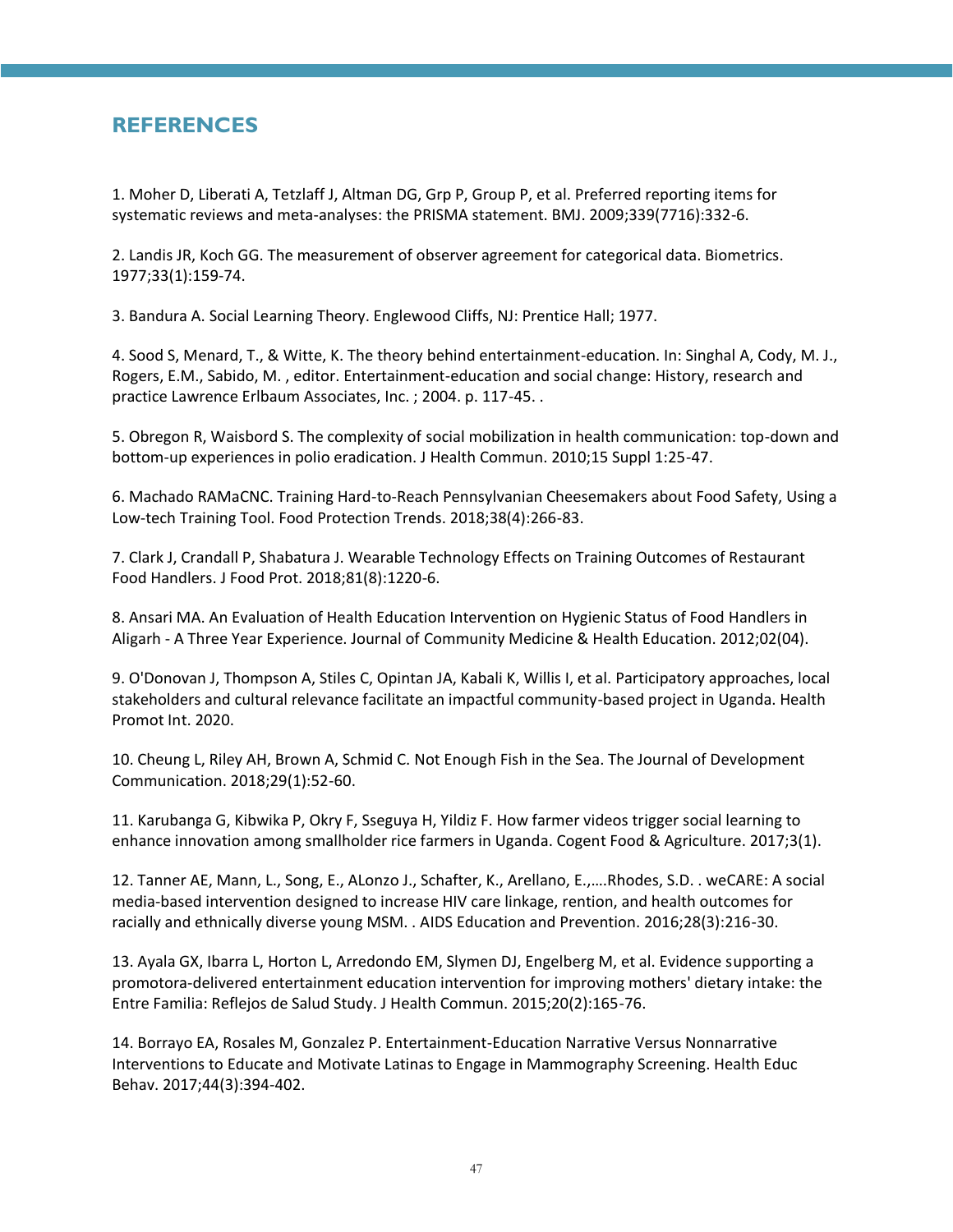15. Ahmed Bin Sultan Al‐Qassemi R, Taylor J, Ahmed Ibrahim M, Azzam B, Taylor J, Shannon D. The Sharjah Food Safety Program. Worldwide Hospitality and Tourism Themes. 2011;3(5):432-42.

16. Bramlett Mayer A, Harrison JA. Safe Eats: an evaluation of the use of social media for food safety education. J Food Prot. 2012;75(8):1453-63.

17. Feng Y, Bruhn C, Marx D. Evaluation of different food safety education interventions. British Food Journal. 2016;118(4):762-76.

18. Kadiyala S, Morgan EH, Cyriac S, Margolies A, Roopnaraine T. Adapting Agriculture Platforms for Nutrition: A Case Study of a Participatory, Video-Based Agricultural Extension Platform in India. PLoS One. 2016;11(10):e0164002.

19. Kim SS, Nguyen PH, Yohannes Y, Abebe Y, Tharaney M, Drummond E, et al. Behavior Change Interventions Delivered through Interpersonal Communication, Agricultural Activities, Community Mobilization, and Mass Media Increase Complementary Feeding Practices and Reduce Child Stunting in Ethiopia. J Nutr. 2019;149(8):1470-81.

20. Menon P, Nguyen PH, Saha KK, Khaled A, Kennedy A, Tran LM, et al. Impacts on Breastfeeding Practices of At-Scale Strategies That Combine Intensive Interpersonal Counseling, Mass Media, and Community Mobilization: Results of Cluster-Randomized Program Evaluations in Bangladesh and Viet Nam. PLoS Med. 2016;13(10):e1002159.

21. Menon P, Nguyen PH, Saha KK, Khaled A, Sanghvi T, Baker J, et al. Combining Intensive Counseling by Frontline Workers with a Nationwide Mass Media Campaign Has Large Differential Impacts on Complementary Feeding Practices but Not on Child Growth: Results of a Cluster-Randomized Program Evaluation in Bangladesh. J Nutr. 2016;146(10):2075-84.

22. Nguyen PH, Kim SS, Nguyen TT, Hajeebhoy N, Tran LM, Alayon S, et al.

23. Sanghvi T, Haque R, Roy S, Afsana K, Seidel R, Islam S, et al. Achieving behaviour change at scale: Alive & Thrive's infant and young child feeding programme in Bangladesh. Matern Child Nutr. 2016;12 Suppl 1:141-54.

24. Lee RM, Barrett JL, Daly JG, Mozaffarian RS, Giles CM, Cradock AL, et al. Assessing the effectiveness of training models for national scale-up of an evidence-based nutrition and physical activity intervention: a group randomized trial. BMC Public Health. 2019;19(1):1587.

25. Mikkelsen BE, Bloch P, Reinbach HC, Buch-Andersen T, Lawaetz Winkler L, Toft U, et al. Project SoL-A Community-Based, Multi-Component Health Promotion Intervention to Improve Healthy Eating and Physical Activity Practices among Danish Families with Young Children Part 2: Evaluation. Int J Environ Res Public Health. 2018;15(7).

26. Rahman A, Leppard M, Rashid S, Jahan N, Nasreen HE. Community perceptions of behaviour change communication interventions of the maternal neonatal and child health programme in rural Bangladesh: an exploratory study. BMC Health Serv Res. 2016;16(a):389.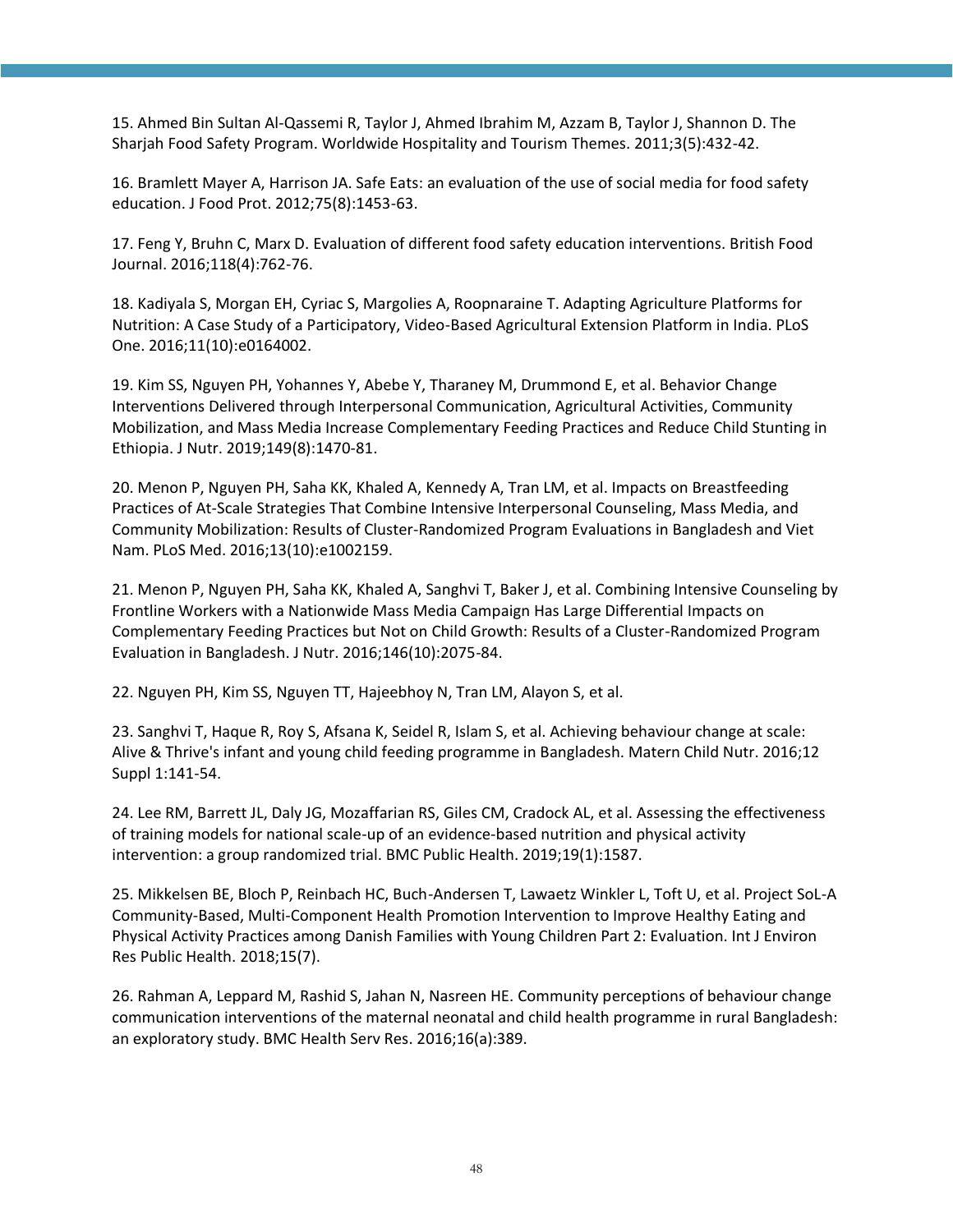27. Tanner AE, Mann, L., Song, E., ALonzo J., Schafter, K., Arellano, E.,….Rhodes, S.D. . weCARE: A social media-based intervention designed to increase HIV care linkage, rention, and health outcomes for racially and ethnically diverse young MSM. AIDS Education and Prevention. 2016;28(3):216-30.

28. Waqa G, Moodie M, Schultz J, Swinburn B. Process evaluation of a community-based intervention program: Healthy Youth Healthy Communities, an adolescent obesity prevention project in Fiji. Glob Health Promot. 2013;20(4):23-34.

29. White S, Schmidt W, Sahanggamu D, Fatmaningrum D, van Liere M, Curtis V. Can gossip change nutrition behaviour? Results of a mass media and community-based intervention trial in East Java, Indonesia. Trop Med Int Health. 2016;21(3):348-64.

30. Malhotra A, Sharma R, Srinivasan R, Mathew N. Widening the arc of indigenous communication: Examining potential for use of ICT in strengthening social and behavior change communication efforts with marginalized communities in India. The Electronic Journal of Information Systems in Developing Countries. 2018;84(4).

31. Singhal A, & Rogers, E. M. . The status of entertainment-education worldwide. . In: Singhal A, Cody, M. J., Rogers, E.M., Sabido, M. , editor. Entertainment-education and social change: History, research, and practice: Lawrence Erlbaum Associates, Inc. ; 2004. p. 3-20.

32. Murphy ST, Frank, Lauren B., Chatterjee, Joyee S., Moran, Meghan B., Zhao, Nan, Amezola de Herrera, Paula, and Baezconde-Garbanti, Lourdes A. Comparing the Relative Efficacy of Narrative vs Nonnarrative Health Messages in Reducing Health Disparities Using a Randomized Trial. American Journal of Public Health. 2015;105(10):2117-24.

33. Murphy ST, Frank LB, Moran MB, Patnoe-Woodley P. Involved, Transported, or Emotional? Exploring the Determinants of Change in Knowledge, Attitudes, and Behavior in Entertainment-Education. Journal of Communication. 2011;61(3):407-31.

34. Sangalang A, Quintero Johnson JM, Ciancio KE. Exploring audience involvement with an interactive narrative: implications for incorporating transmedia storytelling into entertainment-education campaigns. Critical Arts. 2013;27(1):127-46.

35. Wang H, Singhal A. East Los High: Transmedia Edutainment to Promote the Sexual and Reproductive Health of Young Latina/o Americans. Am J Public Health. 2016;106(6):1002-10.

36. Riley AH, Sood S, Sani M. Narrative Persuasion and Social Norms in Entertainment-Education: Results from a Radio Drama in Mozambique. Health Commun. 2020;35(8):1023-32.

37. Bandura A. Self-efficacy and health behaviour. Cambridge handbook of psychology, health and medicine1997. p. 160-2.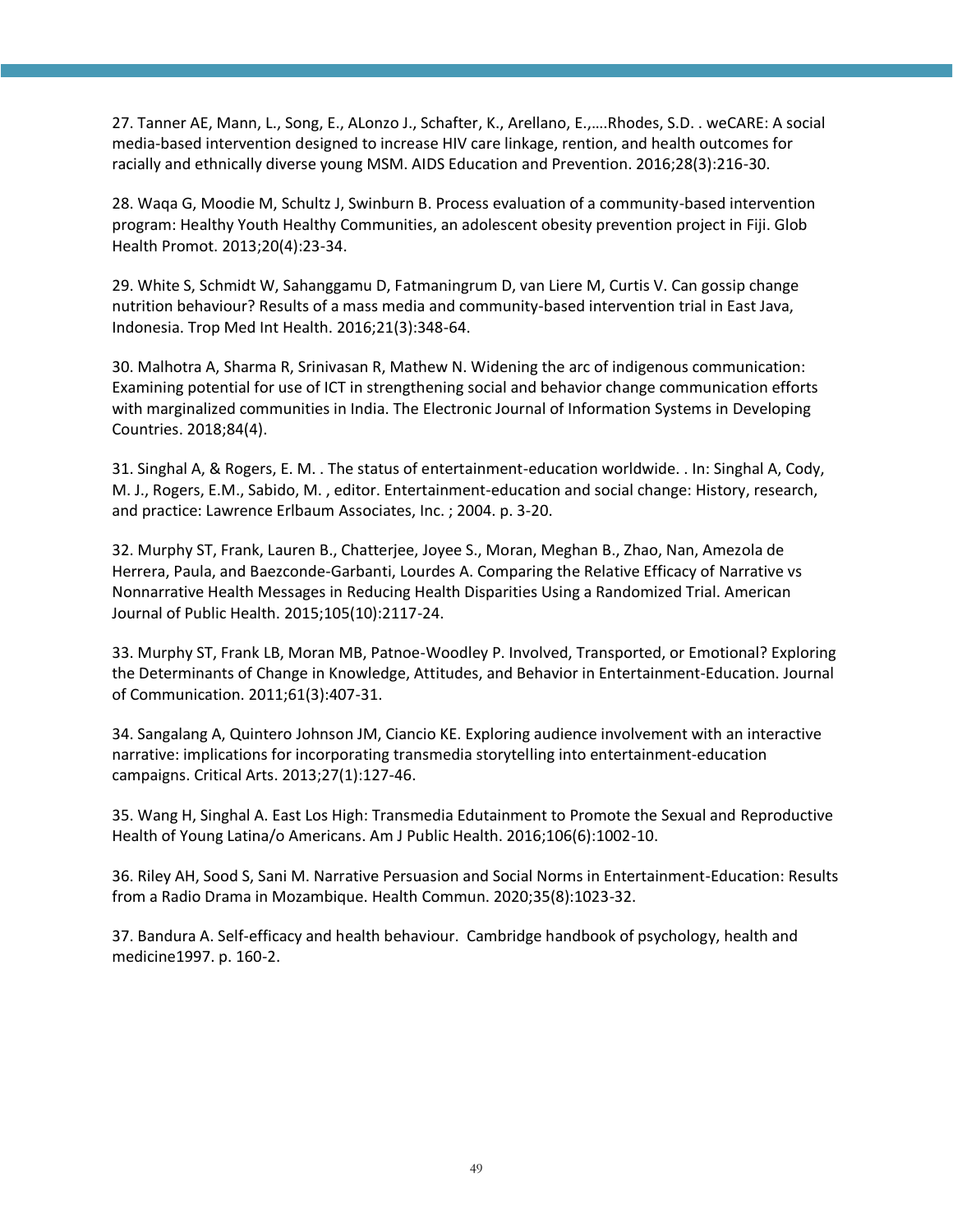## <span id="page-49-0"></span>**APPENDICES**

## <span id="page-49-1"></span>*Appendix 1: PRISMA Flow Diagram*

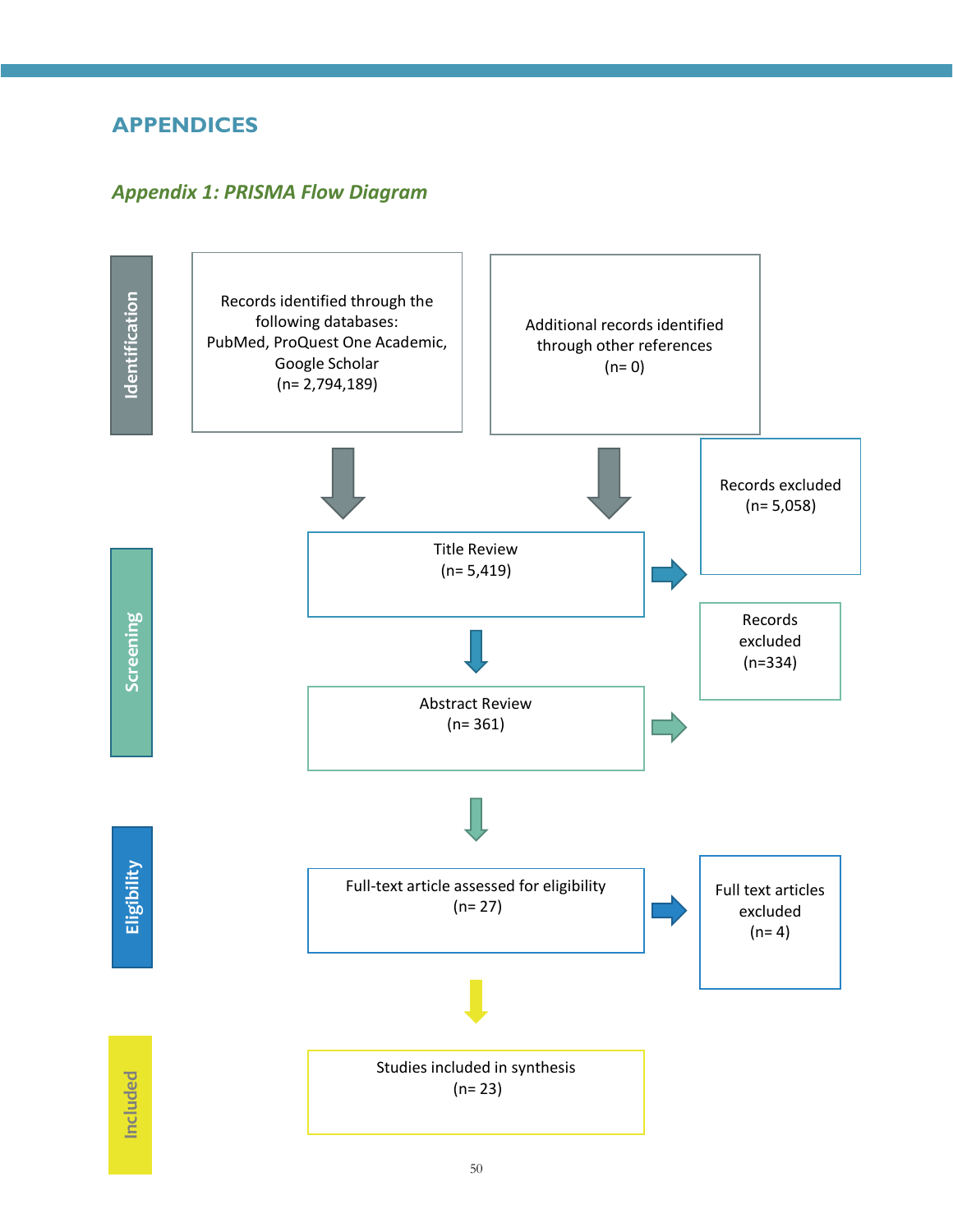## <span id="page-50-0"></span>*Appendix 2: Code Sheet*

| <b>Element</b>                        | <b>Coding Criteria</b>                              | <b>Coding Categories</b>                                                                                                                                                                                                                                                                                                                                                                                                                                                                                                     |  |  |  |  |  |
|---------------------------------------|-----------------------------------------------------|------------------------------------------------------------------------------------------------------------------------------------------------------------------------------------------------------------------------------------------------------------------------------------------------------------------------------------------------------------------------------------------------------------------------------------------------------------------------------------------------------------------------------|--|--|--|--|--|
|                                       | <b>DOI</b>                                          |                                                                                                                                                                                                                                                                                                                                                                                                                                                                                                                              |  |  |  |  |  |
|                                       | Entered By                                          | <b>Coder Name</b>                                                                                                                                                                                                                                                                                                                                                                                                                                                                                                            |  |  |  |  |  |
|                                       | <b>Article Title</b>                                | Citation in APA 6 <sup>th</sup> ed                                                                                                                                                                                                                                                                                                                                                                                                                                                                                           |  |  |  |  |  |
|                                       | Global/Region/                                      | See Table                                                                                                                                                                                                                                                                                                                                                                                                                                                                                                                    |  |  |  |  |  |
| <b>Background</b>                     | Country/State                                       |                                                                                                                                                                                                                                                                                                                                                                                                                                                                                                                              |  |  |  |  |  |
|                                       | <b>Community Type</b>                               | Urban<br>1.<br>Rural<br>2.<br>3.<br>Peri-Urban or Peri rural<br>4.<br><b>NA</b>                                                                                                                                                                                                                                                                                                                                                                                                                                              |  |  |  |  |  |
|                                       | Theoretical/<br><b>Conceptual Framework</b>         | Social Ecological Model Levels<br>1.<br>Policy<br>Organizational<br>2.<br>Community<br>3.<br>Interpersonal<br>4.<br>Individuals<br>5.<br>Family<br>6.                                                                                                                                                                                                                                                                                                                                                                        |  |  |  |  |  |
| Theory/Conce<br>ptual<br>Framework    | Specific theories<br>mentioned in these<br>articles | <b>Social Cognitive Theory</b><br>Social Ecological Model<br>Realistic Evaluation Program Theory<br>Social Learning Theory<br>My Community Model (Participatory)<br>Extended Elaboration Likelihood Model (E-ELM)<br><b>Family Systems Theory</b><br><b>Positive Deviance</b><br><b>Behavior Centered Design</b><br><b>Empowerment Education Theory</b><br>Diffusion of Innovation Theory<br>Theory of Reasoned Action<br>Proctor's Conceptual Model<br>Critical theory and global health<br><b>Transformative Framework</b> |  |  |  |  |  |
| <b>Training</b><br>Program<br>Quality | <b>Training Objectives</b>                          | Knowledge<br>1.<br><b>Skills</b><br>2.<br>3.<br>Attitudes<br>Self-Efficacy<br>4.<br>Behaviors- sets of practices<br>5.<br>Practices-individual repeated actions<br>6.                                                                                                                                                                                                                                                                                                                                                        |  |  |  |  |  |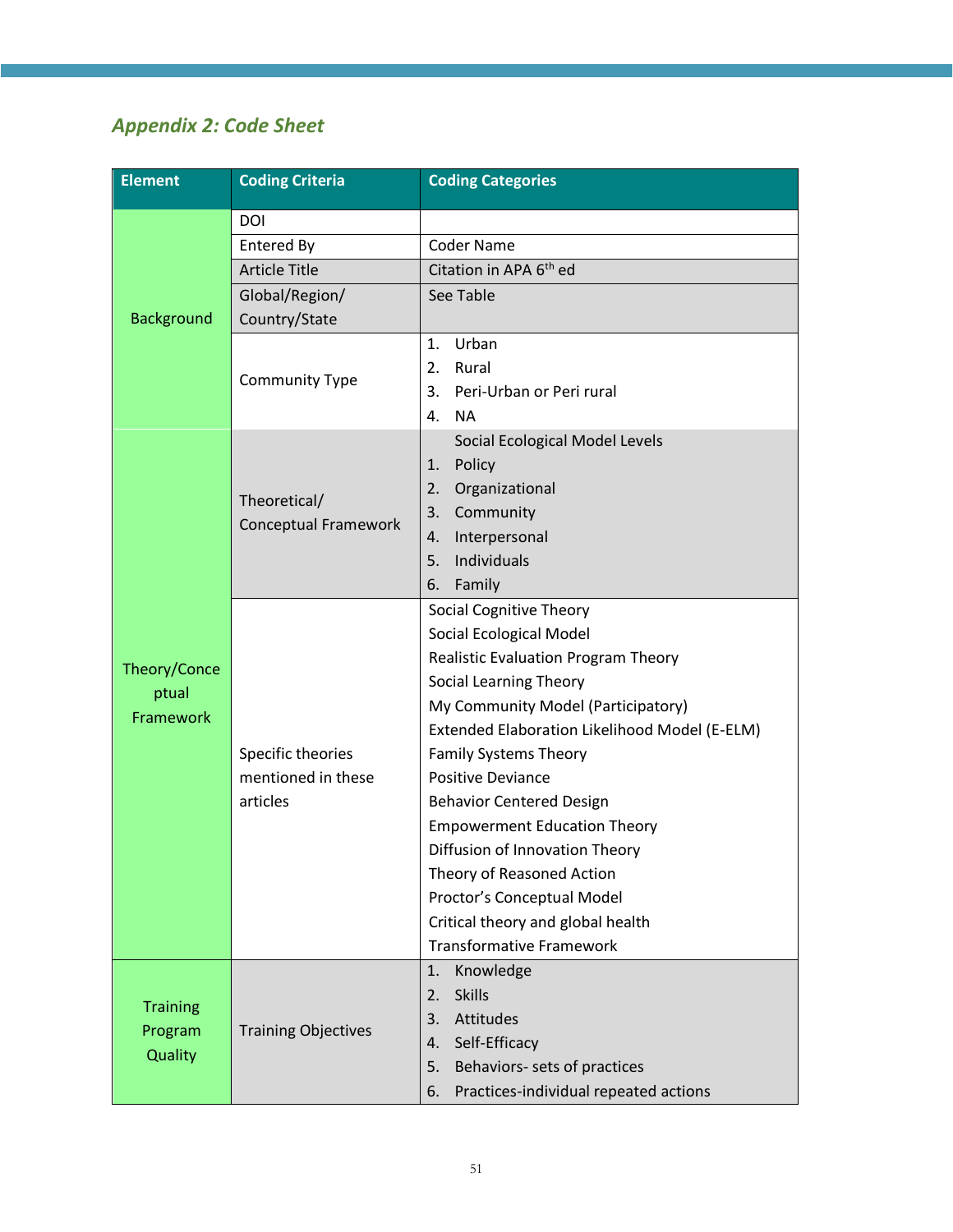|             |                                 | Nutrition<br>$\mathbf{1}$ .           |
|-------------|---------------------------------|---------------------------------------|
|             |                                 | Health<br>2.                          |
|             | Training on                     | 3. WASH                               |
|             |                                 | 4. Food Safety                        |
|             |                                 | 5.<br><b>Sustainable Fishing</b>      |
|             |                                 | 6.<br>Farming                         |
|             | Training by                     |                                       |
|             |                                 | 1.<br><b>Doctors</b>                  |
|             |                                 | 2.<br><b>Community Health Workers</b> |
|             |                                 | <b>Community Volunteers</b><br>3.     |
|             | Training to                     | <b>Nurses</b><br>4.                   |
|             |                                 | 5.<br>Farmers                         |
|             |                                 | Community members- adults<br>6.       |
|             |                                 | Community members-children<br>7.      |
|             |                                 | <b>Food handlers</b><br>8.            |
|             |                                 | Weeks #<br>Days #                     |
|             | <b>Training length</b>          | Enter 0 if weeks or days do not apply |
|             |                                 | Face to Face capacity building<br>1.  |
|             |                                 | Online synchronous<br>2.              |
|             | <b>Training Modality</b>        | Online asynchronous<br>3.             |
|             |                                 | Hybrid<br>4.                          |
|             |                                 | Media<br>5.                           |
|             | Training innovation             | 1.<br>Yes                             |
|             |                                 | No<br>2.                              |
|             | <b>Training Innovation</b>      | Text                                  |
|             | Description                     |                                       |
|             | <b>Evaluation of Training</b>   | Yes, training only<br>1.              |
|             | Quality                         | Both training and SBCC together<br>2. |
|             |                                 | 3.<br>No SBCC section                 |
|             |                                 | Quantitative<br>1.                    |
|             | <b>Training Evaluation Type</b> | Qualitative<br>2.                     |
|             |                                 | Mixed Methods - Traditional<br>3.     |
|             |                                 | Mixed Methods - Participatory<br>4.   |
|             | <b>Training Evaluation</b>      | Text                                  |
|             | Results                         |                                       |
|             | Training evaluation             | Text                                  |
|             | Limitations                     |                                       |
|             | <b>Training Evaluation</b>      | <b>Text</b>                           |
|             | Recommendations                 |                                       |
| <b>SBCC</b> |                                 | 1.<br>Interpersonal                   |
| Component   | <b>SBCC Component</b>           | Community<br>2.                       |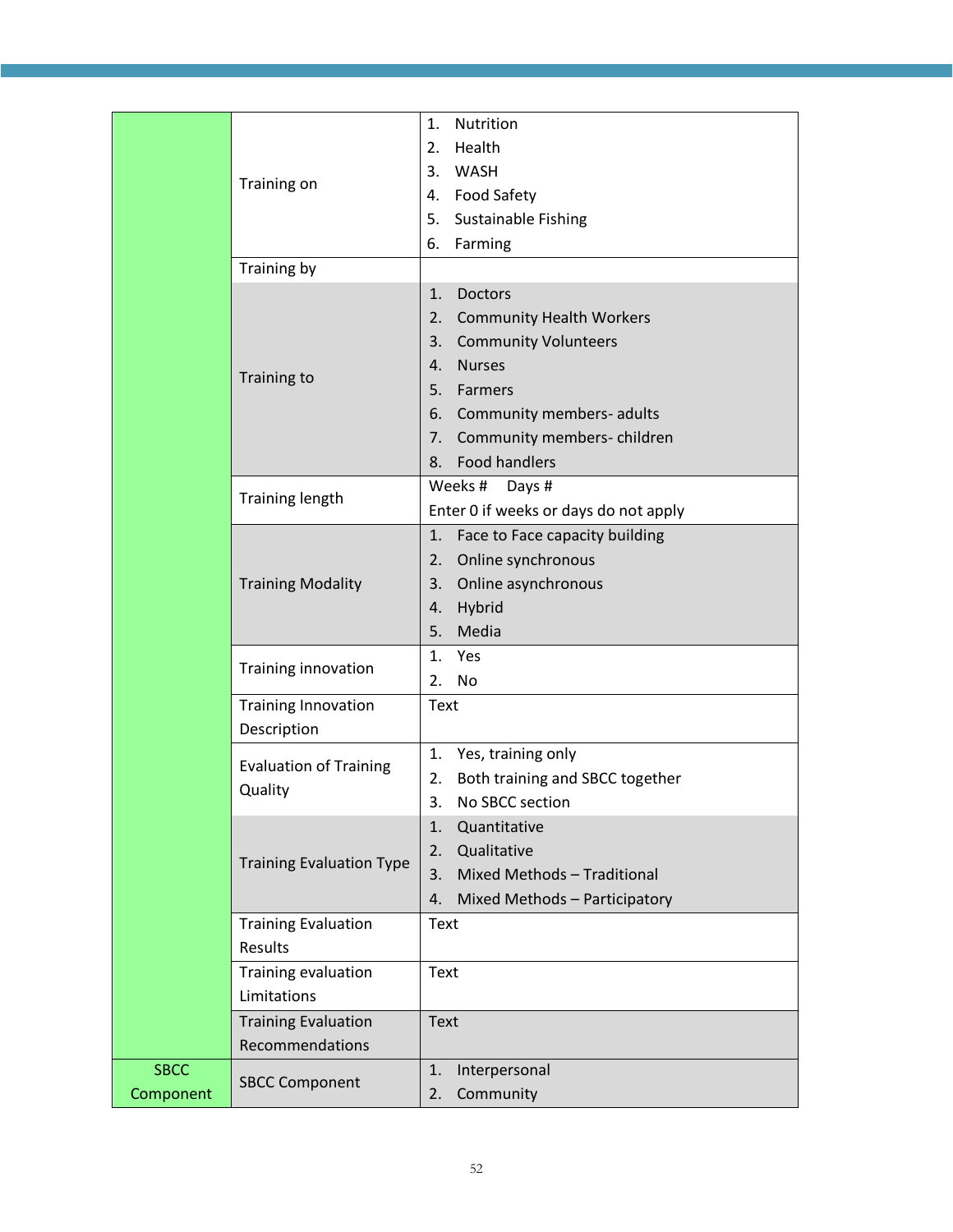|                 |                                | Media<br>3.                                            |
|-----------------|--------------------------------|--------------------------------------------------------|
|                 |                                | Governmental<br>4.                                     |
|                 | <b>SBCC Implementers</b>       | Name of organizations                                  |
|                 | <b>SBCC Length</b>             | Weeks #Days # Enter 0 if weeks or days do not apply    |
|                 |                                | Print<br>1.                                            |
|                 |                                | <b>Broadcast</b><br>2.                                 |
|                 |                                | Telecast<br>3.                                         |
|                 |                                | <b>Interactive Technologies</b><br>4.                  |
|                 | <b>SBCC Channels</b>           | 5. Video                                               |
|                 |                                | Photography/illustrations<br>6.                        |
|                 |                                | Social Media<br>7.                                     |
|                 |                                | Theatre<br>8.                                          |
|                 |                                | 9. Songs/Music                                         |
|                 |                                | <b>PSAs</b><br>1.                                      |
|                 | <b>SBCC Approaches</b>         | Narrative<br>2.                                        |
|                 |                                | Interactive - call in? magazines?<br>3.                |
|                 |                                | Didactic/Demonstrative<br>4.                           |
|                 | <b>SBCC Strategies and</b>     | 5.<br>Text                                             |
|                 | Appeal                         |                                                        |
|                 | Training innovation            | 1. Yes                                                 |
|                 |                                | <b>Blank-No</b>                                        |
|                 | <b>Training Innovation</b>     | 2. Text                                                |
|                 | Description                    |                                                        |
|                 | <b>Evaluation of SBCC</b>      | Yes, SBCC only<br>1.                                   |
|                 | Quality                        | Both training and SBCC together<br>2.                  |
|                 |                                | No. Overall Evaluation Section                         |
|                 |                                | Quantitative<br>1.                                     |
|                 | <b>SBCC Evaluation Type</b>    | Qualitative<br>2.                                      |
|                 |                                | 3.<br>Mixed Methods - Traditional                      |
|                 |                                | Mixed Methods - Participatory<br>4.                    |
|                 | <b>SBCC Evaluation Results</b> | 5.<br>Text                                             |
|                 | <b>SBCC Evaluation</b>         | <b>Text</b>                                            |
|                 | Limitations                    |                                                        |
|                 | <b>SBCC Evaluation</b>         | Text                                                   |
|                 | Recommendations                |                                                        |
|                 | <b>Research Partners</b>       | Names of organizations                                 |
| Overall         |                                | Quantitative<br>1.                                     |
| Evaluation - if |                                | Qualitative<br>2.<br>Mixed Methods - Traditional<br>3. |
| evaluation for  | <b>SBCC Evaluation Type</b>    | 4.                                                     |
| training and    |                                | Mixed Methods - Participatory<br>Observational<br>5.   |
|                 |                                |                                                        |